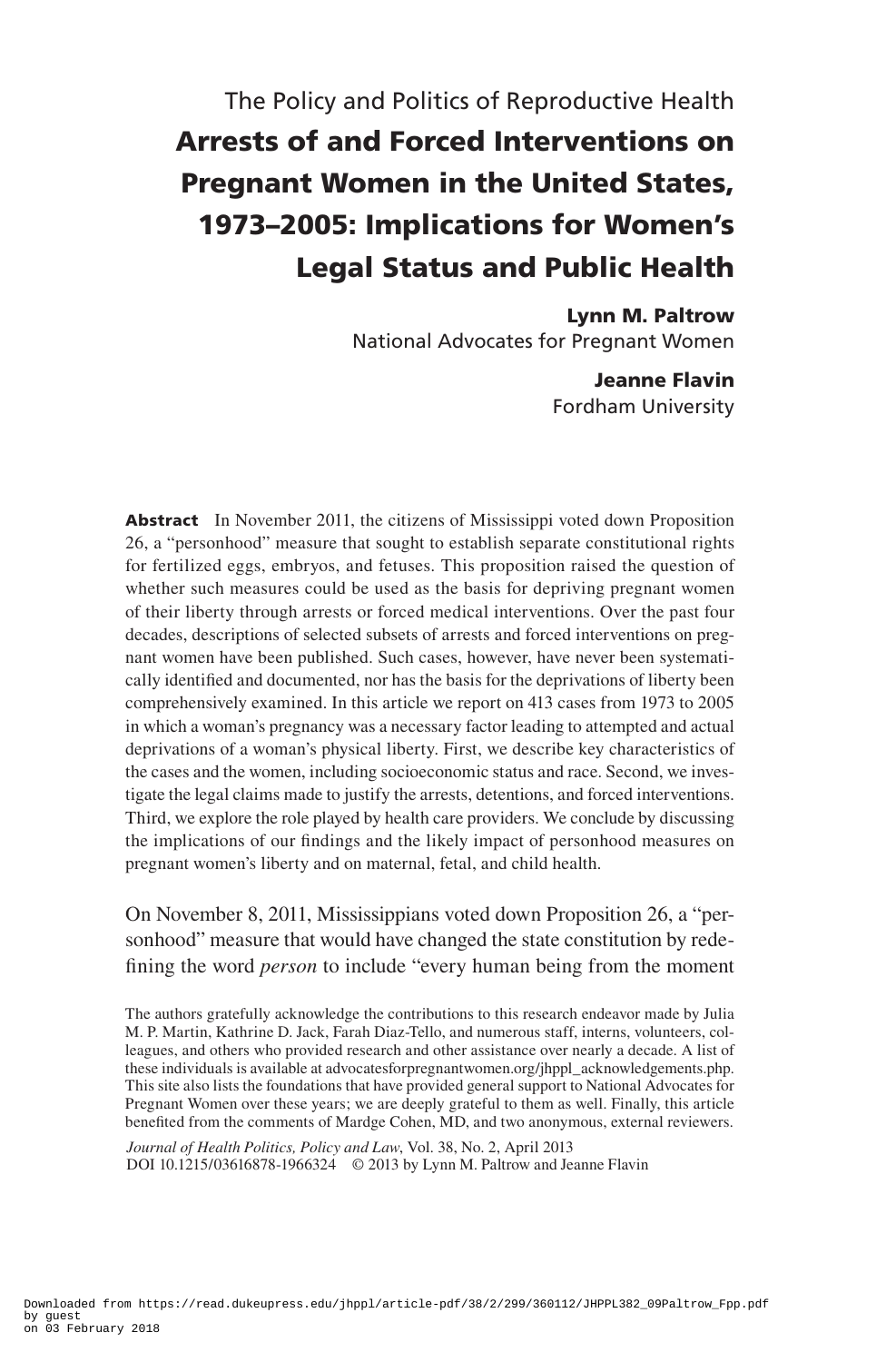of fertilization, cloning, or the functional equivalent thereof" (Mississippi Secretary of State 2011a). The measure's defeat was attributed to the recognition that such a law could have an impact beyond recriminalizing abortion, including outlawing some forms of contraception as well as in vitro fertilization (Parents against Personhood 2012). In addition, it was argued that such measures would create legal grounds for forcing medical interventions on pregnant women and punishing those who, for instance, suffered miscarriages and stillbirths. Proponents of Proposition 26 dismissed the latter concerns in particular as "scare tactics" (Yes on 26 2011). The research findings reported here call this characterization into question.

Subsets of arrests and forced interventions on pregnant women who miscarried or were perceived as risking harm to fertilized eggs, embryos, or fetuses have been identified and discussed in a variety of venues (Kolder, Gallagher, and Parsons 1987; Gallagher 1987; Paltrow et al. 1992; Gómez 1997; Ikemoto 1998; Nelson and Marshall 1998; Adams, Mahowald, and Gallagher 2003; Cherry 2007; Samuels et al. 2007; Fentiman 2006, 2009; Cantor 2012). For example, Paltrow et al.'s 1992 report collected information about 167 cases in which pregnant women who sought to go to term in spite of a drug problem were arrested. Since then, however, there has been no similar documentation, nor has there ever been a comprehensive collection or examination of cases involving the arrest and equivalent deprivations of pregnant women's liberty. As a result, there is a strong possibility that the number of such actions, and their shared legal and public health implications, has been underestimated. Lack of documentation also makes it difficult to evaluate what the likely implications of such things as personhood measures are and whether they pose threats beyond recriminalizing abortion.

A need remains, then, to document the cases, identify which women have been targeted, and determine the legal and public health implications of these arrests, detentions, and forced interventions. We report on more than four hundred such cases that have taken place in forty-four states, the District of Columbia, and federal jurisdictions from 1973 to 2005. We begin by describing the methods by which we identified cases for inclusion in this study and discuss the limitations of our research, leading to the conclusion that our findings represent a substantial undercount of cases. Next, we provide five illustrative cases from among the hundreds that were included in this study. We then report the findings of three separate analyses. First, we describe characteristics of the women and the cases, finding that low-income women and women of color, especially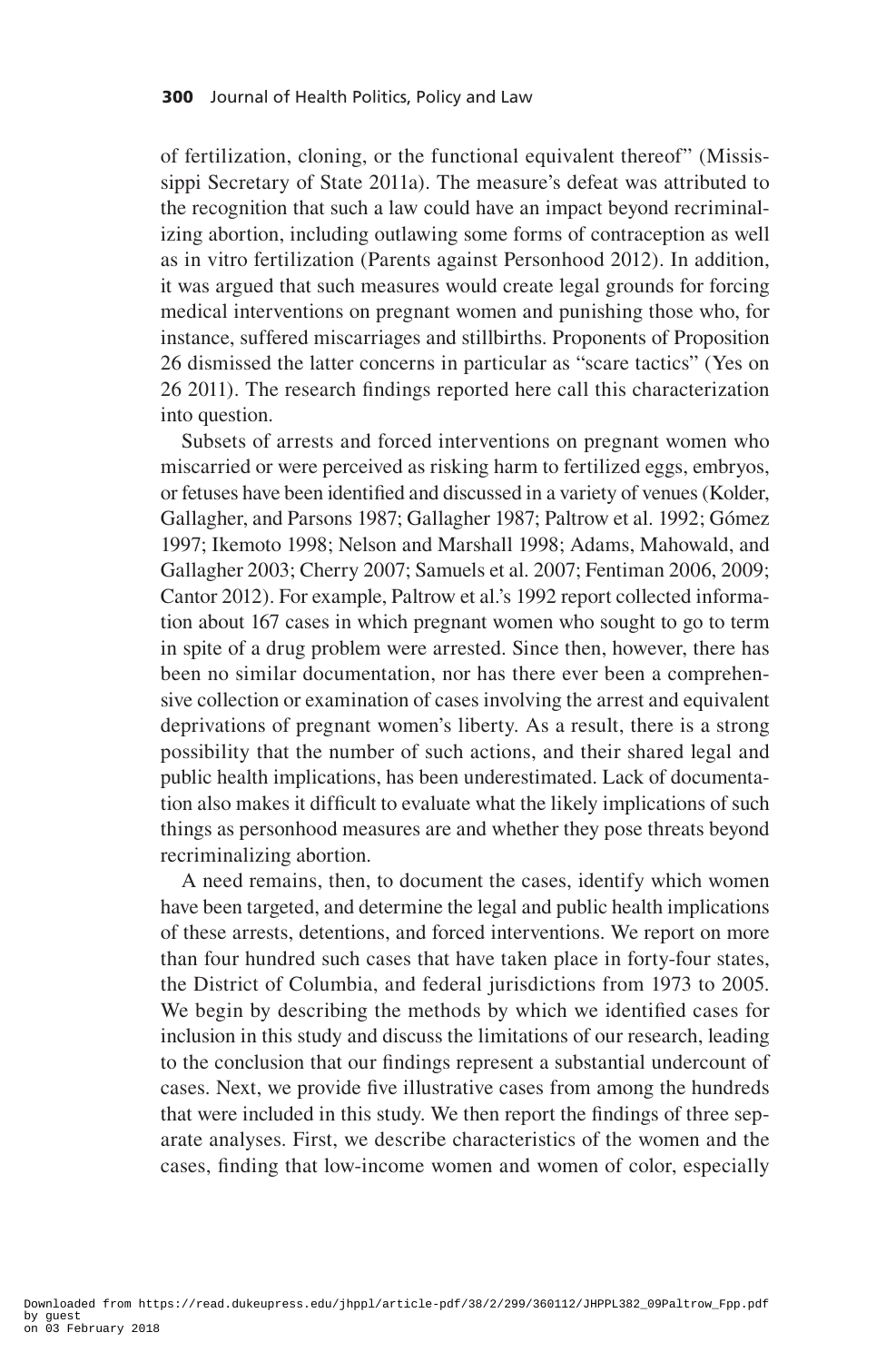African American women, are overrepresented among those who have been arrested or subjected to equivalent deprivations of liberty. In this section we also describe the circumstances under which arrests, detentions, and forced medical interventions were made and identify leading criminal charges and other actions taken to deprive pregnant women of their liberty. Second, we investigate the legal claims made to justify the arrests, detentions, and forced interventions and their implications. Third, we explore the role played by health care professionals and discuss how arrests and other interventions were carried out in health care settings. We conclude by considering the implications of these cases for the legal status of pregnant women and for maternal, fetal, and child health.

## Methodology

Our study examines cases in which a woman's pregnancy was a necessary factor leading to attempted and actual deprivations of her liberty in its most concrete sense: physical liberty. Any case in which authority was sought or obtained to restrain a pregnant woman or massively curtail her physical liberty was eligible for inclusion. Thus, whether under cover of criminal or civil laws, all the following fit under the study's rubric: arrests; incarceration in jails and prisons; increases in prison or jail sentences; detentions in hospitals, mental institutions, and treatment programs; and forced medical interventions, including surgery.

Because pregnancy is a necessary element of each case included in the study, the term *pregnant woman* is used to denote any woman whose case fits the rubric, regardless of whether she was pregnant, had experienced a pregnancy loss, or had already delivered at the time she was subject to the arrest, detention, or intervention. In most cases pregnancy provided a "but for" factor, meaning that but for the pregnancy, the action taken against the woman would not have occurred. In seven cases, efforts to deny women their liberty also included allegations related to actions a woman took after she had delivered a baby and was no longer pregnant.

We confined our analyses to cases that took place between 1973 and 2005. The beginning date coincides with the US Supreme Court decision in *Roe v. Wade*,<sup>1</sup> recognizing a woman's fundamental right to choose abortion. The ending year of 2005 was chosen in order to capture cases that had reached a final legal conclusion.

We identified and obtained information about the cases through a

<sup>1.</sup> *Roe v. Wade*, 410 U.S. 113 (1973).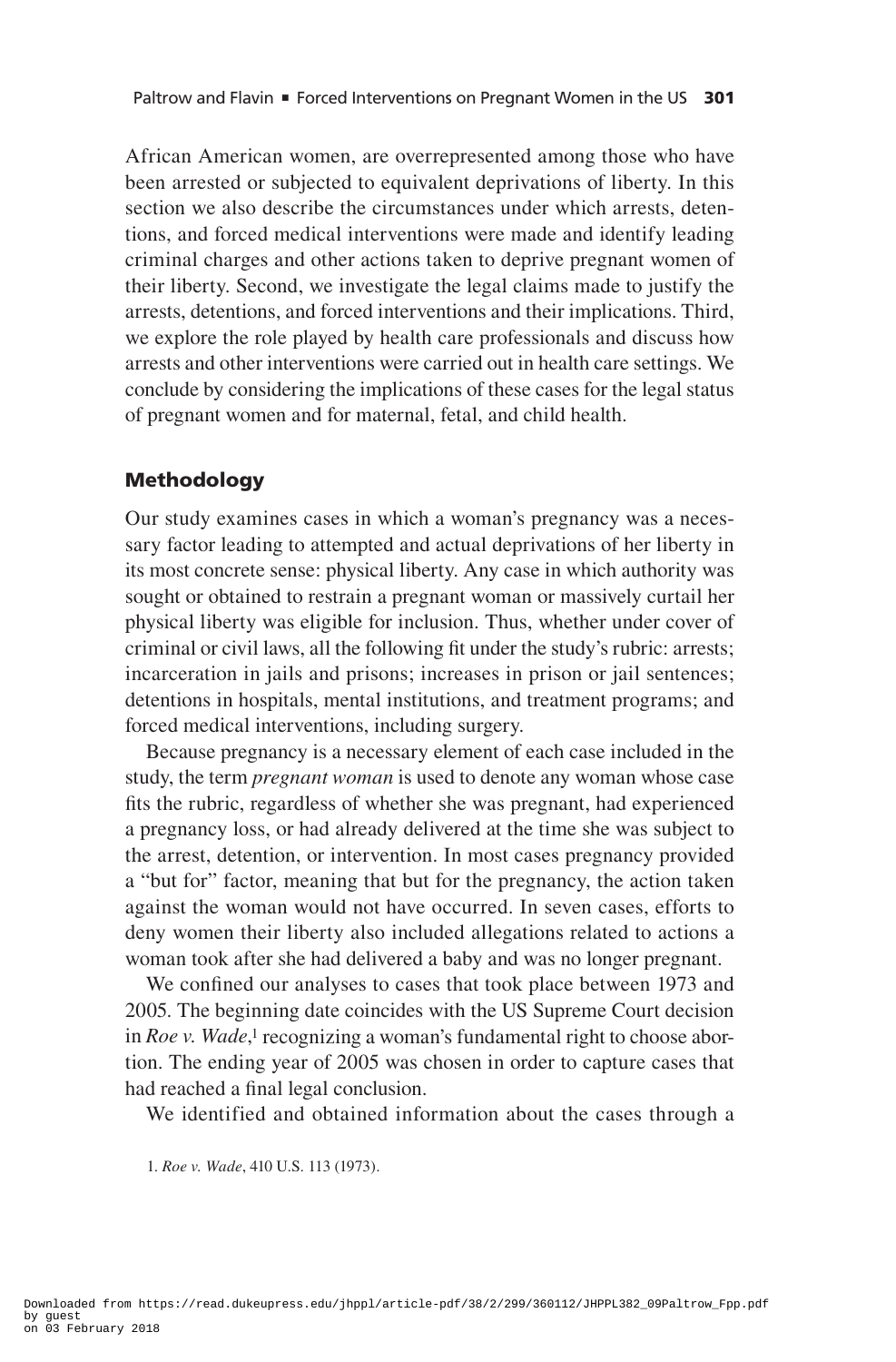variety of sources, starting with earlier published research, articles, and reports (Kolder, Gallagher, and Parsons 1987; Gallagher 1987; Paltrow et al. 1992; Gómez 1997; Adams, Mahowald, and Gallagher 2003). Our primary mechanism for identifying additional cases was through repeated and systematic searches of legal, medical, news, and other periodical databases.2 We also identified cases as a result of our direct involvement in cases and through periodic, informal inquiries to public defenders and other legal advocates, judges, and health care providers across the country.

Once we identified a case that seemed to fit our rubric, our team gathered information from public records, including police and court documents as well as media accounts. In some cases (for example, when no other source offered information or where there was contradictory information), we contacted attorneys, parties, or others involved in the cases and documented their responses in written memoranda. In a small percentage of cases we were unable to obtain any court documents and relied solely on secondary sources such as newspaper stories.

For each case we created a physical file containing all available documentation of the case (e.g., docket sheets, arrest warrants, indictments, pleadings—such as written memoranda and briefs—orders, decisions, and other documents filed with the court; documentation relating to sentencing, probation, and parole; media accounts; online public court records including those obtained from offender and inmate databases, public memoranda, and published photographs). These files are kept at the office of National Advocates for Pregnant Women (NAPW 2005) and have been scanned and stored electronically. Select information in these files was also recorded on a coding form and entered into an Excel spreadsheet (see description below). For each case, NAPW legal staff wrote summaries of the case information, including key facts, procedural history, and case outcome, where known, and providing citations to all available public documentation about the case.

We created a coding form to capture information on approximately seventy-five variables. The form recorded basic demographic and related information (e.g., age, race, county, and state) as well as case characteristics (e.g., type of attorney, key allegations described in the arrest or other charging documents, pregnancy outcome, drug[s] mentioned, media coverage, charging information, and disposition of the cases, where known).

We reviewed each case and recorded information on the coding form.

<sup>2.</sup> For example, using Westlaw, we searched the databases for federal cases, all state cases, and secondary sources. We also used several online periodical databases, including LexisNexis Academic, Newslibrary, Proquest, and Academic Search Complete.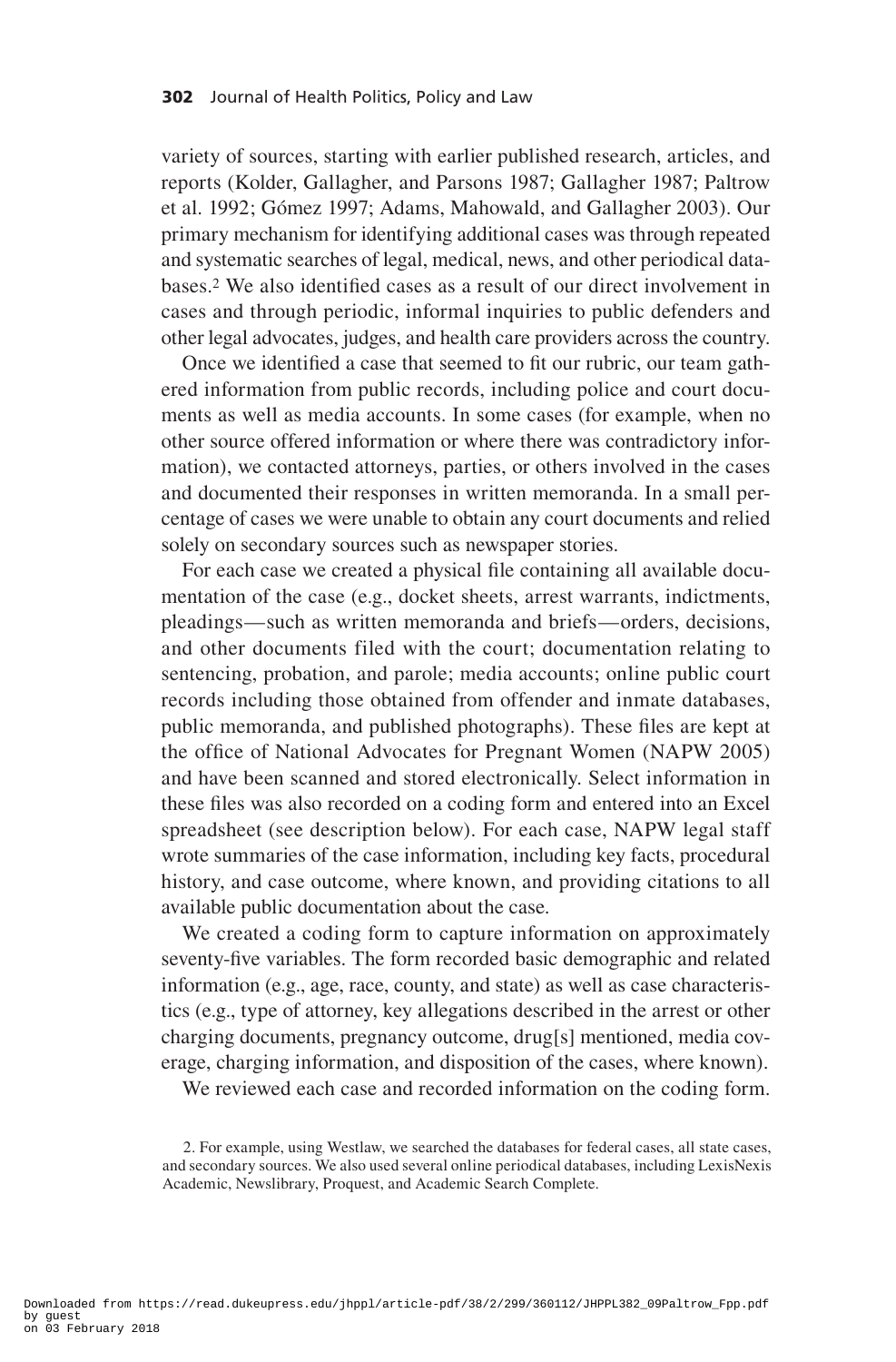Each case file and its corresponding form were examined by at least two people. Disagreements about how a variable should be coded were resolved by consensus achieved through face-to-face discussions. Individual coding forms were updated to reflect changes to the case itself (e.g., a conviction was overturned). All changes were recorded on the original coding sheet, initialed by the person authorizing the change, and confirmed by at least one other person before being entered into an Excel spreadsheet.

The spreadsheet was later exported to SPSS, a statistical software package for the social sciences. More than two dozen separate quality control checks were done to ensure that variables were coded consistently and to identify and correct any coding errors. Despite our efforts to verify and validate each data point and to ensure consistency of coding across cases, errors no doubt remain. Wherever possible, we elected to code data conservatively—that is, we avoided making assumptions and coded only those things that were explicitly reported in our sources. For example, if a woman's last name was Hispanic, we did not code her ethnicity as Hispanic unless there was explicit information in the file confirming her ethnicity.

Frequency distributions of select variables are presented in table 1. Contingency tables were generated and a chi-square-based measure of association calculated to permit some limited comparisons by race; these are presented in table 2.

The nature of the data—drawn as they are from public records, which, for example, rarely contain a woman's medical records or all the legal documents associated with a case—is such that the amount and type of information available to be recorded varies widely across cases. For instance, we have no missing data for the state or jurisdiction variable and only 11 percent missing data for the race variable. By contrast, in a third of the cases we do not know how the case came to the attention of the criminal justice system or other legal authorities. For this reason many variables are coded and should be interpreted as "not mentioned/mentioned." For example, a zero for the domestic violence variable means that violence was not mentioned in the available records; it is entirely possible that a woman was subjected to domestic violence but that was not reported in available documentation.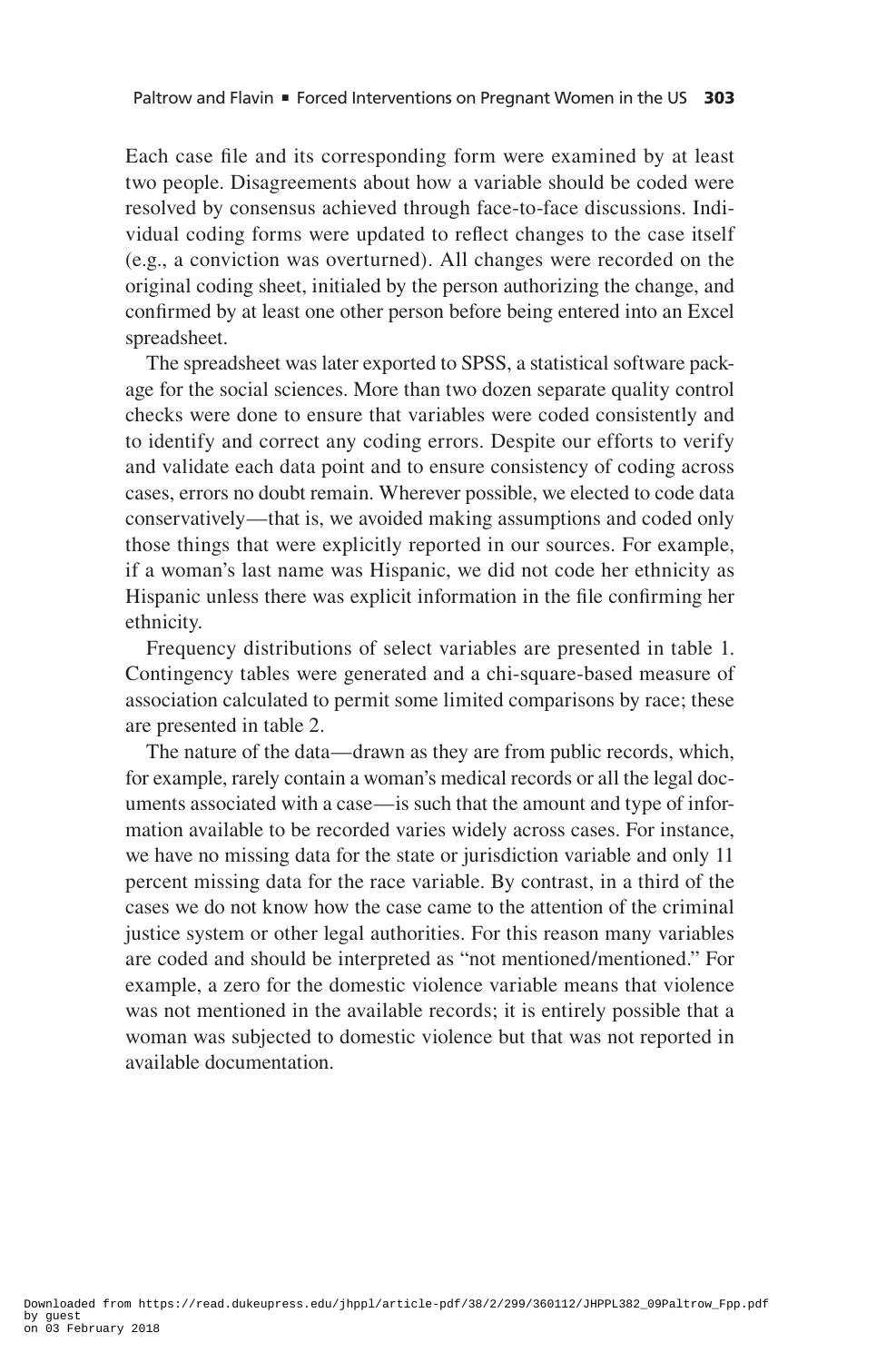## Limitations

Despite the lengths taken to identify cases, we believe that the 413 cases<sup>3</sup> we analyze here represent a substantial undercount. We reach this conclusion for two overarching reasons: (1) there are multiple barriers to the full identification and documentation of cases; and (2) numerous sources indicate that such additional cases do in fact exist. We elaborate on these reasons here.

In general, it is not possible to identify and document cases that have not resulted in published court opinions and that were neither reported by the media nor brought to public attention by clients, counsel, or other concerned parties. At least five kinds of cases are not readily identifiable through database or other public records searches:

- Although it is possible to search some criminal databases for certain crimes, no state has statutory criminal law that specifically permits the arrest or detention of women with regard to their pregnancies, making it impossible to identify such cases through criminal database searches;
- <sup>n</sup> Similarly, there is no searchable database that records decisions to sentence a woman to incarceration because she is pregnant;
- <sup>n</sup> Cases in which pregnant women, including teenagers, have been deprived of their liberty through family and juvenile court proceedings or through civil commitment proceedings are confidential;
- <sup>n</sup> Most cases involving hospital detentions and compelled treatment do not result in reported opinions or media coverage, making it unlikely that such cases would be identifiable (Kolder, Gallagher, and Parsons 1987); and
- <sup>n</sup> There is no comprehensive source that can be searched for decisions from Native American tribal courts, and many of the decisions from those courts are not published (Whisner 2010).

Despite these barriers to the identification of cases, newspaper stories quoting prosecutors and other authorities (Kantrowitz et al. 1991; Hansen 1991; Fernandez 1995), statements by judges (Wolf 1988)4 and probation officers (Sherman 1988), reports by other researchers (Kolder, Gallagher, and Parsons 1987; Lieb and Sterk-Elifson 1995; Gómez 1997) and

<sup>3.</sup> Citations to cases included in this study are to the final decision, where one exists, and in all cases they refer to the case citation as it appears in our summaries. Summaries are on file at NAPW.

<sup>4.</sup> See, for example, *Arkansas Department of Human Services v. Collier*, 95 S.W.3d 772, 775 (Ark. 2003) (quoting Judge Collier).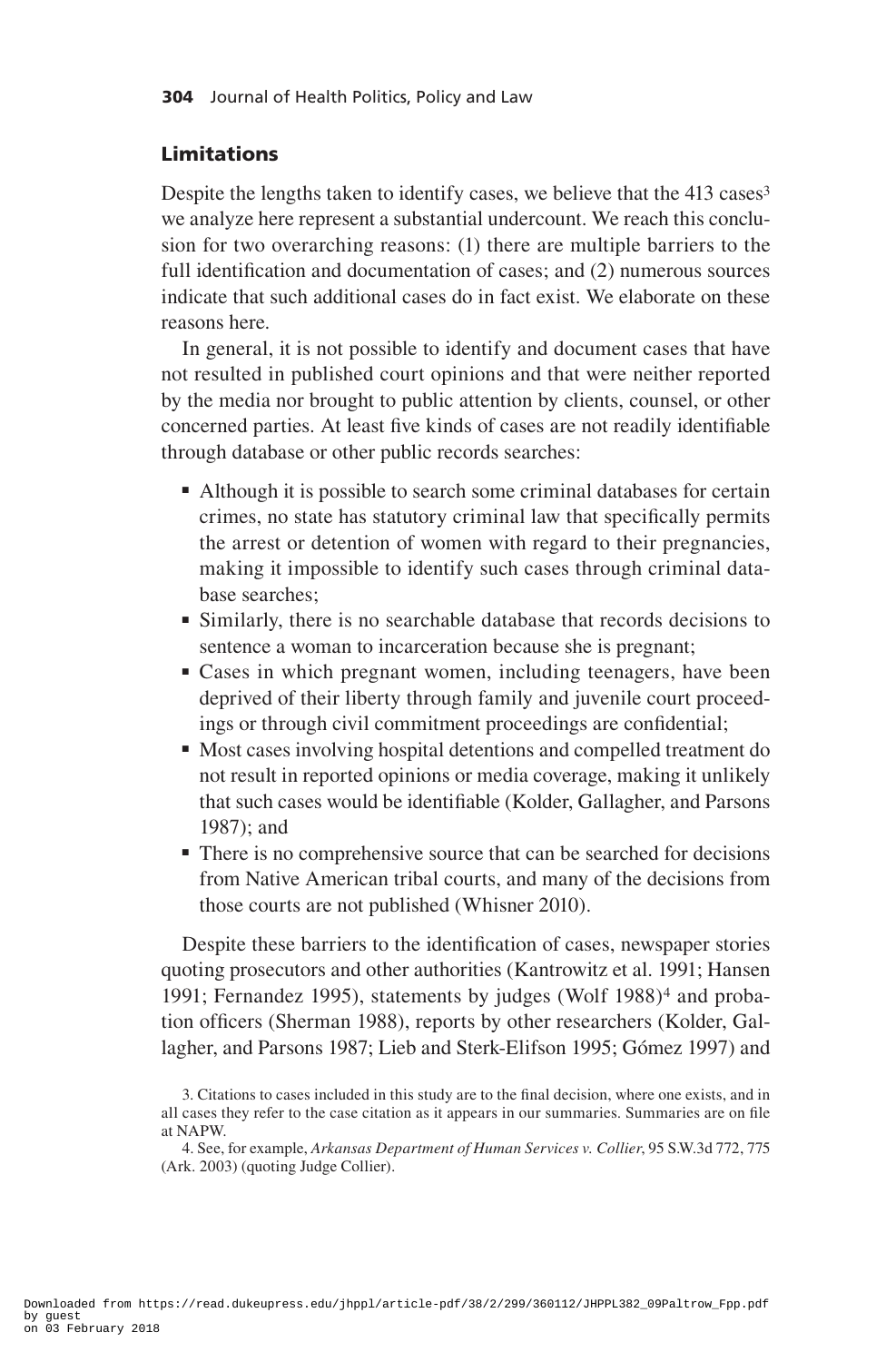writers (Dorris 1989: 166, 194, 214; Divorce, Blood Transfusions, and the Other Legal Issues Affecting Children of Jehovah's Witnesses 2012), state laws that specifically permit the civil detention of pregnant women,<sup>5</sup> and tribal laws that apparently authorize commitment or incarceration of pregnant women in some circumstances<sup>6</sup> all identify or point to the existence of potentially hundreds of additional cases. For example, while our study documents ninety-three cases in South Carolina for the time period 1973–2005, local newspapers reported that as of 1998 "about 100" pregnant women in a single county (Greenville) had been threatened with or charged with criminal child neglect (*Spartanburg Herald* 1992). Similarly, news reports about civil commitments of pregnant women also identify the existence of many additional cases. One 1992 Minnesota news story reported that "in the Twin Cities, at least 30 women have been confined in a locked psychiatric ward at the University of Minnesota Hospital since the [civil commitment] law was passed" (Cook 1992). In the same year *CBS Evening News* (1992) reported that Florida Judge Dennis Alvarez "commit[ed] pregnant addicts to drug treatment in jail under the same mental health laws used to commit the insane."

While numerous sources provide evidence of additional cases, they do not provide enough detail to obtain sufficient documentation for inclusion in this study. Such sources, however, support the conclusion that our study constitutes a substantial undercount of cases. Unavoidable undercount notwithstanding, the present study represents the most comprehensive accounting of such cases through 2005.

#### Five Illustrative Cases

We briefly summarize five cases documented in this study that illustrate some of the varied circumstances in which pregnant women have been deprived of their liberty, the different legal mechanisms used to do that, and some of the consequences of those deprivations. These summaries

5. Wis. Stat. Ann. § 48.193 (West 2009) (permitting state authorities to take a woman into custody if it is believed that she is pregnant and demonstrates "habitual lack of self-control" in the use of alcoholic beverages or controlled substances); S.D. Codified Laws § 34–20A-63 (West 2012) (authorizing civil commitment of women who are "pregnant and abusing alcohol or drugs"); Minn. Stat. Ann. § 253B.02, subd. 2 (West 2011) (authorizing civil commitment of persons who are "chemically dependent," defined to include "a pregnant woman who has engaged during the pregnancy in habitual or excessive use for a nonmedical purpose" of drugs or alcohol).

6. See, for example, Sisseton-Wahpeton Sioux Tribal Code § 38–02–01(8) (1988); *Colville Confederated Tribes v. Sutton*, 32 Indian L. Rep. 6037 (Confederated Tribes of the Colville Reservation Tribal Ct. 2005).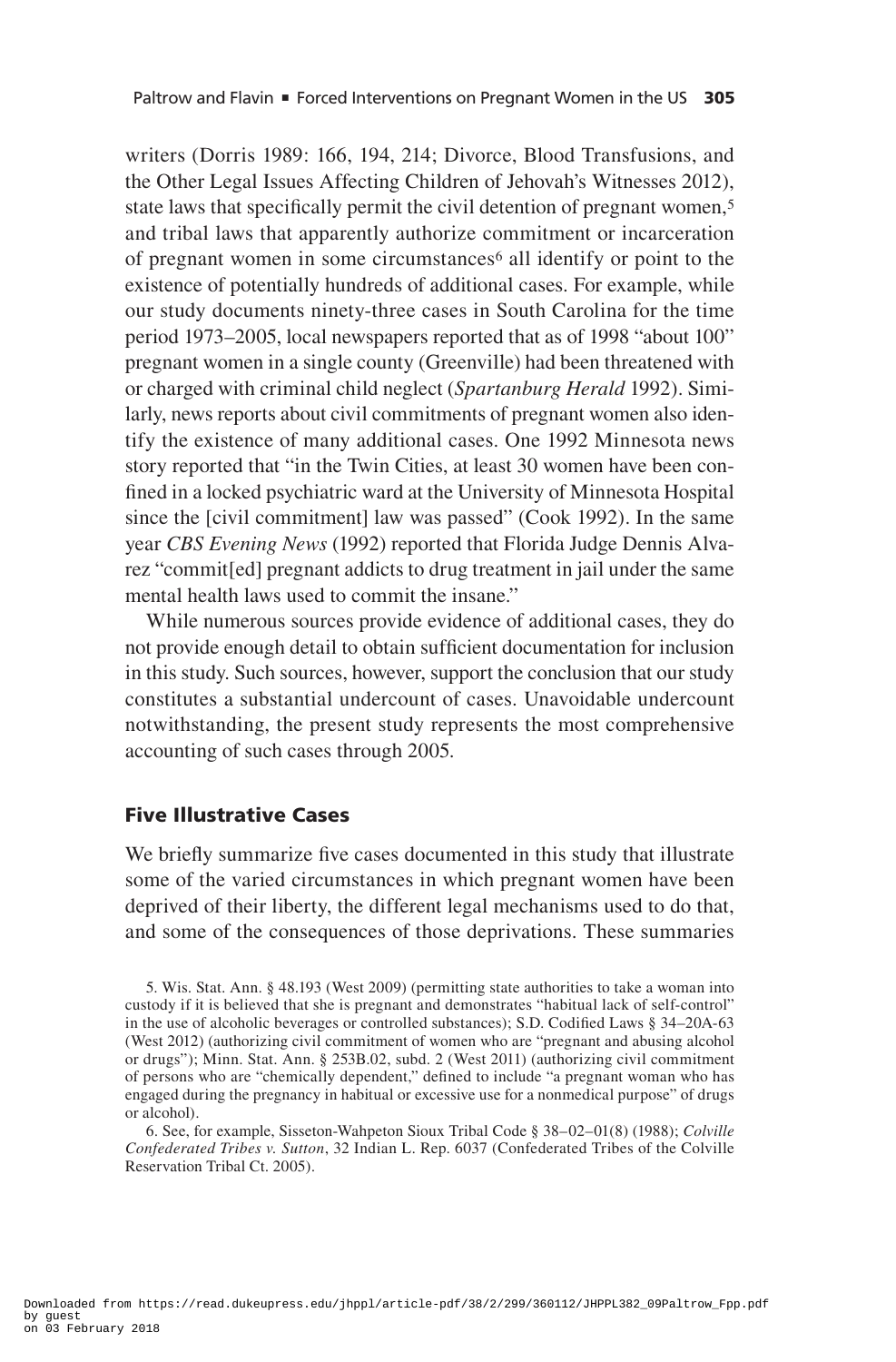also bring attention to constitutional issues apart from the right to liberty. For example, they raise questions about whether pregnant women who have been subject to arrests, detentions, and forced interventions have been deprived of their right to procedural due process, including the right to effective assistance of counsel at critical stages of the proceedings against them.7

## Regina McKnight

In South Carolina, Regina McKnight, a twenty-one-year-old African American woman, unexpectedly suffered a stillbirth. Although it would later be shown that the stillbirth was the result of an infection, McKnight was arrested and charged with homicide by child abuse. The state alleged that McKnight caused the stillbirth as a result of her cocaine use. A jury found her guilty after fifteen minutes of deliberation. McKnight was sentenced to twelve years in prison. In 2008, as a result of postconviction relief proceedings, the South Carolina Supreme Court unanimously overturned her conviction, concluding that she had received ineffective assistance of counsel at her trial. The court described the research that the state had relied on as "outdated" and found that McKnight's trial counsel had failed to call experts who would have testified about "recent studies showing that cocaine is no more harmful to a fetus than nicotine use, poor nutrition, lack of prenatal care, or other conditions commonly associated with the urban poor."<sup>8</sup> To avoid being retried and possibly sentenced to an even longer term, McKnight pleaded guilty to manslaughter and was released from prison. She had already served eight years of her original sentence.<sup>9</sup>

## Laura Pemberton

Laura Pemberton, a white woman, was in active labor at her home in Florida. Doctors, aware of this, believed that she was posing a risk to the life of her unborn child by attempting to have a vaginal birth after having had a previous cesarean surgery (VBAC). The doctors sought a court order to force her to undergo another cesarean. A sheriff went to Pemberton's home, took her into custody, strapped her legs together, and forced her to

Downloaded from https://read.dukeupress.edu/jhppl/article-pdf/38/2/299/360112/JHPPL382\_09Paltrow\_Fpp.pdf by guest on 03 February 2018

<sup>7.</sup> See, for example, *Argersinger v. Hamlin*, 407 U.S. 25 (1972); *Mathews v. Eldridge*, 424 U.S. 319 (1976); *Addington v. Texas,* 441 U.S. 418, 425 (1979); *Foucha v. Louisiana,* 504 U.S. 71, 80 (1992); *Strickland v. Washington,* 466 U.S. 668 (1984).

<sup>8.</sup> *McKnight v. State*, 661 S.E.2d 354, 358 n.10 (S.C. 2008). 9. Ibid.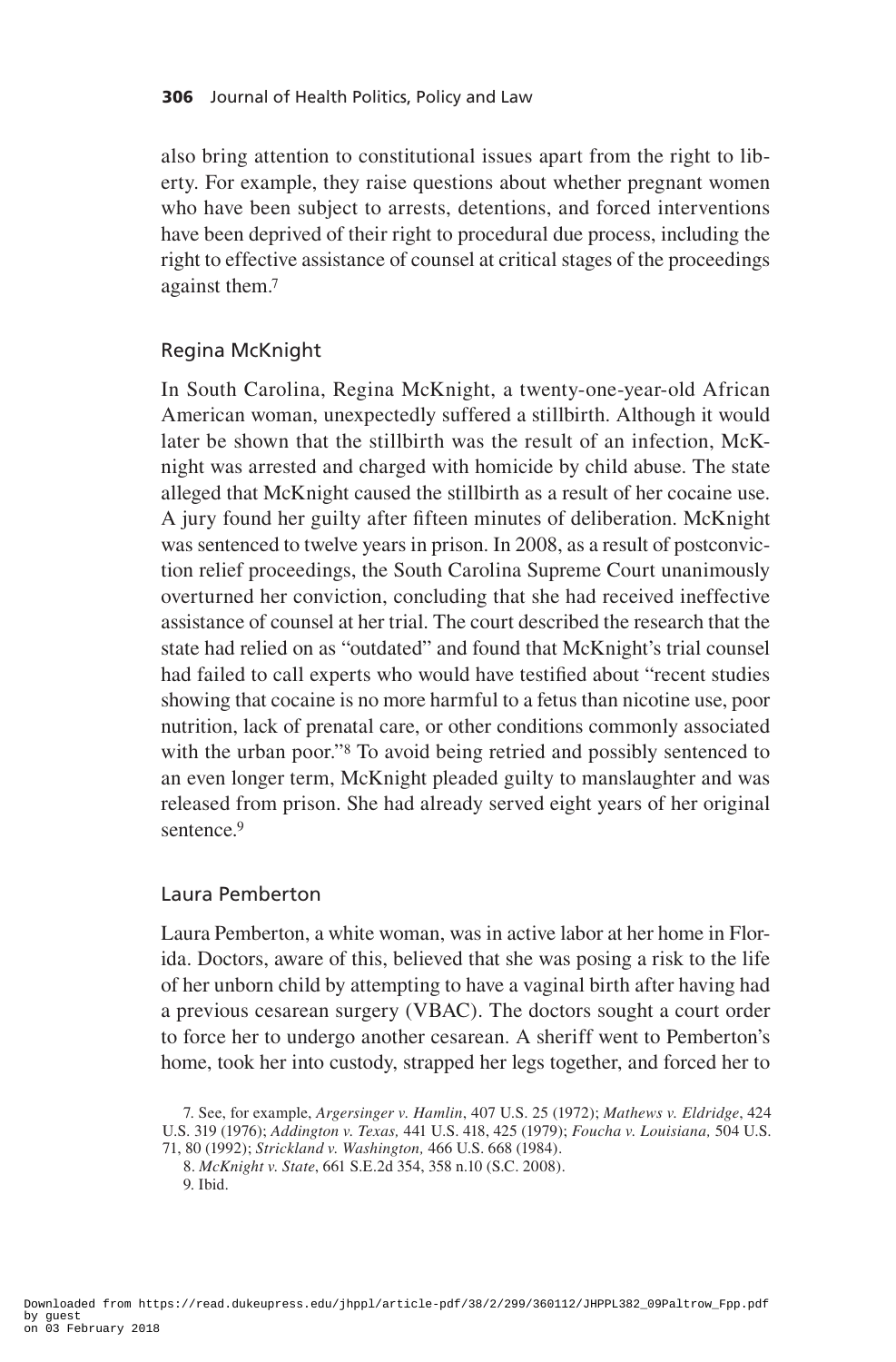go to a hospital, where an emergency hearing was under way to determine the state's interest in protecting the fetus still inside her. While lawyers argued on behalf of the fetus, Pemberton and her husband, who were not afforded the opportunity to be represented by counsel, "were allowed to express their views"10 as she was being prepared for surgery. The judge presiding over the case compelled Pemberton to undergo the operation, which she had refused and believed to be unnecessary. When she later sued for violation of her civil rights, a trial-level federal district court ruled that the state's interest in preserving the life of the fetus outweighed Pemberton's rights under the First, Fourth, and Fourteenth Amendments. Pemberton subsequently gave birth vaginally to three more children, calling into question the medical predictions of harm from a VBAC on which the court had relied.<sup>11</sup>

#### Rachael Lowe

Rachael Lowe, a twenty-year-old pregnant woman, voluntarily went to Waukesha Memorial Hospital in Wisconsin to seek help for her addiction to the opiate Oxycontin. Some hospital staff responded by reporting Lowe to state authorities under Wisconsin's "cocaine mom" law, a statute in the Children's Code that allows the state to take a pregnant woman into custody if it believes that the "expectant mother habitually lacks self-control in the use of alcohol beverages, controlled substances or controlled substance analogs."12 As a result, Lowe was forcibly taken to St. Luke's Hospital in Racine, more than an hour away from where she lived with her husband and two-year-old son. At St. Luke's she was held against her will in the psychiatric ward. While there, she received no prenatal care and was prescribed numerous medications, including Xanax. Although a guardian ad litem was appointed for the fetus, Lowe was not appointed counsel until after the first court hearing in her case, approximately twelve days after being taken into custody. At that hearing, no state official could give the court any information about the health of the fetus or the treatment Lowe was receiving. When a subsequent hearing was held to determine the legality of her incarceration, a doctor testified that Lowe's addiction posed no significant risk to the health of the fetus. At the end of the hearing, the court announced that Lowe would be released

<sup>10.</sup> *Pemberton v. Tallahassee Mem'l Reg'l Med. Ctr*., 66 F. Supp. 2d 1247, 1250 (N.D. Fla. 1999).

<sup>11.</sup> *State v. Pemberton*, No. 96–759 (Fla. Cir. Ct. Leon County Feb. 22, 1996).

<sup>12.</sup> Wis. Stat. Ann. § 48.193 (West 2009).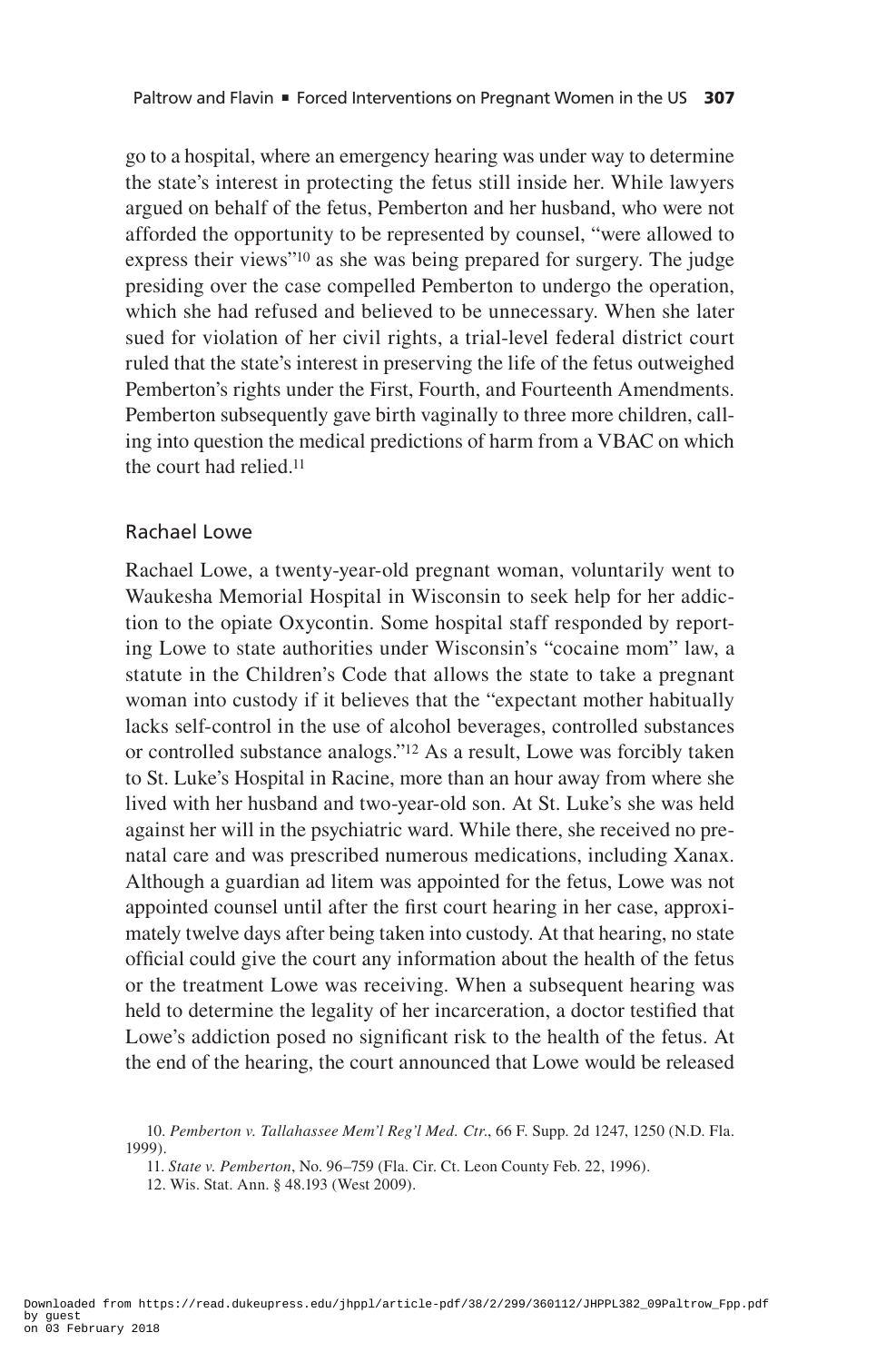from her hospital-based incarceration. Nevertheless, she remained at the hospital in state custody for several days, and under state surveillance and supervision for the remainder of her pregnancy. Lowe was required to provide urine samples and to cooperate with law enforcement and health professionals. As a result of the intervention, Lowe's husband had to take a leave of absence from his job, and Lowe was fired from hers.13

## Martina Greywind

Martina Greywind, a twenty-eight-year-old homeless Native American woman from Fargo, North Dakota, was arrested when she was approximately twelve weeks pregnant. She was charged with reckless endangerment, based on the claim that by inhaling paint fumes she was creating a substantial risk of serious bodily injury or death to her unborn child. After spending approximately two weeks in the Cass County Jail, Greywind was able to obtain release for a medical appointment. At that appointment Greywind obtained an abortion, despite widely publicized efforts by abortion opponents to persuade her to carry the pregnancy to term. Following the abortion, Greywind filed a motion to dismiss the charges. The state agreed to a dismissal: "Defendant has made it known to the State that she has terminated her pregnancy. Consequently, the controversial legal issues presented are no longer ripe for litigation."14 According to news reports, the prosecutor in the case stated that since Greywind had had an abortion, it was "no longer worth the time or expense to prosecute her" (*Orlando Sentinel* 1992).15

## Michelle Marie Greenup

In Louisiana, Michelle Marie Greenup, a twenty-six-year-old African American woman, went to a hospital complaining of bleeding and stomach pain. Doctors suspected that she had recently given birth and contacted law enforcement authorities. After repeated police interrogations, Greenup "confessed" that the baby was born alive, and it died because she had failed to provide it with proper care. Greenup was charged with second-degree murder and was incarcerated. Eventually counsel for Greenup obtained her medical records, which revealed that the fetus could not have been older than between eleven to fifteen weeks and that prior

<sup>13.</sup> *State v. Lowe* (Wisc. Cir. Ct. Racine County June 15, 2005) (Constantine, J.).

<sup>14.</sup> Motion to Dismiss with Prejudice, *State v. Greywind*, No. CR-92–447 (N.D. Cass County Ct. Apr. 10, 1992).

<sup>15.</sup> *State v. Greywind*, No. CR-92–447 (N.D. Cass County Ct. Apr. 10, 1992).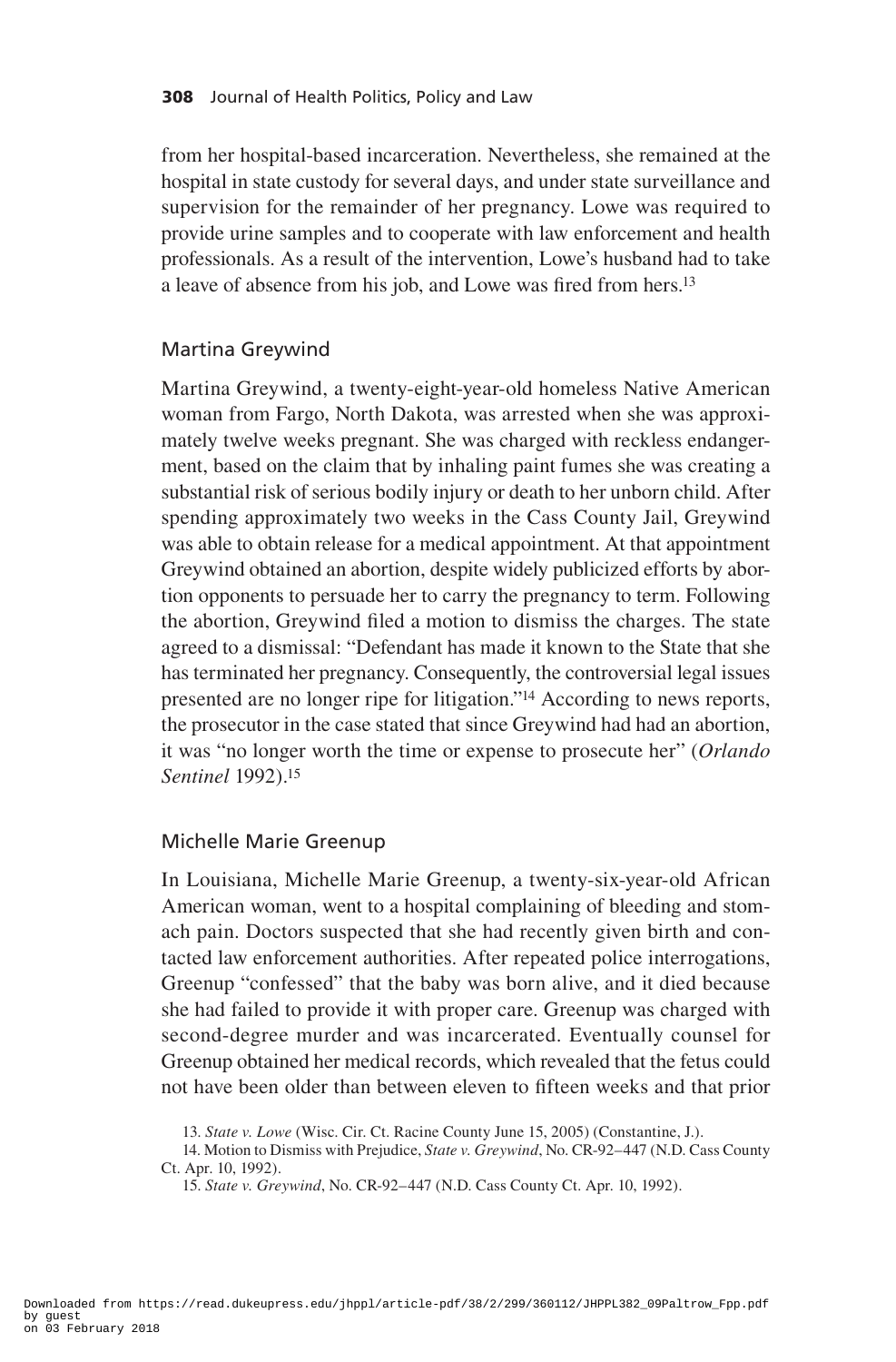to the miscarriage Greenup had been given Depo-Provera, a contraceptive injection that may cause a miscarriage if administered to a woman who is already pregnant. Greenup was finally released, but only after she agreed to plead guilty to a misdemeanor violation of a public health law that regulates disposal of human remains. There is no indication that the human remains law was intended to apply to pregnant women confronted with a miscarriage.<sup>16</sup>

These five case examples represent only a fraction of the state actions taken against women in the United States, but they provide an important sense of the consequences to the women, including incarceration, forced surgery, coerced abortion, and civil commitment, apparently without regard to the health care that would actually be provided.

#### Demographic and Case Characteristics

In this section we discuss key quantitative findings on geographic distribution of cases, women's age, stage of pregnancy, mental health status, socioeconomic status, and race (see table 1). We also briefly discuss our findings on men and domestic violence in the women's lives.

We identified state actions taken against 413 women in forty-four states, the District of Columbia, and some federal jurisdictions between 1973 and 2005 (see figure 1). The largest percentage of cases originated in the South (56 percent), followed by the Midwest (22 percent), the Pacific and West (15 percent), and the Northeast (7 percent).17 The cases took place in every state except Delaware, Maine, Minnesota, Rhode Island, Vermont, and West Virginia. Ten states had ten or more cases. Those ten states also accounted for more than two-thirds of the total number of cases. South Carolina had the largest number of cases  $(n = 93)$ , followed by Florida ( $n = 56$ ), Missouri ( $n = 29$ ), Georgia ( $n = 16$ ), Tennessee (*n* = 15), Wisconsin (*n* = 15), Illinois (*n* = 14), Nevada (*n* = 11), New York  $(n = 11)$ , and Texas  $(n = 10)$ .

In individual states, cases tend to cluster in particular counties and sometimes in particular hospitals. For example, in South Carolina thirtyfour of the ninety-three cases came from the contiguous counties of Charleston and Berkeley. Staff at one hospital, the Medical University of South Carolina, initiated thirty of these cases. In Florida twenty-five of the fifty-five cases took place in Escambia County. Of these, twenty-

<sup>16.</sup> *State v. Greenup*, No. 2003–300B (La. Dist. Ct. St. John the Baptist Parish Aug. 16, 2004). 17. Regions are defined according to the US Census Bureau (USCB 2012).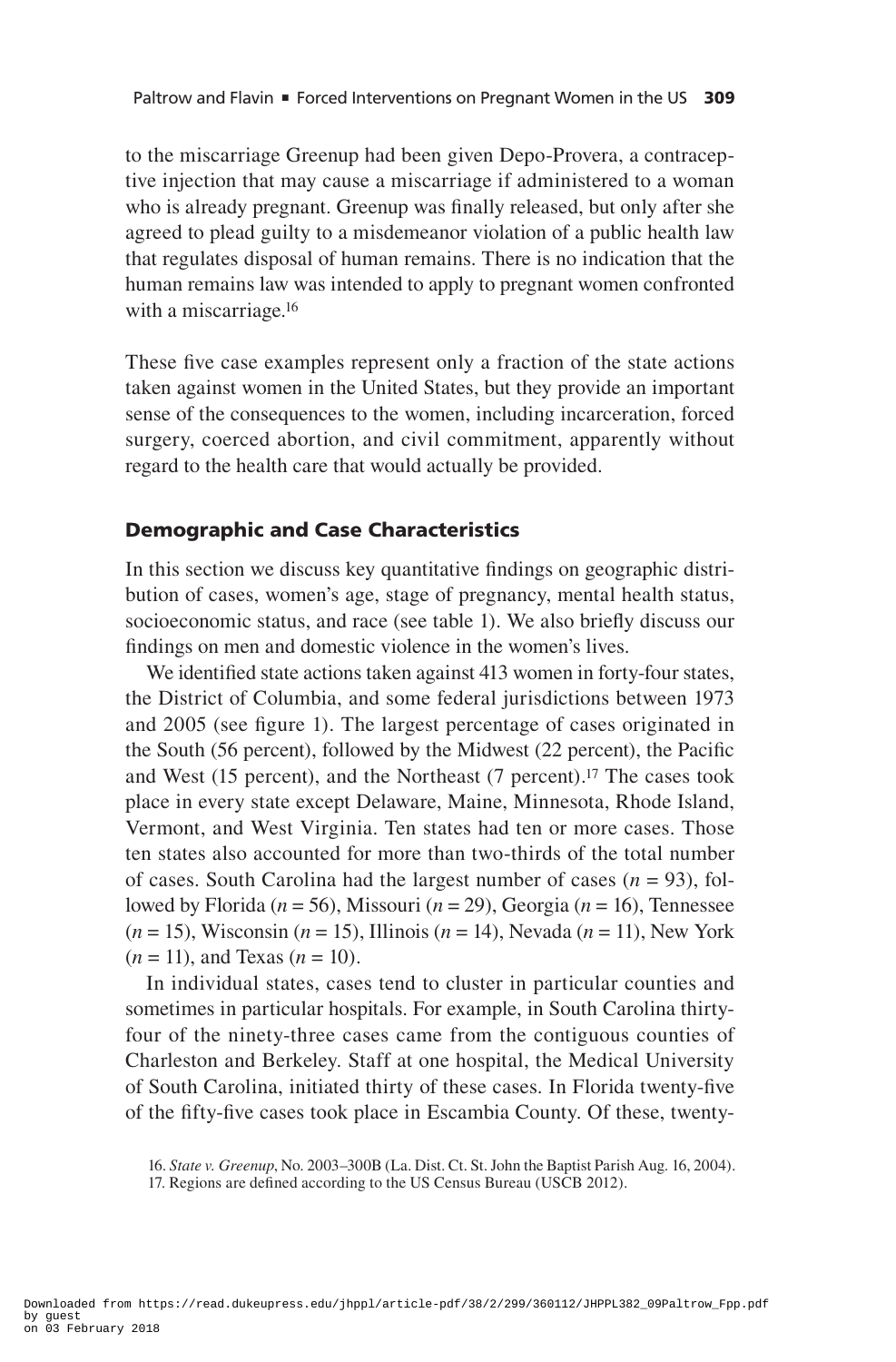#### 310 Journal of Health Politics, Policy and Law

| Characteristic                           | $\boldsymbol{n}$ | Percentage     |
|------------------------------------------|------------------|----------------|
| Geographic region                        |                  |                |
| South                                    | 230              | 56             |
| Midwest                                  | 89               | 22             |
| West/Pacific                             | 63               | 15             |
| Northeast                                | 28               | 7              |
| Federal                                  | 3                | 1              |
| Race                                     |                  |                |
| <b>Black</b>                             | 191              | 52             |
| White                                    | 152              | 41             |
| Native American                          | 10               | 3              |
| Hispanic (of any race)                   | 9                | 3              |
| Asian/Pacific Islander                   | 4                | 1              |
| Other                                    | 1                | $\theta$       |
| Socioeconomic status                     |                  |                |
| Represented by indigent defense          | 295              | 71             |
| Age                                      |                  |                |
| $12 - 20$                                | 33               | 9              |
| $21 - 30$                                | 226              | 60             |
| $31 - 43$                                | 116              | 31             |
| Health of fetus/infant                   |                  |                |
| No reported complication/adverse outcome | 262              | 64             |
| Adverse outcome reported                 | 132              | 32             |
| Other                                    | 18               | $\overline{4}$ |
| Mentioned:                               |                  |                |
| Mental health issue                      | 25               | 7              |
| Male partner/father of baby              | 96               | 23             |
| Violence against women                   | 36               | 9              |
| Mentioned use of:                        |                  |                |
| Any illicit drug                         | 348              | 84             |
| Cocaine                                  | 282              | 68             |
| Amphetamine/meth                         | 57               | 14             |
| Marijuana                                | 43               | 10             |
| Opiates                                  | 23               | 6              |
| Alcohol                                  | 41               | 10             |
| Cigarettes                               | 12               | 3              |
| Mentioned:                               |                  |                |
| Refused treatment orders                 | 84               | 20             |
| Failed to obtain prenatal care           | 68               | 17             |
| Forced medical intervention              | 30               | 7              |
| Abortion                                 | 8                | $\overline{2}$ |

Table 1 Demographic and Case Characteristics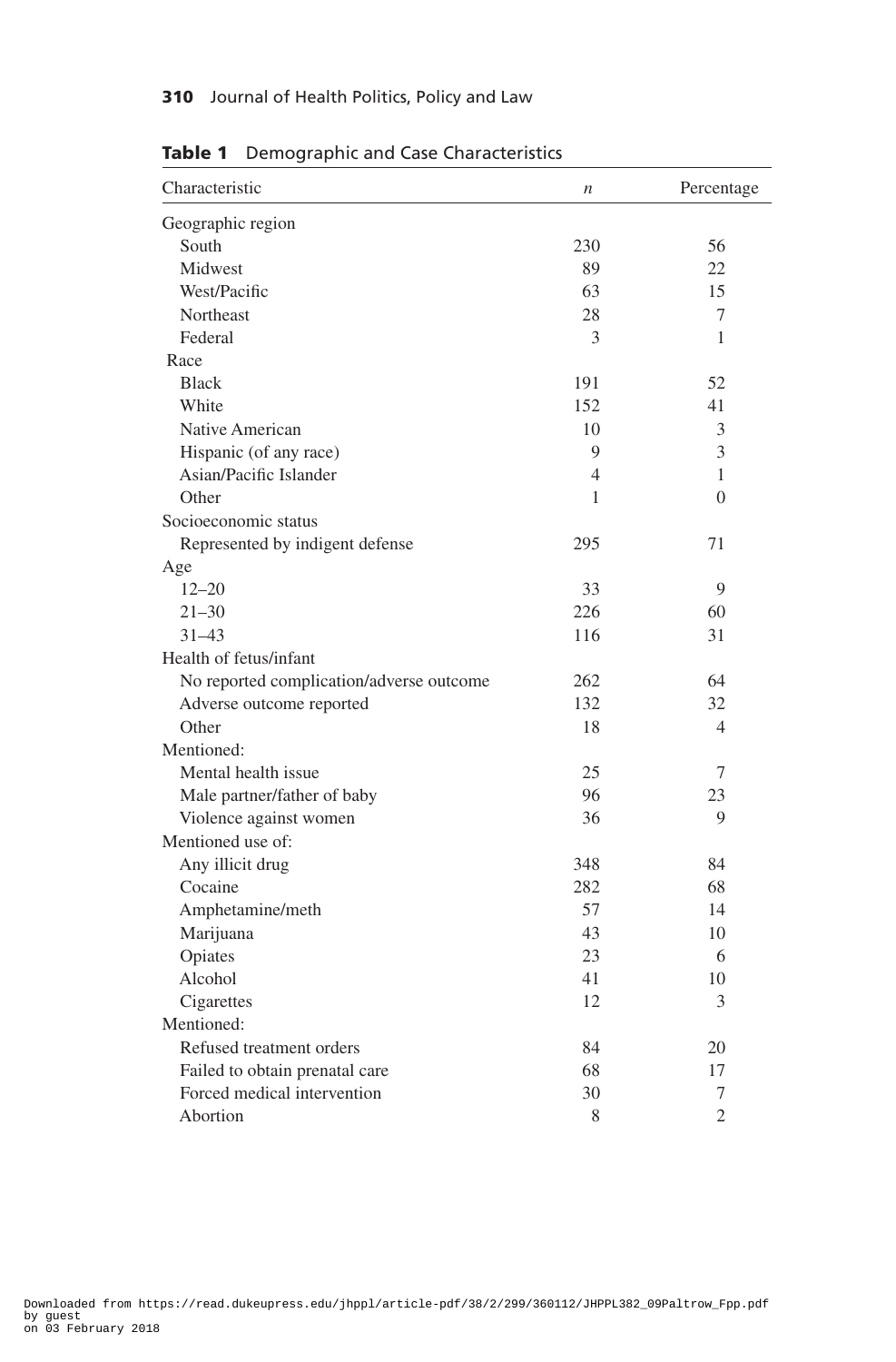| Characteristic                          | $\boldsymbol{n}$ | Percentage |
|-----------------------------------------|------------------|------------|
| Charged with:                           |                  |            |
| At least one crime                      | 354              | 86         |
| A felony                                | 295              | 74         |
| Charged with:                           |                  |            |
| Child abuse or neglect                  | 204              | 51         |
| Drug possession or use                  | 90               | 22         |
| Drug distribution/delivery              | 83               | 21         |
| Homicide                                | 48               | 12         |
| Case reported to police by:             |                  |            |
| Health care providers                   | 112              | 41         |
| Social workers <sup>a</sup>             | 34               | 12         |
| From hospital to CPS to law enforcement | 47               | 17         |
| Other <sup>b</sup>                      | 83               | 30         |

#### Table 1 (*continued*)

 $N = 413$ 

*Note*: Amount of missing data varies by variable.

<sup>a</sup>Social workers include those employed by the hospital and child protective services (CPS); the category also includes CPS social workers based within hospitals.

<sup>b"</sup>Other" includes reports by a probation or parole officer, reports resulting from an arrest unrelated to pregnancy, or a report by a boyfriend or family member.

three came from just two hospitals: Sacred Heart Hospital and Baptist Hospital. In Missouri twenty-six of the twenty-nine cases came from Jackson County. Of these, twenty cases came from a single hospital: Truman Medical Center.

Overwhelmingly, and regardless of race, women in our study were economically disadvantaged, indicated by the fact that 71 percent qualified for indigent defense. Of the 368 women for whom information on race was available, 59 percent were women of color, including African Americans, Hispanic American/Latinas, Native Americans, and Asian/Pacific Islanders; 52 percent were African American. African American women in particular are overrepresented in our study, but this is especially true in the South (see table 2). Nearly three-fourths of cases brought against African Americans originated in the South, compared with only half of the cases involving white women. Racial disparities are even more pronounced in particular states. Between 1973 and 2005 African Americans in Florida made up approximately 15 percent of the state's population and whites composed 81 percent. Yet approximately three-fourths of Florida's cases were brought against African American women, while only 22 percent were brought against white women. In South Carolina, African Ameri-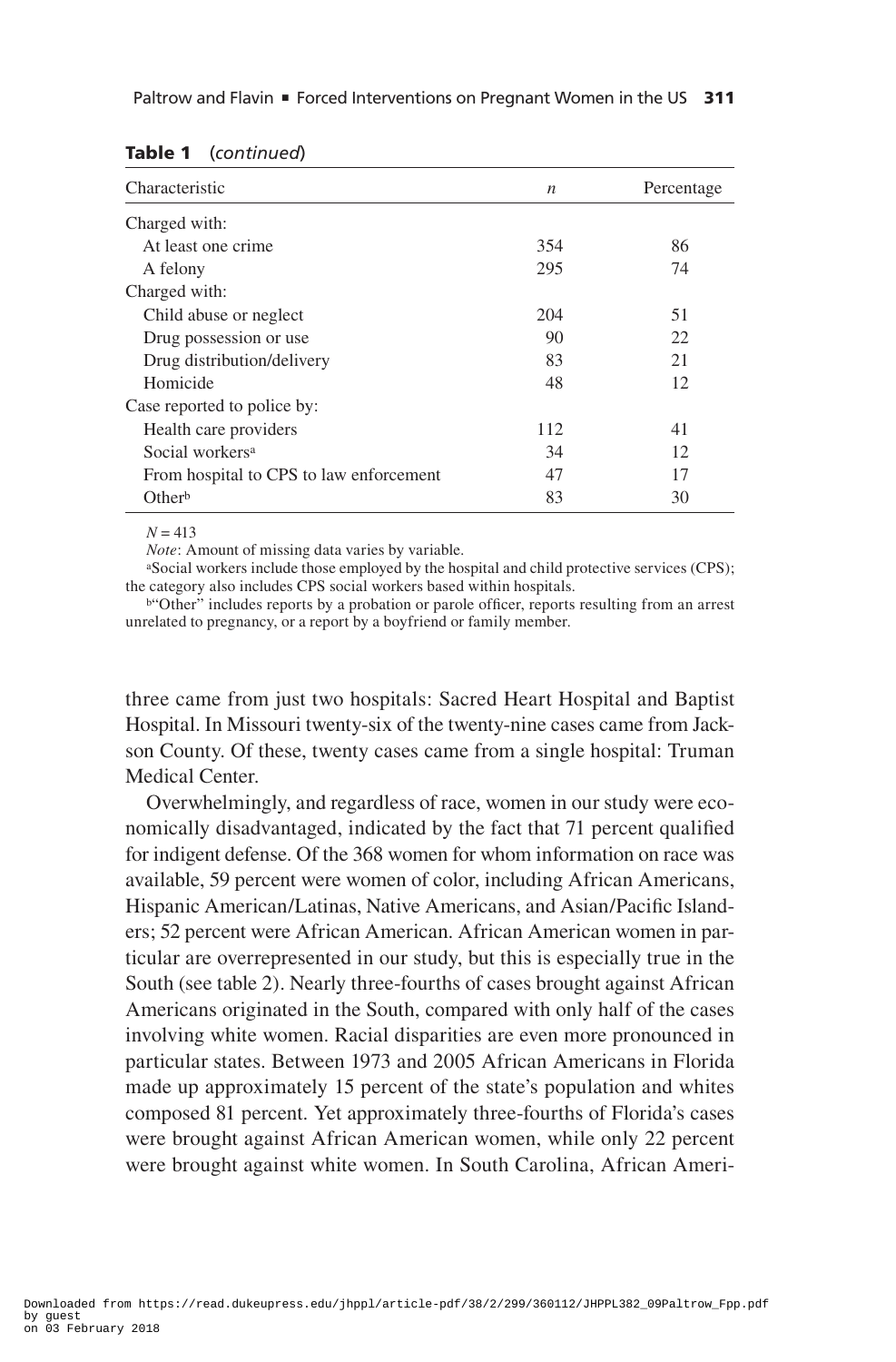

Figure 1 Number of Arrests, Detentions, and Forced Interventions of Pregnant Women in the United States (1973–2005)

cans made up 30 percent of the state's population, and 68 percent of the population base was white. Yet 74 percent of the cases in the state were brought against African American women and only 25 percent against white women.

We were able to determine the age of the women at the time of their arrest, detention, or forced intervention in approximately 91 percent of the cases. Women in the study range from twelve to forty-three years of age; the average (and median) age was approximately twenty-eight years. We identified two cases involving minors.

One out of five women was still pregnant at the time legal action was taken. In some cases action was taken against a woman early in her pregnancy, when the fetus would not have been viable. In twenty-five cases we found explicit references to a mental health diagnosis, a history of mental health problems, or treatment for mental health problems. Although every pregnancy in this study involved a man, the father or the woman's male partner was mentioned in only 23 percent of cases. Information available in approximately one in ten cases  $(n = 36)$  mentioned violence against the pregnant woman.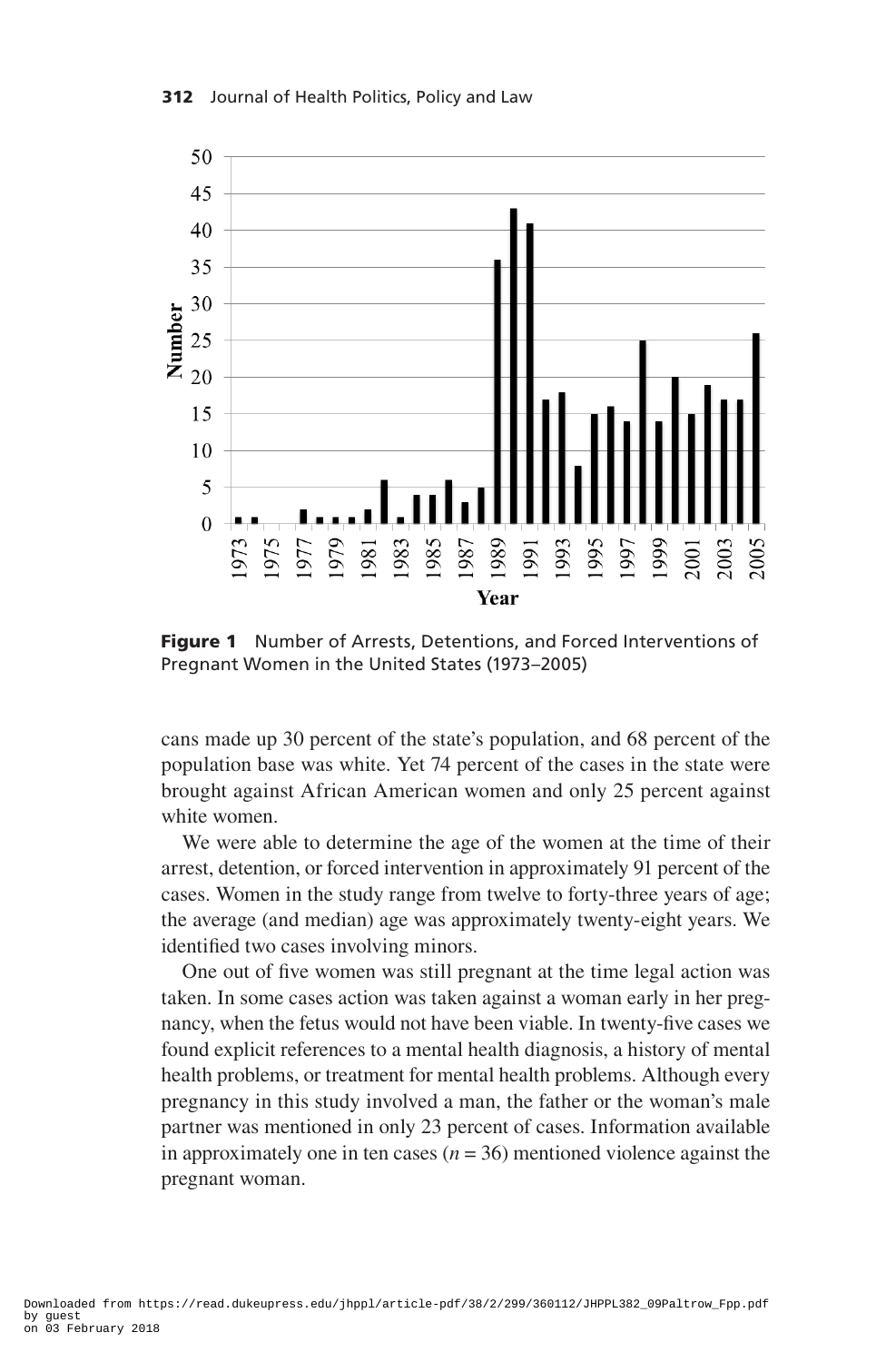|                       | Black # $(\%)$ | White # $(\%)$ | Other # $(\%)$ Cramer's V |          |
|-----------------------|----------------|----------------|---------------------------|----------|
| Region                |                |                |                           |          |
| South                 | 137 (72)       | 75 (49)        | 4(17)                     |          |
| Midwest               | 37(19)         | 37(24)         | 8(33)                     | $.258**$ |
| West/Pacific          | 9(5)           | 27(18)         | 10(42)                    |          |
| <b>Northeast</b>      | 8(4)           | 13(9)          | 2(8)                      |          |
| Charged with a felony |                |                |                           |          |
| <b>Yes</b>            | 152 (85)       | 107(71)        | 18 (72)                   | $.174*$  |
| N <sub>0</sub>        | 26(15)         | 44 (29)        | 7(28)                     |          |
| Reporting mechanism   |                |                |                           |          |
| Health care providers | 57 (48)        | 27(27)         | 6(27)                     |          |
| Social workers        | 21 (18)        | 10(10)         | 2(9)                      | $.226**$ |
| Hospital to CPS to    |                |                |                           |          |
| law enforcement       | 19(16)         | 18(18)         | 6(27)                     |          |
| Other                 | 21 (18)        | 45 (45)        | 6(27)                     |          |

Table 2 Distribution of Cases by Region, Felony Charge, and Reporting Mechanism, by Race

*Note*: CPS = child protective services.

\**p* < .01; \*\**p* < .001

# Circumstances of Arrests and Other State Actions

In this section we describe the circumstances in which the arrests and other state actions took place. These circumstances often defy simple categorization. Research into cases that were widely reported in the news media as involving a pregnant woman and her use of an illegal drug or alcohol often revealed that other actions, inactions, or circumstances, in addition to pregnancy, were the primary reason for the state action. These include a pregnant woman who had been in a location while pregnant that exposed her unborn child to dangerous "fumes that permeate in the air,"18 and another case in which the woman did not follow her doctor's medical advice to rest during her pregnancy and did not get to the hospital quickly enough on the day of delivery.19

In several cases a woman's efforts to seek help after having been physically abused resulted in her arrest, although factors such as drinking alco-

<sup>18.</sup> Transcript of Proceedings Held on August 30, 1999 at 12, *In re* Unborn Child of Starks, No. JF-99–127 (Okla. Dist. Ct. Rogers County Jan. 24, 2000); *In re* Unborn Child of Starks, No. 93,606 (Okla. Sept. 23, 1999).

<sup>19.</sup> *People v. Stewart*, No. M508197 (Cal. Mun. Ct. San Diego County Feb. 26, 1987).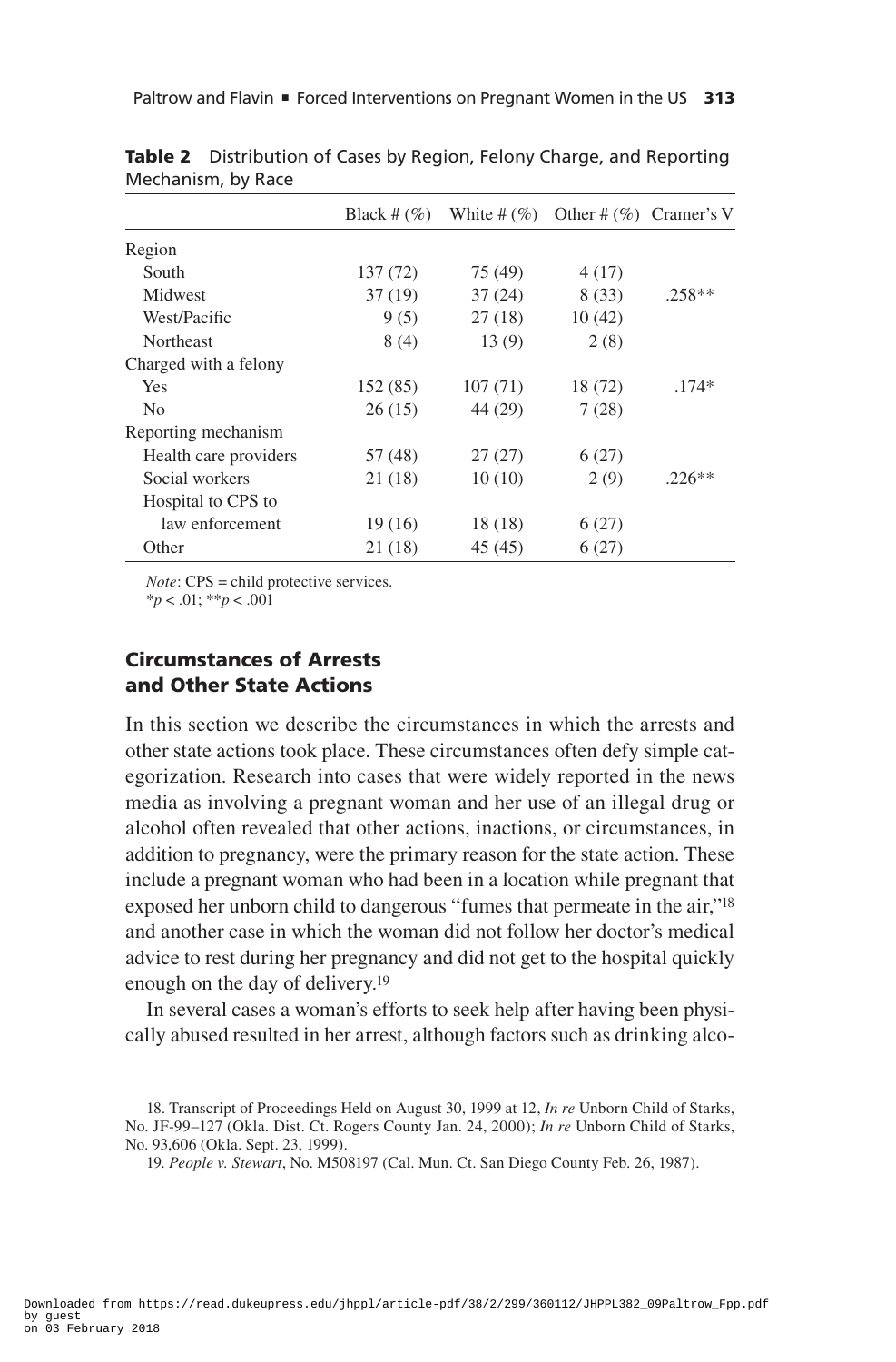hol or using an illegal drug while pregnant were cited as grounds for those arrests.20 In South Carolina a twenty-three-year-old African American woman was charged with homicide by child abuse after she experienced a stillbirth. The charging documents, including the arrest warrant and incident report, alleged that her use of drugs and alcohol caused the stillbirth. Further research into her case revealed that she had used a small amount of powder cocaine, consumed alcohol, and taken eight Tylenol in an effort to commit suicide on her twenty-third birthday.21

Another case provides a particularly good example of one that defies simple categorization and characterization. Deborah Zimmerman, a thirty-four-year-old white woman from Franksville, Wisconsin, had been drinking alcohol and was allegedly intoxicated when she was brought to St. Luke's Hospital two days before she was scheduled to deliver her baby. Declining a "biophysical profile" at a prenatal care appointment a week earlier, as well as drinking alcohol and smoking cigarettes while pregnant, all legal activities, were mentioned in the criminal complaint describing the grounds for her arrest on charges of attempted first-degree intentional homicide and first-degree reckless injury.<sup>22</sup> The case received widespread national attention, focusing on Zimmerman's alcohol use and the claim that she wanted to "kill" her unborn child through her use of alcohol. A review of the case reveals something unreported in the media: medical staff decided to contact the police and characterize her as a criminal only after she refused to consent to fetal monitoring and cesarean surgery.23

According to the criminal complaint, "Once at St. Luke's Hospital, Deborah Zimmerman was combative and refused monitoring and treatment."24 Although Zimmerman "kept talking about a gentleman and how he was abusing her," neither the nurses nor the doctors apparently saw this information as bearing on why Zimmerman might object to being touched by the strangers who made up the medical staff (Terry 1996).25 Eventually, however, staff performed an ultrasound on Zimmerman. Based on their interpretation of the results, medical staff believed that cesarean sur-

20. *State v. Pfannenstiel,* No. 1–90–8CR (Wyo. Laramie County Ct. Feb. 1, 1990) (Denhardt. J.); *Jackson v. State*, 430 S.E.2d 781 (Ga. Ct. App. 1993).

21. *State v. Stephens*, No. 01-GS-26–2964 (S.C. Ct. Gen. Sess. Horry County Oct. 17, 2001) (John, J.).

22. DA Complaint No. 96-F-368, *State v. Zimmerman*, No. 96-CF-525 (Wis. Cir. Ct. Racine County, Sept. 18, 1996).

23. *State v. Deborah J.Z.*, 596 N.W.2d 490 (Wisc. Ct. App. 1999).

24. DA Complaint No. 96-F-368, *State v. Zimmerman*, No. 96-CF-525 (Wis. Cir. Ct. Racine County, Sept. 18, 1996).

25. *State v. Zimmerman*, File No 96-CF-525, Transcript of Preliminary Hearing (Racine County Circuit Court, July 3, 1996) at 115.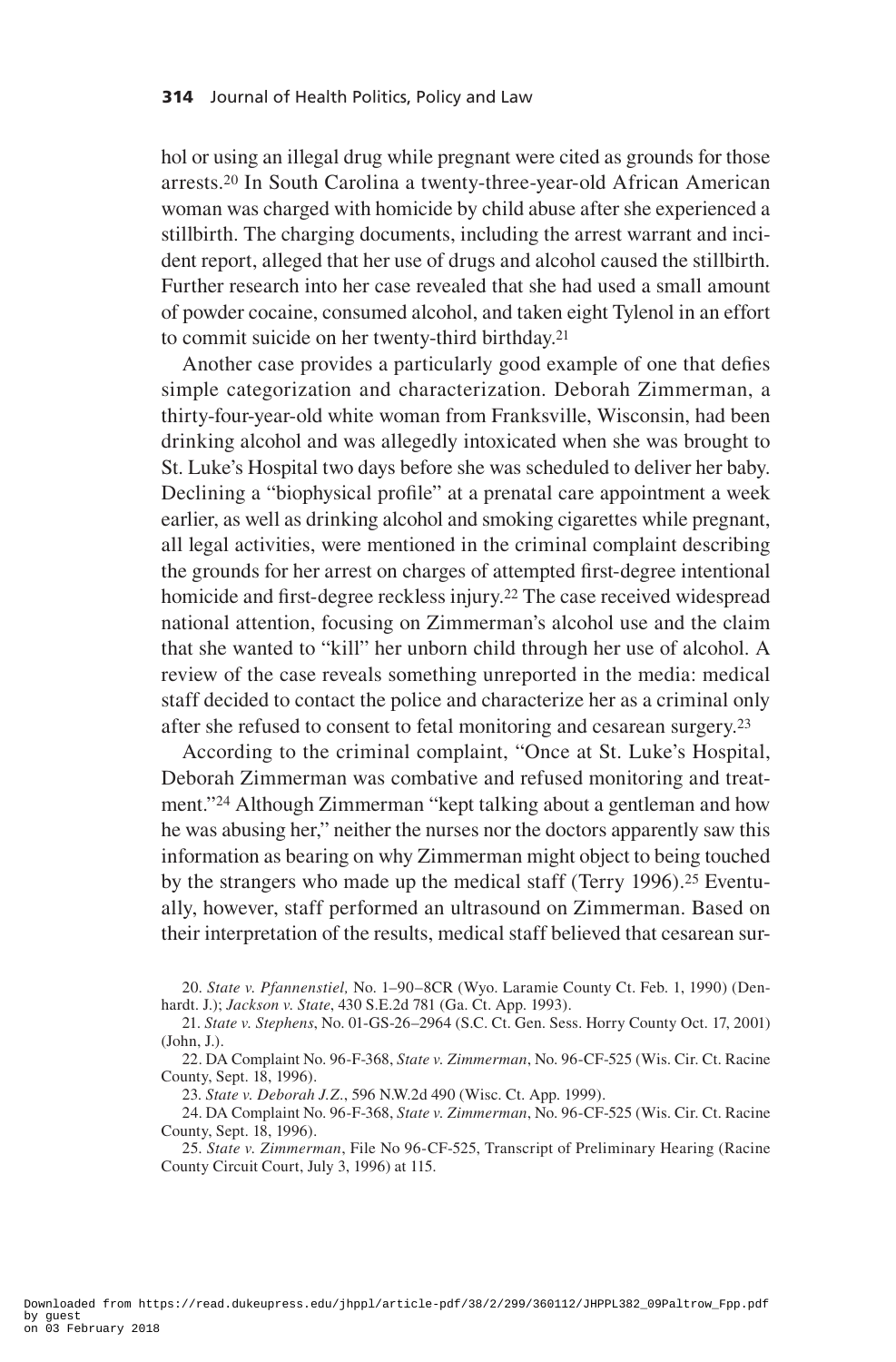gery was necessary because of "fetal intolerance to labor and suspected intra-uterine growth retardation." According to testimony from a surgical technician in the labor and delivery unit, Zimmerman refused to consent to the surgery:

Q. What did you and the hospital personnel do as a result of her refusal to consent to the C-section?

A. Well, I was assisting the RN . . . and as I recall when we said we, we told her she needed a C-section, she said no one is doing this f-ing thing to me and I don't want to be here. Like I said, she did threaten to leave quite a bit, got up out of bed a few times. We then realized we had to do something, so we consulted the physician again and our nurse supervisor, who then decided to call in the police after [Zimmerman] had made a statement to me.

Q. What sort of statement did she make?

A. . . . I was in the room alone with her, trying to talk to her, explained to her the situation, that she needed a lot of help here, that she had to cooperate, it wasn't just for her health, it was for the baby's health, and she had said if—at this time there was talk about that she might not be staying and, I recall her saying to me, if you don't keep me here, I'm going to go home and keep drinking and drink myself to death and I'm going to kill this thing because I don't want it anyways.26

The first half of this hearsay statement has been interpreted by some as an explicit suicide threat made in the presence of doctors and nurses—one that generated no psychiatric consultation, evaluation, or treatment (Armstrong 2003: 2). The second half of the statement became the excuse for the arrest and the subject of national news. The fact that her refusal of cesarean surgery prompted the idea to call the police did not make the news at all.

The difficulty of categorization notwithstanding, we found that the majority of cases identified in this study focused on women who became pregnant, sought to continue to term, and were believed to have used one or more illegal drugs, with cocaine most often identified as one of them. Eighty-four percent  $(n = 348)$  of cases involved an allegation that the woman, in addition to continuing her pregnancy, had used an illegal drug. Two hundred and eighty-two cases identified cocaine as one of the drugs being used, 51 identified methamphetamine or amphetamines, 23 men-

26. *State v. Zimmerman*, File No 96-CF-525, Transcript of Preliminary Hearing (Racine County Circuit Court, July 3, 1996) at 110–11.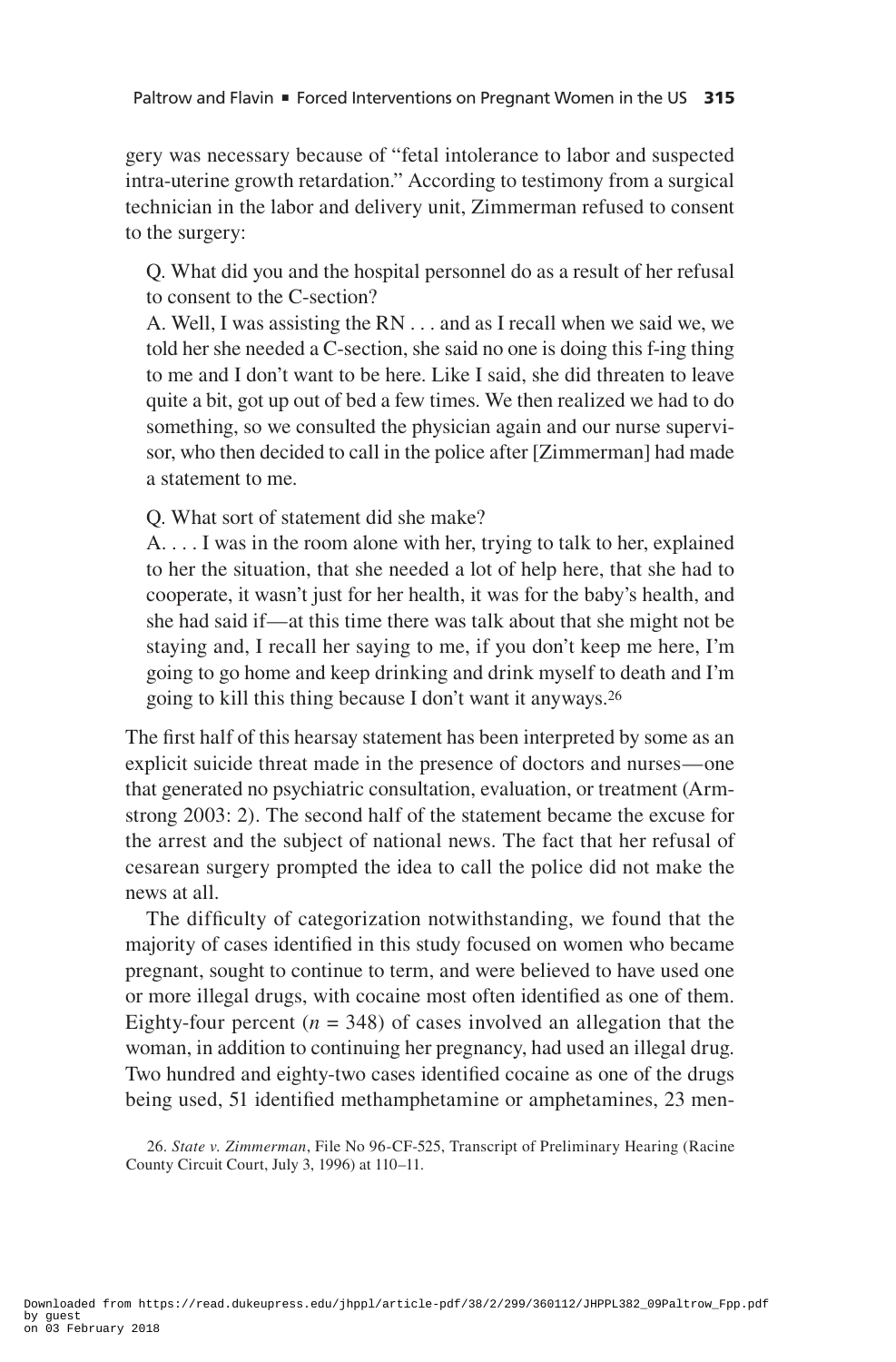tioned heroin or another opiate, and 43 identified marijuana. In 6 cases marijuana was the only illegal drug mentioned.

More than half the 348 cases  $(n = 177)$  in which a woman was identified as having used an illegal drug also specifically referred to other factors, in addition to the pregnancy, as part of the rationale or circumstances justifying the arrest or detention. Regardless of whether there was a drug-related allegation, refusal to follow treatment orders was identified as part of the justification for the arrest, detention, or forced medical intervention in nearly one in five cases.27 In 41 cases alcohol was mentioned. Lack of prenatal care was identified as a factor in 68 cases. The fact that the woman smoked cigarettes was mentioned in 12 cases.

Other factors explicitly described in arrest warrants and other legal documents justifying state intervention in cases that also involved an allegation of drug use included the fact that the pregnant woman had a sexually transmitted infection,<sup>28</sup> was HIV positive,<sup>29</sup> or gave birth at home or in another setting outside a hospital.<sup>30</sup> In one case the state indicated that it would use the fact that the woman had refused offers of voluntary sterilization in support of its prosecution.<sup>31</sup> In numerous cases the fact that a pregnant woman had other children, some of whom were identified as having been exposed to alcohol or another drug, was referenced as part of law enforcement officials' explanation for the arrest (Rizzo 2002; Murphy 2007).32

Sixteen percent of the cases  $(n = 65)$  involved no allegation that the woman had used an illegal, criminalized drug.<sup>33</sup> These include cases in

27. See, for example, *State v. Hudson*, No. K88–3435-CFA (Fla. Cir. Ct. Seminole County Jan. 23, 1991).

28. See, for example, *State v. Maddox*, No. K90–1936-CFA (Fla. Cir. Ct. Seminole County Sept. 17, 1992); *State v. Fant*, No. 91-GS-44–612 (S.C. Ct. Gen. Sess. Union County July 7, 1992).

29. See, for example, *State v. Cannon*, No. C805783 (S.C. Ct. Gen. Sess. Spartanburg County Feb. 11, 1993).

30. See, for example, *State v. Payton*, No. 98-GS-46–2137 (S.C. Ct. Gen. Sess. York County July 28, 1998) (Eppes, J.); *State v. Schwarz*, No. 2003GS4601409 (S.C. Ct. Gen. Sess. York County Apr. 22, 2003) (Burch, J.); *State v. Arrowood*, No. I675718 (S.C. Ct. Gen. Sess. Pickens County Jan. 23, 2006); *State v. Craig*, No. S14068 (Tenn. Crim. Ct. Carter County, July 13, 1999) (Cupp, J.); *State v. Jerez,* No. 90–0075-CF-F (Fla. Cir. Ct. Monroe County July 31, 1990); *State v. McCormack* (Idaho Dist. Ct. Bonneville County, Oct. 29, 1996); *State v. Cuffie*, No. 98-B-03097–6 (Ga. Super. Ct. Gwinnett County Dec. 21, 1998); *State v. Coleman*, No. 02D04–0004-MC-000590(A) (Ind. Cir. Ct. Allen County Apr. 13, 2000); *Patton v. State*, No. F-2000–1232 (Okla. Crim. App., Oct. 15, 2001).

31. *Ward v. State*, 188 S.W.3d 874 (Tex. App. 2006).

32. See, for example, *State v. Cheadle*, No. 16CR2000–00720 (Mo. Cir. Ct. Jackson County Nov. 16, 2007); *State v. Gilbreth*, No. 35825P (Ark. Cir. Ct. Benton County Aug. 25, 2003) (Clinger, J.).

33. We note that in one case, *State v. Rowland*, No. 041901649 (Utah Dist. Ct.-3d Apr. 7, 2004) (Fuchs, J.), discussed in greater detail below, allegations that Rowland had used an illegal drug emerged later in the case, but played no role in the murder charge brought against her.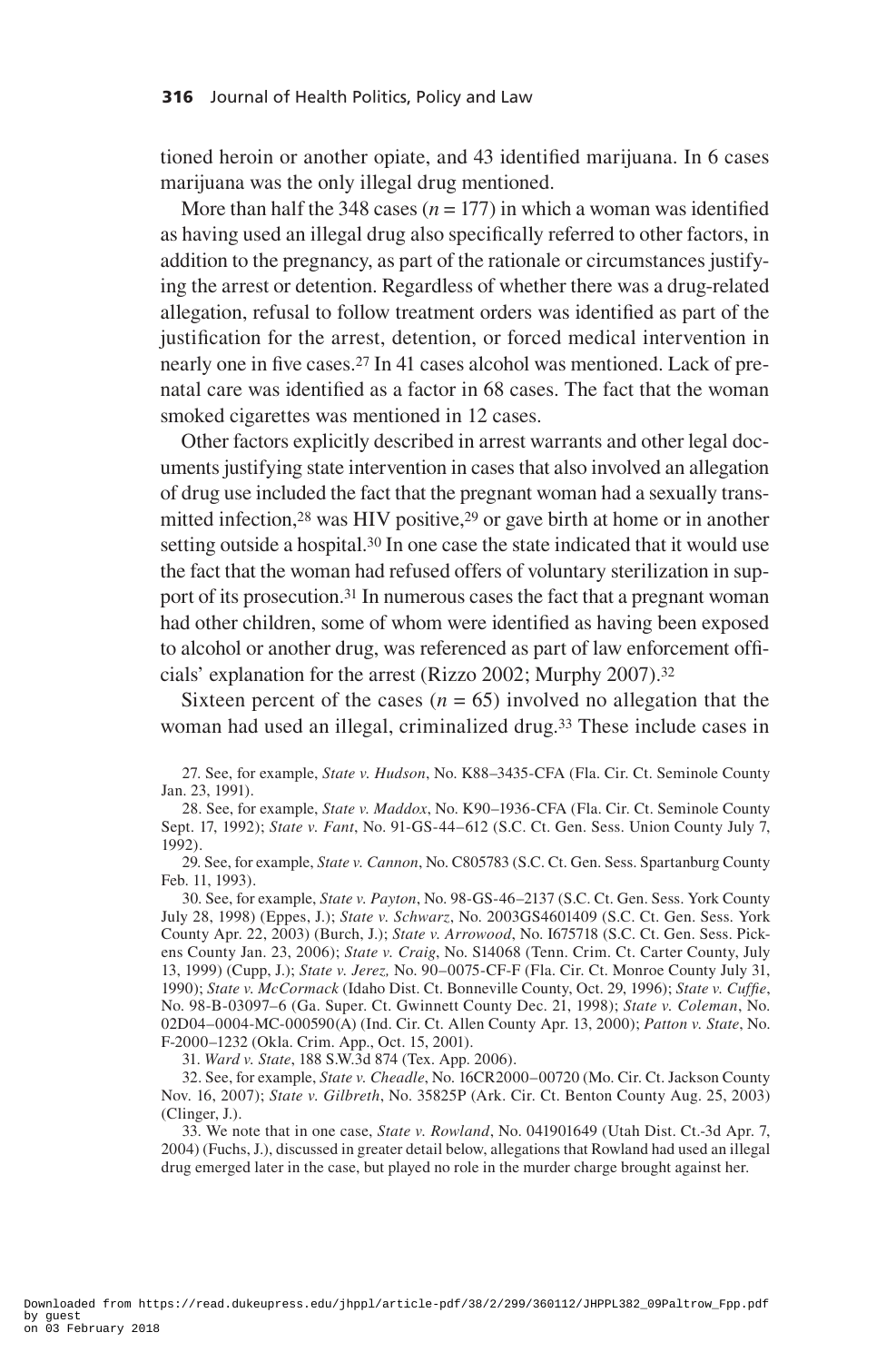which women were deprived of their liberty based on claims that they had not obtained prenatal care,<sup>34</sup> had mental illness,<sup>35</sup> or had gestational diabetes,<sup>36</sup> or because they had suffered a pregnancy loss.<sup>37</sup> In fifteen of these cases alcohol was the only drug mentioned.38 Thirty of these cases involved efforts to force women to submit without consent to medical interventions. These forced interventions included pregnant women who had diabetes<sup>39</sup> or sought to have a vaginal birth<sup>40</sup> and refused to undergo cesarean surgery<sup>41</sup> or other surgical intervention,<sup>42</sup> those who refused to submit to a blood transfusion,<sup>43</sup> and one who refused to allow a public health nurse who had been appointed as a guardian ad litem for the fetus to monitor the pregnancy, "check on the welfare of the unborn child,"44 and provide any medical services that the nurse deemed necessary (Sealey 2001).45

In eight cases pregnant women were alleged to have self-induced an abortion<sup>46</sup> that the state claimed violated the state's abortion laws.<sup>47</sup> In two cases state action was used to detain women who expressed an intention to have an abortion, and in one of those the woman's incarceration prevented her from having an abortion.<sup>48</sup>

Although deprivations of women's liberty are often justified as mechanisms for protecting children from harm, we found that in a majority of cases the arrest or other action taken was not dependent on evidence of

36. *State v. Ayala*, 991 P.2d 1100 (Or. Ct. App. 1999).

38. See, for example, *State v. Pinder* (Mo. Cir. Ct. Pulaski County Nov. 22, 1991); *People v. Gilligan*, No. 5456 (N.Y. Sup. Ct. Warren County Apr. 19, 2004) (Krogmann, J.).

39. *In re* Unborn Baby Wilson (Mich. Juv. Ct. Calhoun County Feb. 3, 1981).

40. See, for example, *In re* Madyun Fetus, 114 Daily Wash. L. Rptr. 2233 (D.C. Super. Ct. Oct. 29, 1986).

41. See, for example, *In re* Baby Boy Doe, 1632 N.E.2nd 326 (Ill. App. Ct. 1994).

42. See, for example, *Taft v. Taft*, 446 N.E.2d 395 (Mass. 1983).

43. See, for example, *Broward Medical Center v. Okonewski*, 46 Fla. Supp. 120 (Fl. Cir. Ct. 1977).

44. Findings and Orders at 7, *In re* Unborn Child Corneau, No. CP-00-A-0022 (Mass. Juv. Ct. Attleboro Div. Aug. 29, 2000) (quoting petition).

45. *In re* Unborn Child Corneau, No. CP-00-A-0022 (Mass. Juv. Ct. Attleboro Div. Aug. 29, 2000) (Nasif, J.).

46. See, for example, *State v. Flores*, No. 2006GS3203466 (S.C. Ct. Gen. Sess. Feb. 28, 2008); *People v. Lyerla*, No. 96-CF-8 (Ill. Cir. Ct. Montgomery County May 1997); *In re* Unborn Child of J.B., No. 84–7-500060 (Wash. Super. Ct. Benton/Franklin Counties Apr. 19, 1984).

47. Although the 1973 decision in *Roe v. Wade* held that states could not prohibit pregnant women from having abortions in all circumstances, many states still have "pre-*Roe*" laws on the books, and virtually all states have post-*Roe* laws that place limits on what they define as legal abortion (Center for Reproductive Rights 2007; Guttmacher Institute 2012b).

48. See, for example, *State v. Kawaguchi*, 739 N.E.2d 392 (Ohio Ct. App. 2000).

<sup>34.</sup> *State v. Pregnant Teenager* (Wisc. Fam. Ct. Waukesha County 1985).

<sup>35.</sup> *In re* Steven S., 178 Cal. Rptr. 525 (Cal. Ct. App. 1981).

<sup>37.</sup> *Commonwealth v. Murphy*, No. 82-CR-079 (Ky. Cir. Ct. Shelby County May 7, 1982).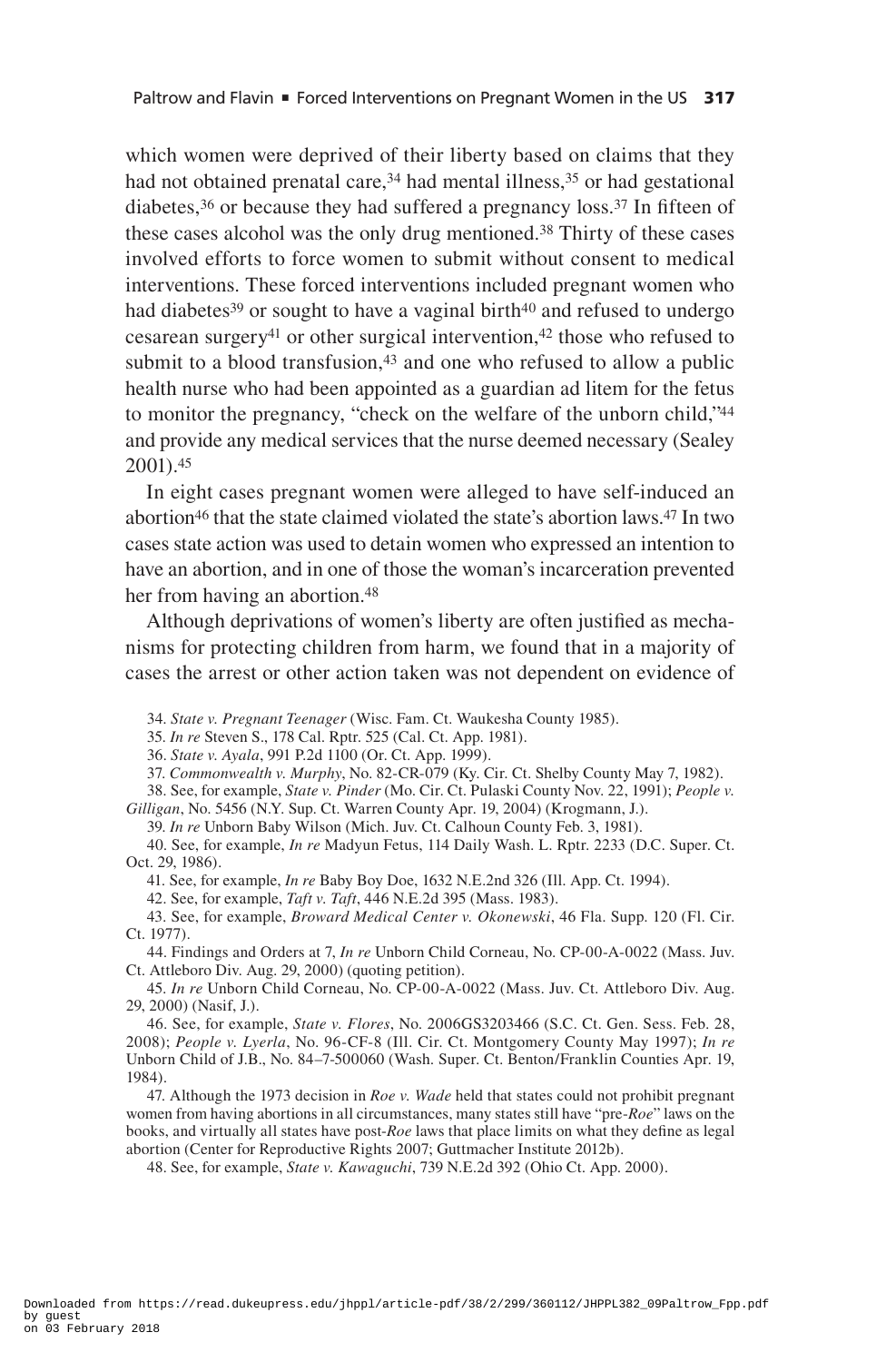actual harm to the fetus or newborn. As noted earlier, in two out of three cases no adverse pregnancy outcome was reported. In many cases criminal charges rested on the claim that there was a risk of harm or a positive drug test but no actual evidence of harm.<sup>49</sup> Similarly, in numerous cases where court orders were sought to force medical interventions, a risk of harm was identified that did not materialize.<sup>50</sup>

In cases where a harm was alleged (e.g., a stillbirth), we found numerous instances in which cases proceeded without any evidence, much less scientific evidence, establishing a causal link between the harm and the pregnant woman's alleged action or inaction. In other cases we found that courts failed to act as judicial gatekeepers to ensure, as they are required to do, that medical and scientific claims are in fact supported by expert testimony based on valid and reliable scientific evidence (Neufeld 2005; Paltrow and Jack 2010).

The lack of scientific evidence was especially clear in the Geralyn Susan Grubbs case. Grubbs, a twenty-three-year-old white woman, gave birth to a son in Alaska. Two weeks after birth, the baby died unexpectedly. The state asserted that Grubbs's use of cocaine while pregnant caused her son's death and charged her with manslaughter as well as two drug-related offenses. Facing a potential thirty-year sentence, Grubbs accepted a plea bargain to the lesser charge of criminally negligent homicide. Grubbs's conviction and sentence remained in full force even though, in response to a separate civil suit, the state admitted that it had since discovered that the autopsy, which had formed the basis of Grubbs's conviction, was erroneous and that cocaine was not the cause of the infant's death.<sup>51</sup>

*In re* Unborn Child of Starks provides a clear example of a judicial proceeding in which witnesses were allowed to express opinions about medical and scientific facts even though they were not qualified to do so.52 Julie Starks, a twenty-five-year-old white pregnant woman in Oklahoma, was arrested in a trailer that was allegedly being used, or that had once been used, to manufacture methamphetamine. In addition to arrest-

<sup>49.</sup> See, for example, S.C. Code Ann. § 20–7-50 (Law. Co-op. 1985) ("Any person having the legal custody of any child or helpless person, who shall, without lawful excuse, refuse or neglect to provide . . . the proper care and attention for such child or helpless person, so that the life, health or comfort of such child or helpless person is endangered or *is likely to be endangered*, shall be guilty of a misdemeanor and shall be punished within the discretion of the circuit court" [emphasis added]).

<sup>50.</sup> See, for example, *WVHCS-Hospital, Inc. v. Doe*, No. 3-E 2004 (Pa. Ct. Co. Pl. Luzerne County Jan. 14, 2004).

<sup>51.</sup> *State v. Grubbs*, No. 4FA-S89–415CR (Alaska Super. Ct.-4th Oct. 2, 1989) (Hodges, J.). 52. *In re* Unborn Child of Starks, No. 93,606 (Okla. Sept. 23, 1999).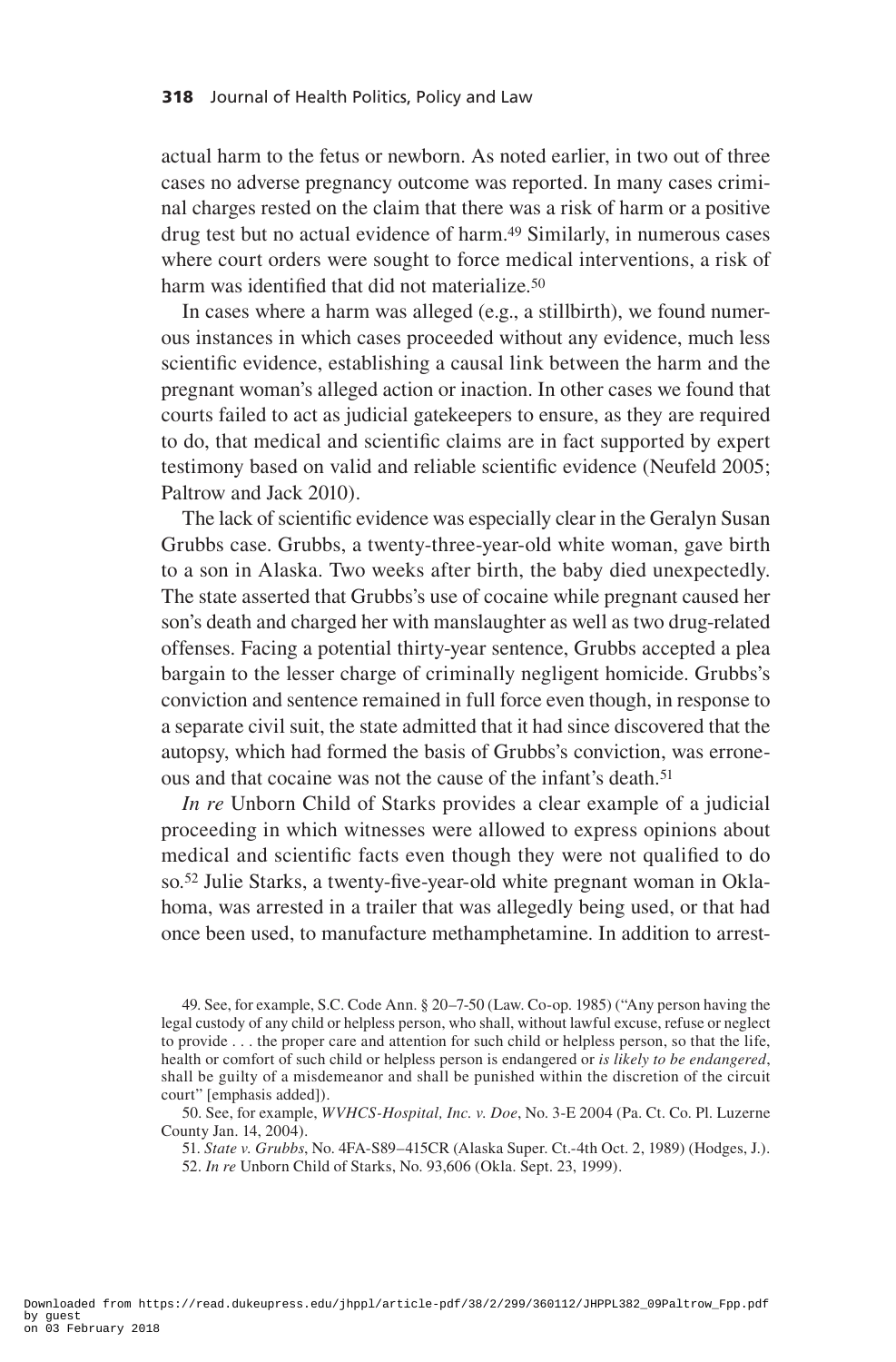ing Starks and charging her with manufacturing methamphetamine, the state began proceedings in the Rogers County juvenile court to declare her unborn child "deprived" (in danger due to parental neglect, abuse, cruelty, or depravity). The juvenile court took emergency custody of Starks's fetus and also raised her bond from the \$25,000 set by the criminal court to \$200,000, with the added condition that if Starks posted bond she would be placed in a foster home until she gave birth.53 While incarcerated in the county jail, Starks experienced dehydration and premature labor, developed urinary tract infections and sinus problems, and lost twelve pounds. She spent more than a month in jail before the Oklahoma Supreme Court ruled that the juvenile court judge's order raising Starks's bond to \$200,000 was "an unauthorized application of judicial force."<sup>54</sup>

The lower court, however, continued its emergency order, giving custody of Starks's fetus to the Oklahoma Department of Human Services. A jury trial in the juvenile court went forward to determine if the fetus was "deprived" under the state's Children's Code. The state alleged that Starks had placed "the unborn child at risk of injury, serious bodily injury, with defects or death." Because there was no evidence to support the state's claim that Starks was using any illegal drugs while pregnant, the case focused on the argument that while pregnant, she had "inhaled" dangerous chemicals allegedly used in the manufacture of methamphetamine.55 The state was allowed to rely on testimony from local law enforcement officials to support this claim. For example, a police sergeant agreed with the prosecutor that he did not "need a medical degree" to testify that a pregnant woman should not have been in the environment in which they found her.56 The prosecutor argued that it did "not take a rocket scientist, so to speak, to figure out that these kinds of chemicals would be harmful to not only the mother but the unborn child," and was allowed to make this claim without any scientific experts at all.<sup>57</sup> The jury reached a verdict, later overturned, that the fetus, while still inside Starks, had been "deprived."

54. Order, *In re* Unborn Child of Starks, No. 93,606 (Okla. Sept. 23, 1999).

55. Petition, *In re* Unborn Child of Starks, No. JF990127 (Okla. Dist. Ct. Rogers County Nov. 24, 1999) (approved for filing Aug. 30, 1999).

56. Transcript of Jury Trial at 284, *In re* Unborn Child of Starks, No. JF-99–127 (Okla. Dist. Ct. Rogers County Jan. 24, 2000).

57. Transcript of Jury Trial at 129–130, *In re* Unborn Child of Starks, No. JF-99–127 (Okla. Dist. Ct. Rogers County Jan. 24, 2000).

<sup>53.</sup> Court Minutes, *In re* Unborn Child of Starks, No. JF990127 (Okla. Dist. Ct. Rogers County Nov. 24, 1999).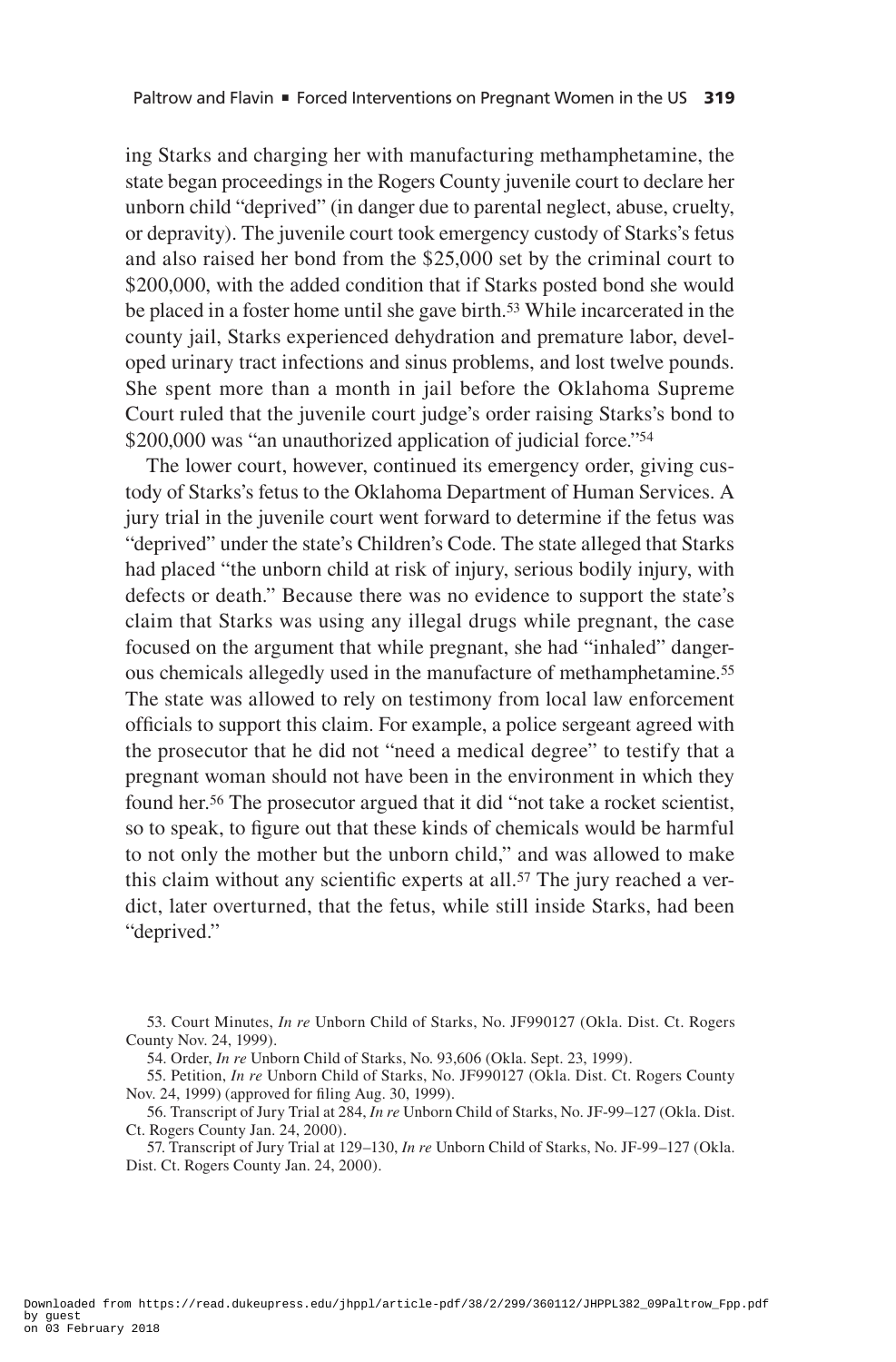## Criminal Charges and Other Efforts to Deprive Pregnant Women of Their Liberty

Overwhelmingly, the deprivations of liberty described here occurred in spite of a lack of legislative authority, in defiance of numerous and significant appellate court decisions dismissing or overturning such actions,<sup>58</sup> and contrary to the extraordinary consensus by public health organizations, medical groups, and experts that such actions undermine rather than further maternal, fetal, and child health (American College of Obstetricians and Gynecologists 1987, 2005, 2011; National Perinatal Association 2011; American Psychiatric Association 2001; American Nurses Association 1991; American Academy of Pediatrics 1990; Cole 1990; March of Dimes 1990; National Council on Alcoholism and Drug Dependence 1990). The American Medical Association, the American Academy of Pediatrics, and the American College of Obstetricians and Gynecologists, for example, have concluded that threats of arrest and punishment deter women from care and from speaking openly with their doctors (Cole 1990; American Academy of Pediatrics Committee on Substance Abuse 1990). The American Medical Association statement also notes that such threats could pressure some women to have unwanted abortions rather than risk being subject to criminal penalties.

Due in part, no doubt, to the strong public health opposition to such measures, no state legislature has ever passed a law making it a crime for a woman to go to term in spite of a drug problem, nor has any state passed a law that would make women liable for the outcome of their pregnancies (Paltrow, Cohen, and Carey 2000; National Abandoned Infants Assistance Resource Center 2008; Guttmacher Institute 2012a). Similarly, no state legislature has amended its criminal laws to make its child abuse laws applicable to pregnant women in relationship to the eggs, embryos, or

58. See, for example, *Johnson v. State*, 602 So. 2d 1288 (Fla. 1992); *State v. Aiwohi*, 123 P.3d 1210 (Haw. 2005); *Cochran v. Commonwealth*, 315 S.W.3d 325 (Ky. 2010); *Kilmon v. State*, 905 A.2d 306, 313–14 (Md. 2006); *State v. Wade*, 232 S.W.3d 663 (Mo. 2007); *State v. Geiser*, 763 N.W.2d 469, 471 (N.D. 2009); *State v. Gray*, 584 N.E.2d 710 (Ohio 1992); *In re* Unborn Child of Starks, 18 P.3d 342 (Okla. 2001); *Ex parte* Perales, 215 S.W.3d 418 (Tex. Crim. App. 2007); State *ex rel. Angela M.W. v. Kruzicki*, 561 N.W.2d 729 (Wis. 1997); *Reinesto v. Superior Court*, 894 P.2d 733 (Ariz. App. 1995); *Reyes v. Superior Court*, 141 Cal. Rptr. 912 (Cal. App. 1997); *In re* A.C., 573 A.2d 1235 (D.C. 1990) (en banc); *State v. Gethers*, 585 So. 2d 1140 (Fla. App. 1991); *State v. Luster*, 419 S.E.2d 32 (Ga. App. 1992); *In re* Fetus Brown, 689 N.E.2d 397 (Ill. App. Ct. 1997); *In re* Baby Boy Doe, 632 N.E.2d 326 (Ill. App. Ct. 1994); *Herron v. State*, 729 N.E.2d 1008 (Ind. App. 2000); *People v. Hardy*, 469 N.W.2d 50 (Mich. App. 1991); *State v. Martinez*, 137 P.3d 1195 (N.M. App. 2006); *Collins v. State*, 890 S.W.2d 893 (Tex. App. 1994); *State v. Dunn*, 916 P.2d 952 (Wash. App. 1996); *State v. Deborah* J.Z., 596 N.W.2d 490 (Wis. App. 1999).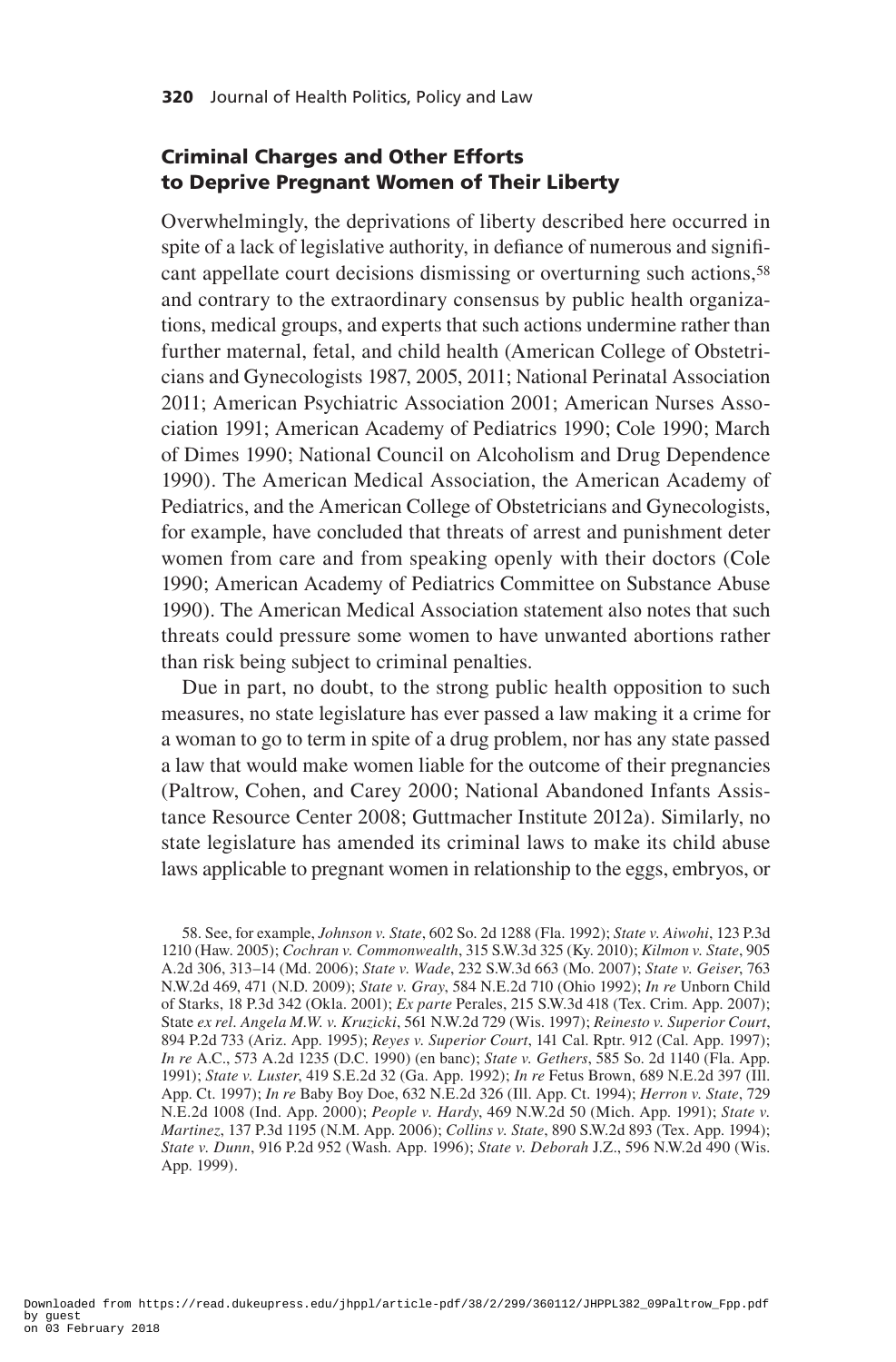fetuses that women carry, nurture, and sustain. No state has rewritten its drug delivery or distribution laws to apply to the transfer of drugs through the umbilical cord. To date no state has adopted a personhood measure, and no law exists at the state or federal level that generally exempts pregnant women from the full protection afforded by federal and state constitutions.59 In 1997, as a result of a judicial ruling (not legislation), South Carolina became the only state during the time period covered by our study  $(1973–2005)$  to authorize the prosecution of pregnant women.<sup>60</sup>

Nevertheless, our study documents hundreds of arrests or equivalent deprivations of liberty, with the majority relying on interpretations and applications of criminal laws that were never intended to be used to punish women in relationship to their own pregnancies. In 86 percent of the cases  $(n = 354)$ , the efforts to deprive pregnant women of their liberty occurred through the use of existing criminal statutes intended for other purposes (see table 1). In those cases the charges most frequently filed were child abuse or child endangerment  $(n = 204)$ .

Sixty-eight cases involved women who experienced miscarriage, stillbirth, or infant death. In all but six cases,<sup>61</sup> prosecutors attributed the loss entirely to actions or inactions that occurred during the woman's pregnancy. In forty-eight of those cases, women were charged under variations of the state's homicide laws, including such crimes as feticide,62 manslaughter,<sup>63</sup> reckless homicide, homicide by child abuse,<sup>64</sup> and first-

60. *Whitner v. State*, 492 S.E.2d 777 (S.C. 1997). The existence of tribal codes that appear to authorize tribal authorities to arrest, detain, or forcibly treat pregnant women in a variety of circumstances suggests the need for further research into this category of law and the cases that may have ensued.

61. *People v. Moten*, 280 Cal. Rptr. 602 (Cal. Ct. App. 1991); *State v. Chapa*, No. 01– 7021CFA02 (Fla. Cir. Ct. Palm Beach County Jan. 3, 2002); *People v. Spencer*, No. 98CR1730901 (Ill. Cir. Ct. Cook County Sept. 2, 1998) (Nowinski, J.); *State v. Bedgood*, No. 05CR053615 (N.C. Dist. Ct. Wilson County July 19, 2006); *Patton v. State*, No. F-2000–1232 (Okla. Crim. App. Oct. 15, 2001); *Commonwealth v. Chernchick*, No. CP-35-CR-1620–2004 (Pa. Ct. Com. Pl. Lackawanna County Jan. 28, 2005) (Geroulo, J.).

62. *Jaurigue v. Justice Court*, No. 18988 (Cal. Super. Ct. San Benito County Aug. 21, 1992) (Chapman, J.); *People v. Jones*, No. 93–5 (Cal. Justice Ct. Siskiyou County July 28, 1993) (Kosel, J.); *Hillman v. State*, 503 S.E.2d 610 (Ga. Ct. App. 1998).

63. *State v. Ashley*, 701 So. 2d 338 (Fla. 1997).

64. *State v. Garrick*, No. 95-GS-40–08467 (S.C. Ct. Gen. Sess. Richland County Dec. 2, 1997) (Cooper, J.).

<sup>59.</sup> A Georgia Supreme Court decision in *Jefferson v. Griffin Spalding County Hospital Authority*, 274 S.E.2d 457 (Ga. 1981) has sometimes wrongly been cited as precedent affirming forced medical interventions. Because the decision was reached on an emergency basis without the benefit of research, written briefs, or participation of expert amicus, because subsequent Georgia court rulings have rejected the argument that a pregnant women may be held liable for endangering a fetus inside her, *State v. Luster*, 419 S.E.2d 32 (Ga. Ct. App. 1992) and *Hillman v. State*, 503 S.E.2d 610 (Ga. Ct. App. 1998), and because this case provides a well-known example of doctor's predictions of harm being wrong (Berg 1981), this decision does not have precedential value even in Georgia.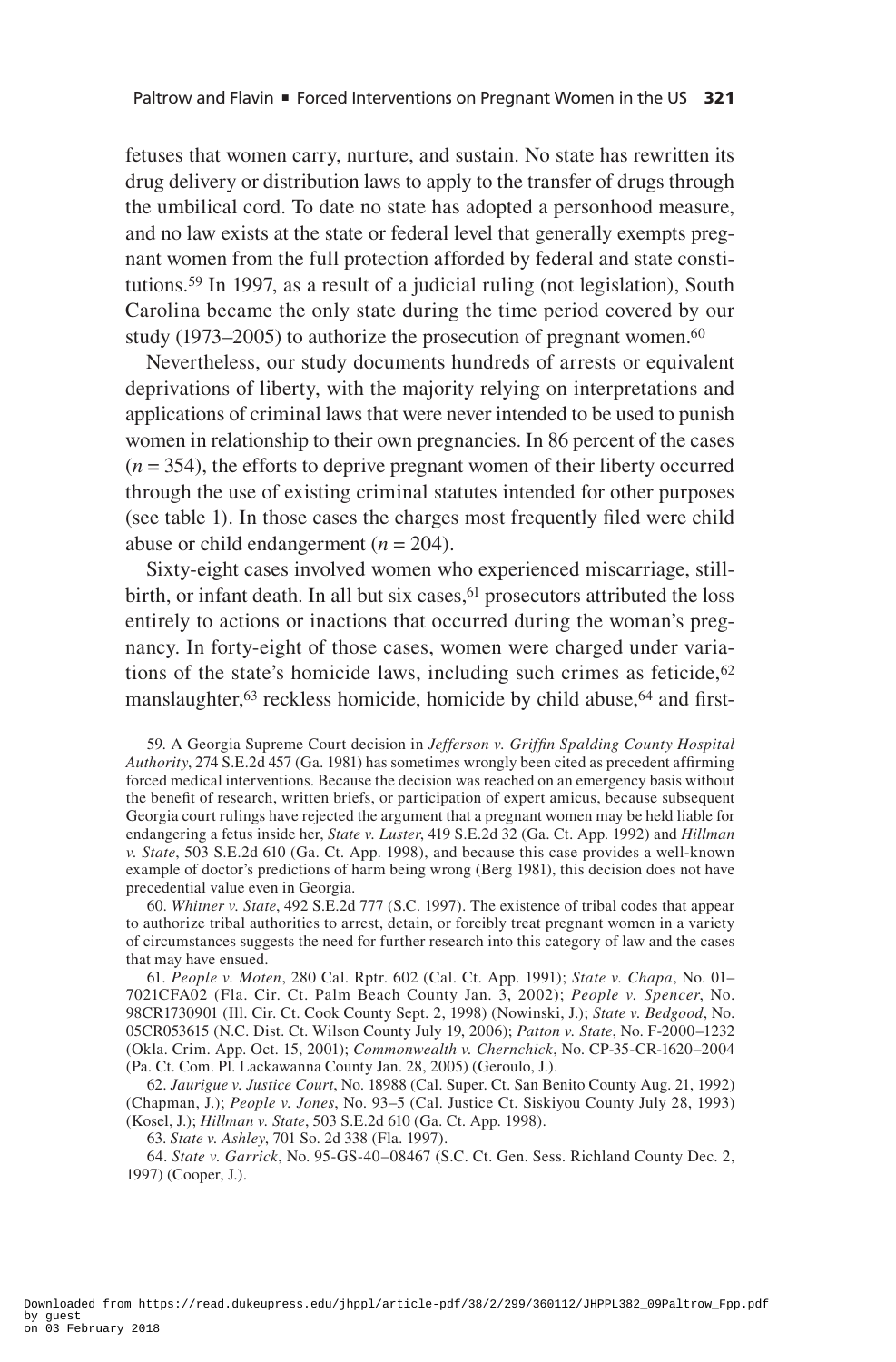degree murder.65 In four cases in which a woman's actions were described as inducing a self-abortion, she was also charged under murder or manslaughter statutes.<sup>66</sup>

Some of those statutes did not require any intent to end the pregnancy. For example, Regina McKnight, the African American woman from South Carolina discussed above, was convicted of homicide by child abuse even though all parties in the action, including the state, agreed that she had no intention of ending the pregnancy.

The vast majority of women  $(n = 295)$  were charged with felonies, which are offenses punishable by more than one year of incarceration. African American women were significantly more likely than white women to be charged with felonies (see table 2). Eighty-five percent of African American women were charged with felonies, compared with 71 percent of white women.

## Identifying the Underlying Legal Theory

As discussed above, appellate courts have overwhelmingly rejected efforts to use existing criminal and civil laws intended for other purposes (e.g., to protect children) as the basis for arresting, detaining, or forcing interventions on pregnant women (Fentiman 2006). Given the lack of specific legislative authority, we sought to determine what legal theory was offered. In virtually every case in which we could identify the underlying legal theory, we found it to be the same as that asserted by proponents of personhood measures: namely, that the fertilized egg, embryo, or fetus should be treated as if it were completely legally separate from the pregnant woman herself. Prosecutors, judges, and hospital counsel argued that the legal authority for their actions came directly or indirectly from feticide statutes that treat the unborn as legally separate from pregnant women, state abortion laws that include language similar to personhood measures, and *Roe v. Wade*, misrepresented as holding that fetuses, after viability, may be treated as separate persons.

Today, thirty-eight states and the federal government have passed feticide or unborn victims of violence acts or amended their murder statutes

<sup>65.</sup> *State v. Hernandez*, No. CF-2004–4801 (Okla. Dist. Ct. Oklahoma County Dec. 21, 2007).

<sup>66.</sup> *People v. Tucker*, No. 147092 (Cal. Santa Barbara-Goteta Mun. Ct. June 1973); *State v. Ashley*, 701 So. 2d 338 (Fla. 1997); *Hillman v. State*, 503 S.E.2d 610 (Ga. Ct. App. 1998); *Commonwealth v. Pitchford*, No. 78CR392 (Ky. Cir. Ct. Warren County Aug. 30, 1978); *People v. Jenkins*, No. 900–84 (N.Y. Westchester County Ct. Nov. 5, 1984).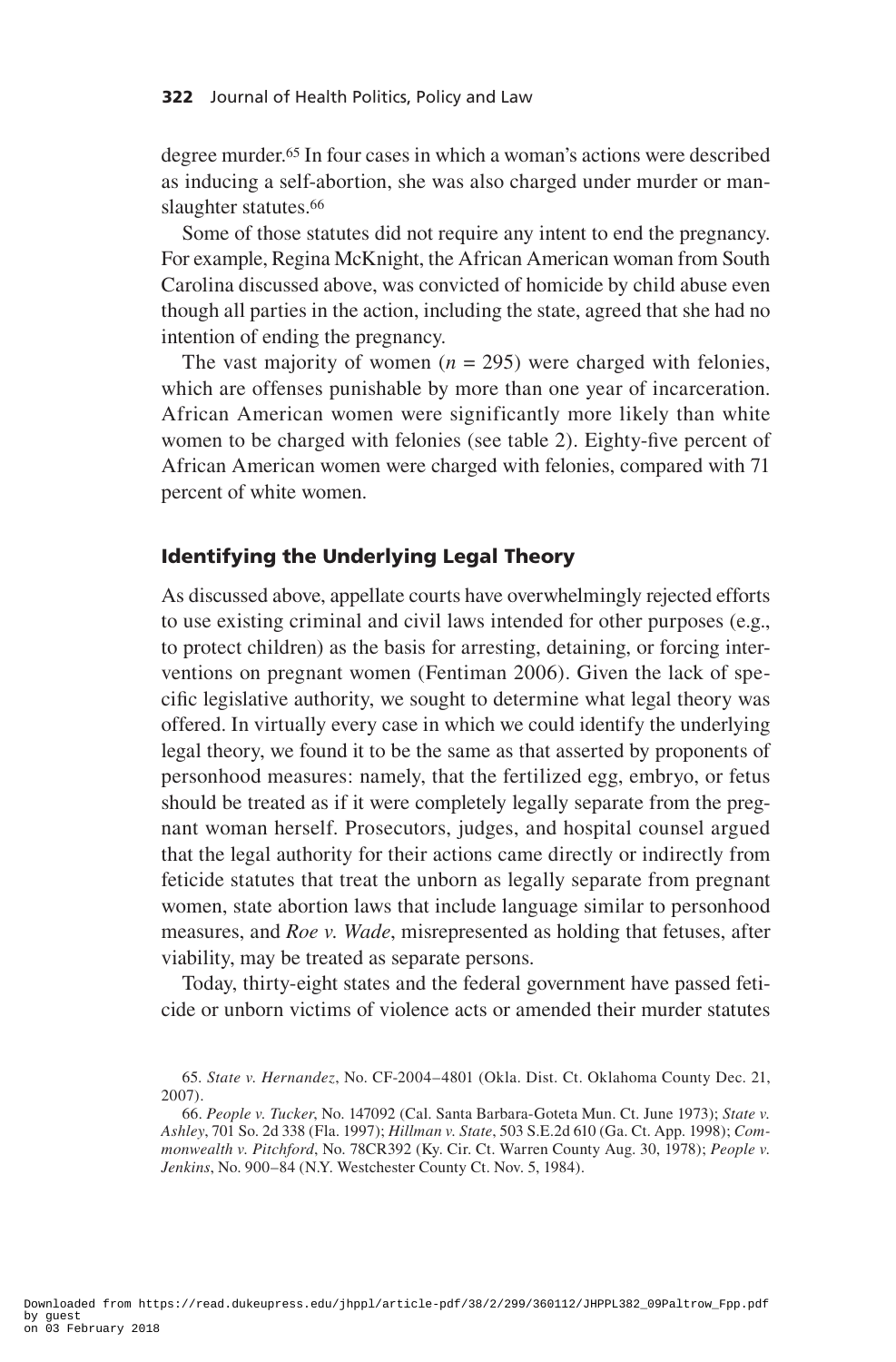to include the unborn (National Conference of State Legislators 2012).<sup>67</sup> Such laws make it a crime to cause harm to a "child in utero" and recognize everything from a zygote to a fetus as an independent "victim," with legal rights distinct from the woman who has been harmed. These laws are generally passed in the wake of a violent attack on a pregnant woman and, as in Texas, are described as creating "a wall of protection *for pregnant women and* their unborn children" (Hupp 2003; emphasis added). These laws, however, have also been used to provide the purported authority for arresting pregnant women themselves.

As cases documented in this study demonstrate, women in California, 68 Georgia,<sup>69</sup> Tennessee,<sup>70</sup> South Carolina,<sup>71</sup> and Utah who suffered stillbirths or delivered babies who died shortly after birth have been charged directly under state feticide laws. In Utah a feticide law was used as the basis for arresting and charging Melissa Rowland. Rowland gave birth to twins, one of whom was stillborn. Rowland was arrested on charges of criminal homicide, a first-degree felony, based on the claim that she had caused the stillbirth by refusing to have cesarean surgery two weeks earlier.72 A spokesman for the Salt Lake County district attorney's office explained the homicide charge this way: "The decision came down to whether the dead child—a viable, if unborn, being as defined by Utah law—died as a result of another person's action or failure to take action. That judgment . . . is required by Utah's feticide law, which was amended in 2002 to protect the fetus from the moment of conception" (Johnson 2004).

Even when women are not charged directly under feticide laws, such laws are used to support the argument that generally worded murder statutes, child endangerment laws, drug delivery laws, and other laws should be interpreted to permit the arrest and prosecution of pregnant women in relationship to the embryos or fetuses they carry.

Texas's feticide law (SB 319), enacted as the Prenatal Protection Act, was used in precisely this way. As the *Austin Chronicle* reported, "The bill passed, was signed into law by Gov. Rick Perry, and took effect on

<sup>67.</sup> Federal Unborn Victims of Violence Act, 18 U.S.C. § 1841 (2004).

<sup>68.</sup> *People v. Tucker*, No. 147092 (Cal. Santa Barbara-Goteta Mun. Ct. June 1973); *Jaurigue v. Justice Court,* No. 18988 (Cal. Super. Ct. San Benito County Aug. 21, 1992) (Chapman, J.); *People v. Jones*, No. 93–5 (Cal. Justice Ct. Siskiyou County July 28, 1993) (Kosel, J.).

<sup>69.</sup> *Hillman v. State*, 503 S.E.2d 610 (Ga. Ct. App. 1998).

<sup>70.</sup> *State v. Craig*, No. S14068 (Tenn. Crim. Ct. Carter County July 13, 1999) (Cupp, J.); *State v. Ferguson*, No. 82392 (Tenn. Crim. Ct. Knox County July 22, 2005) (Leibowitz, J.). 71. *State v. McKnight*, 576 S.E.2d 168 (S.C. 2003).

<sup>72.</sup> *State v. Rowland*, No. 041901649 (Utah Dist. Ct.-3d Apr. 7, 2004) (Fuchs, J.).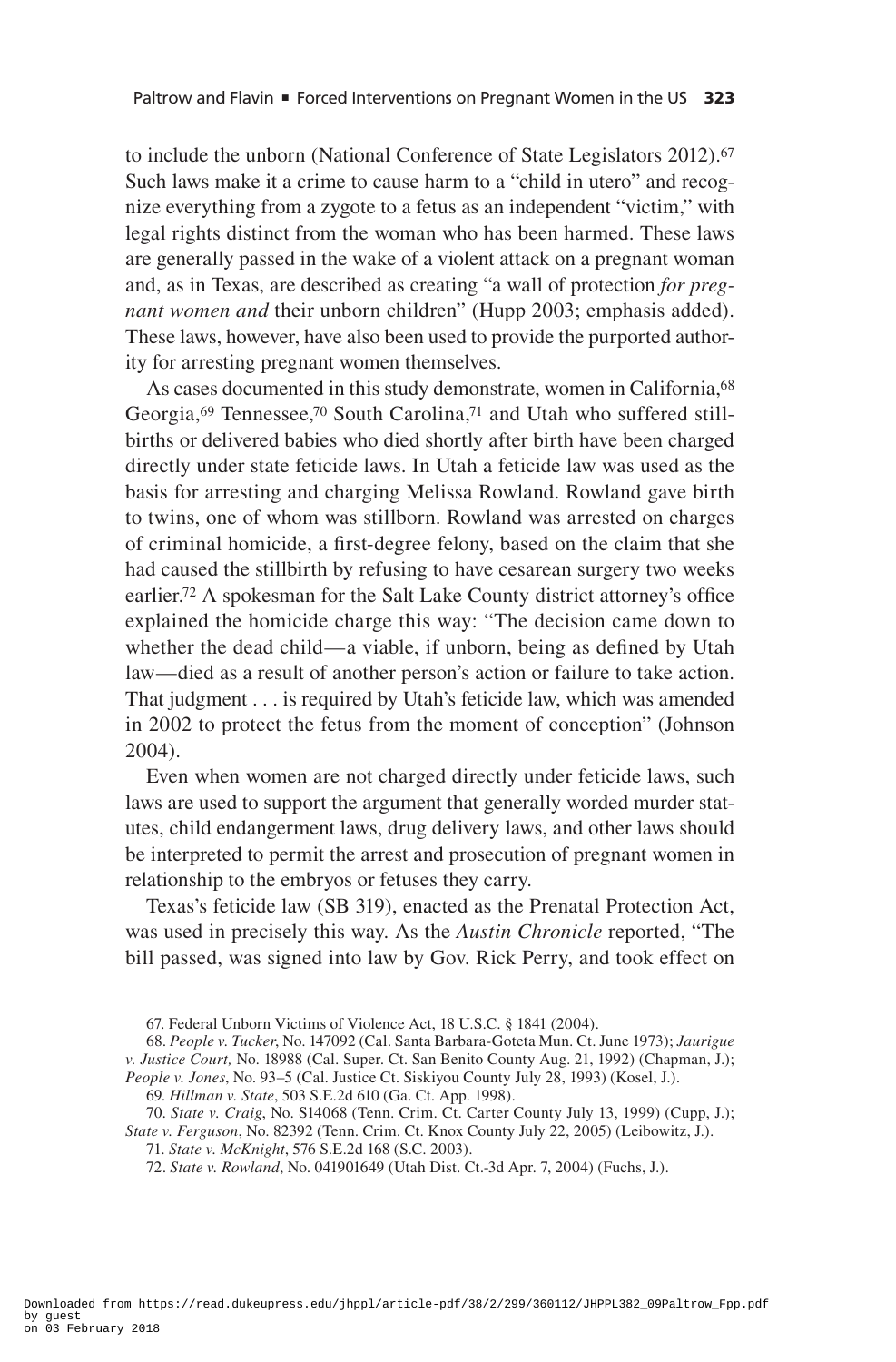Sept. 1, 2003. A mere three weeks later, 47th District Attorney Rebecca King (prosecuting in Potter and Armstrong counties) penned a letter to 'All Physicians Practicing in Potter County'—Amarillo—informing them that under SB 319 'it is now a legal requirement for anyone to report a pregnant woman who is using or has used illegal narcotics during her pregnancy'" (Smith 2004).

Rather than refuse this demand from the district attorney, health care providers complied. As a result, more than fifty Potter County women were reported, charged with crimes, and in many cases incarcerated (Thomas 2006). Some of these arrests were challenged. In 2006, a Texas Court of Appeals finally held that the Prenatal Protection Act did not authorize the arrests. In spite of this decision, however, some of the women were incarcerated for years while their cases worked their way through the court system.73

Antiabortion statutes that include statements of separate rights for the unborn, similar to those asserted by personhood measures, are also routinely used to justify arrests, detentions, and forced surgeries on women who had no intention of ending a pregnancy. For example, the 1986 Missouri Abortion Act includes a preamble stating that life begins at conception and that "the laws of this state shall be interpreted and construed to acknowledge on behalf of the unborn child at every stage of development, all the rights, privileges, and immunities available to other persons, citizens, and residents of this state."74 Although the statute contains an explicit provision protecting pregnant women from punishment, Missouri prosecutors have used the law to justify the arrests of scores of pregnant women,75 including one who admitted to using marijuana once while she was pregnant<sup>76</sup> and another who drank alcohol.<sup>77</sup> An Illinois abortion law stating that "an unborn child is a human being from the time of conception and is, therefore, a legal person for the purposes of the unborn child's right to life" was cited as authority for forcibly restraining, overpowering, and sedating a pregnant woman in order to carry out a blood transfusion she had refused.78

74. Mo. Ann. Stat. § 1.205 (West 2011); see *Webster v. Reproductive Health Services*, 492 U.S. 490 (1989); *Stiles v. Blunt*, 912 F.2d 260 (8th Cir. 1990).

- 75. Mo. Ann. Stat. § 1.205(4) (West 2011).
- 76. *State v. K.L.*, No. 03CR113048 (Mo. Cir. Ct. Chariton County Dec. 13, 2004).
- 77. *State v. Pinder* (Mo. Cir. Ct. Pulaski County Nov. 22, 1991).
- 78. *In re* Fetus Brown, 689 N.E.2d 397, 404 (Ill. App. 1997).

<sup>73.</sup> *Ward v. State*, 188 S.W.3d 874 (Tex. App. 2006); see also *Ex parte* Perales, 215 S.W.3d 418 (Tex. Crim. App. 2007) (citing with approval *Ward v. State*, 188 S.W.3d 874); *Smith v. State*, No. 07–04–0490-CR, 2006 WL 798069 (Tex. App. Mar. 29, 2006) (mem.) (incorporating *Ward v. State*, 188 S.W.3d 874).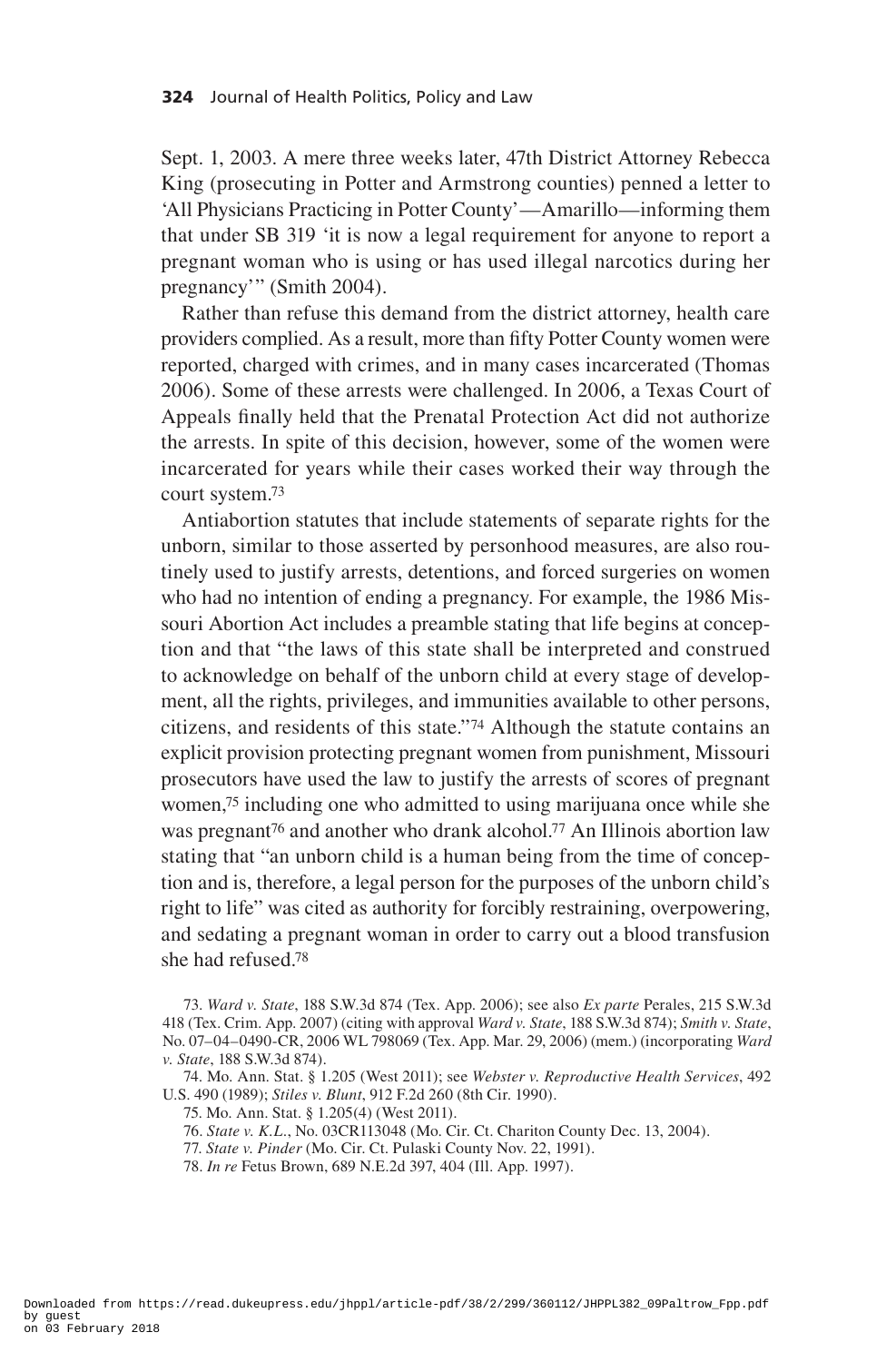In *Roe v. Wade*, the US Supreme Court explicitly rejected the claim that fetuses, even after attaining viability, are separate legal persons with rights independent of the pregnant women who carry, nurture, and sustain them. Still, consistent with the goals of personhood measures, prosecutors, hospital attorneys, and judges frequently misrepresent the decision to stand for the opposite meaning (Gallagher 1987). They claim that *Roe* instead establishes that viable fetuses must be treated as legal persons fully separate from the pregnant woman.79 This misstatement of *Roe*'s actual holding has been used in numerous cases as authority for depriving pregnant women of their liberty.80

A Massachusetts trial-level court relied on this distortion of *Roe* when it ordered Rebecca Corneau, a thirty-two-year-old white woman, imprisoned so the state could force her to undergo medical examinations over her religious objections.<sup>81</sup> In Pennsylvania a hospital sought a court order to force Amber Marlowe, a twenty-five-year-old white woman, to undergo cesarean surgery. Counsel for the hospital cited *Roe* for the proposition that "Baby Doe, a full term viable fetus, has certain rights, including the right to have decisions made for it, independent of its parents, regarding its health and survival."82 The court granted the order, awarding the hospital custody of a fetus before, during, and after delivery and giving the hospital the right to force Marlowe to undergo cesarean surgery without her consent.83 In Florida *Roe* was misused as authority for taking Pemberton, the Florida woman discussed above who attempted a VBAC, into police custody and forcing her to undergo cesarean surgery. As a trial-level federal court asserted, "Whatever the scope of Pemberton's personal constitutional rights in this situation, they clearly did not outweigh the interests of the State of Florida in preserving the life of the unborn child. . . . This is confirmed by *Roe v. Wade*."84

In other words, where prosecutors, judges, and other state actors have

79. See, for example, *State ex. rel. Angela M.W. v. Kruzicki*, 561 N.W.2d 729 (Wis. 1997).

80. See, for example, Findings and Orders at 6, *In re* Unborn Child Corneau, No. CP-00- A-0022 (Mass. Juv. Ct. Attleboro Div. Aug. 29, 2000); *Pemberton v. Tallahassee Mem'l Reg'l Med. Ctr.,* 66 F. Supp. 2d 1247, 1249 (N.D. Fla. 1999); Motion for Special Injunction Order and Appointment of Guardian, *WVHCS-Hospital, Inc. v. Doe*, No. 3-E 2004 (Pa. Ct. Co. Pl. Luzerne County Jan. 14, 2004) at 3.

81. Findings and Orders at 6, *In re* Unborn Child Corneau, No. CP-00-A-0022 (Mass. Juv. Ct. Attleboro Div. Aug. 29, 2000).

82. Motion for Special Injunction Order and Appointment of Guardian, *WVHCS-Hospital, Inc. v. Doe*, No. 3-E 2004 (Pa. Ct. Co. Pl. Luzerne County Jan. 14, 2004) at 3.

83. *WVHCS-Hospital, Inc. v. Doe*, No. 3-E 2004 (Pa. Ct. Co. Pl. Luzerne County Jan. 14, 2004).

84. *Pemberton v. Tallahassee Mem'l Reg'l Med. Ctr*., 66 F. Supp. 2d 1247, 1249 (N.D. Fla. 1999).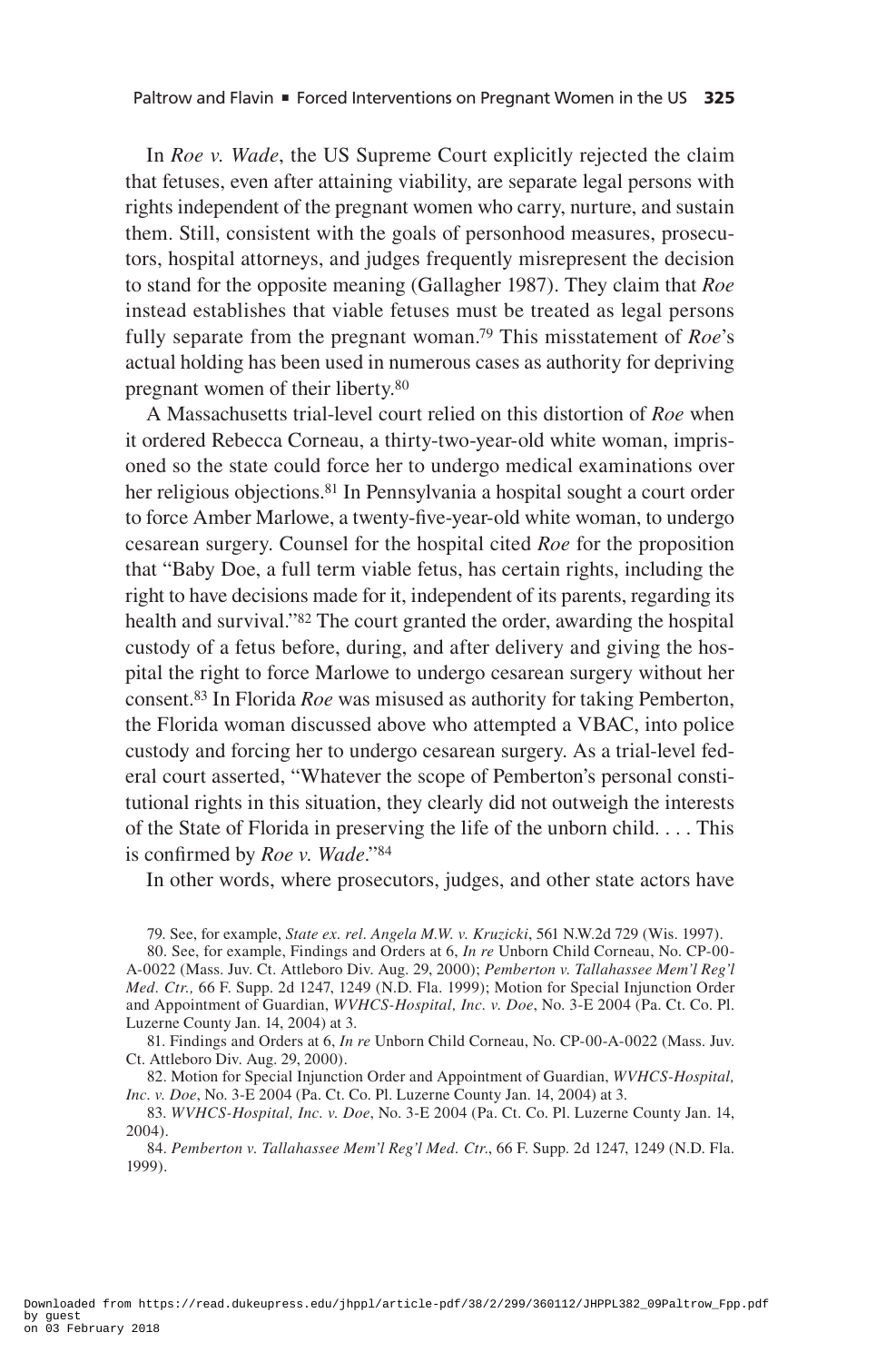articulated legal arguments for depriving pregnant women of their liberty, they are the same as those made in support of personhood measures; both rely on the idea that state actors should be empowered to treat fertilized eggs, embryos, and fetuses as completely, legally separate from the pregnant women.

# Interventions in Health Care Settings and the Role of Medical Professionals

In this section we discuss findings indicating that some medical and public health professionals have worked with law enforcement and other state officials to deprive pregnant women of their liberty. Although it is often presumed that medical information is confidential and rigorously protected by constitutional and statutory privacy protections as well as principles of medical ethics, cases we have identified challenge that assumption. Similarly, the results of those disclosures, including bedside interrogations by police and other state authorities, likely contradict most medical patients' expectations of privacy and humane treatment.

We note that state and federal law is extremely variable in terms of when and whether health care providers may be required to report information to civil child welfare authorities that would reveal evidence of a pregnant woman's drug or alcohol use or abuse (Paltrow, Cohen, and Carey 2000; Ondersma, Malcoe, and Simpson 2001). These laws also sometimes fail to define what must be reported (i.e., the term "drug-affected" newborn in the federal law addressing this issue is not defined) (Weber 2007). Mandated reporting and civil child welfare responses deserve more attention than can be provided here. Instead, we focus on our findings indicating a wide variety of disclosures, some of which are clearly prohibited by law and all of which challenge the idea that medical and public health approaches are distinct from law enforcement approaches addressing drug use and maternal, fetal, and child health issues (Gómez 1997).

In two-thirds of the cases  $(n = 276)$ , we were able to identify the mechanism by which the case came to the attention of police, prosecutors, and courts. In 112 cases, the disclosure of information that led to the arrest, detention, or forced intervention was made by health care, drug treatment, or social work professionals, including doctors, <sup>85</sup> nurses, <sup>86</sup>

<sup>85.</sup> See, for example, *In re* Viable Fetus of H.R., No. 96-JC-08 (Wis. Cir. Ct. Ashland County Feb. 26, 1996).

<sup>86.</sup> See, for example, *State v. Griffin*, No. C567255, C569256 (S.C. Ct. Gen. Sess. Charleston County Oct. 7, 1989).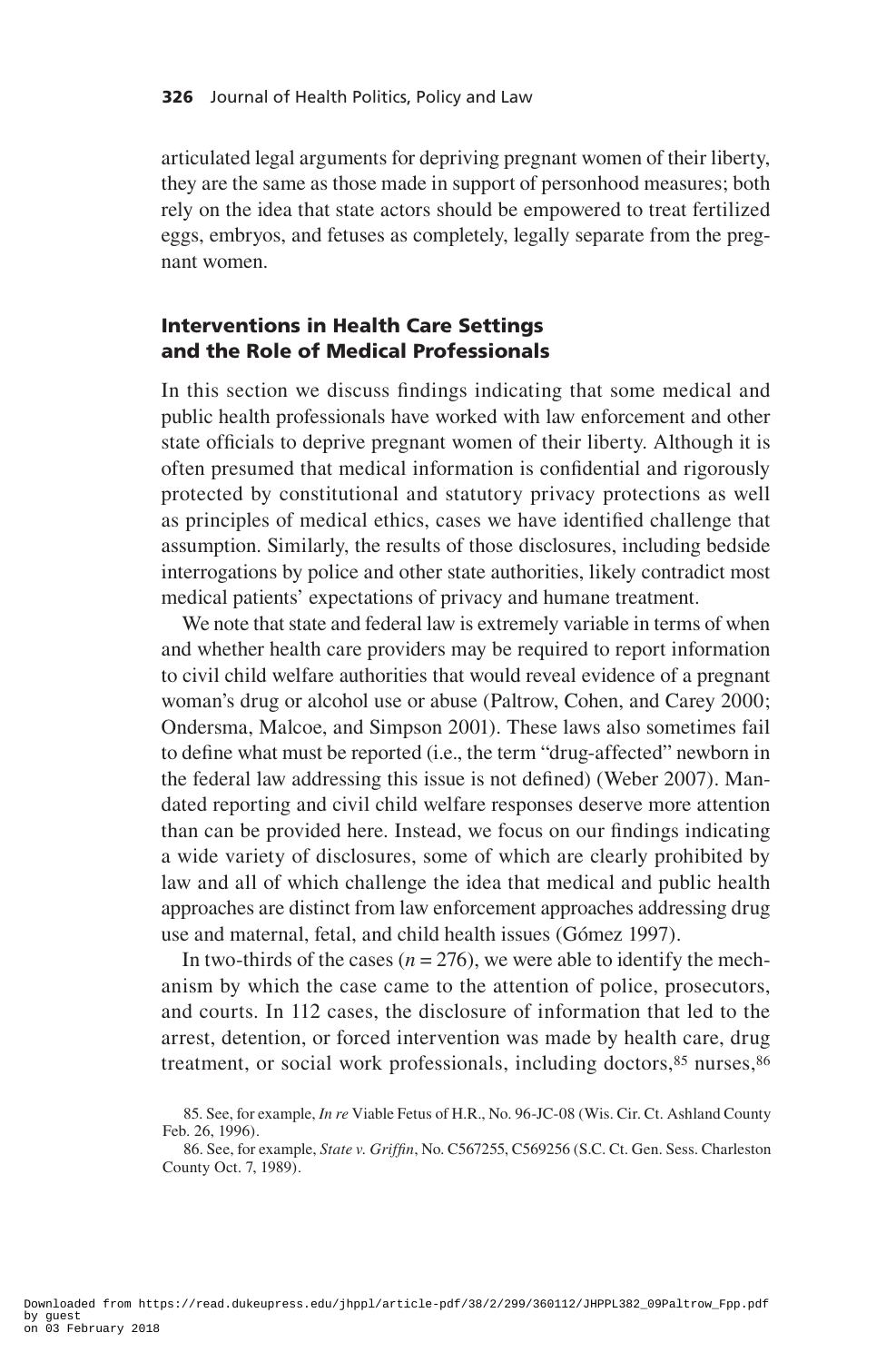midwives,87 hospital social workers,88 hospital administrators, and drug treatment counselors (Dube 1998). In at least 47 cases, health care and hospital-based social work professionals disclosed confidential information about pregnant women to child welfare or social service authorities, who in turn reported the case to the police.

Hospital-based health care providers and social workers appear more likely to disclose information about patients of color (see table 2). In 240 cases, both race and reporting mechanism were known. Nearly half (48 percent) of African American women were reported to the police by health care providers, compared to less than one-third (27 percent) of white women. White women, by contrast, were far more likely (45 percent) to have their cases come to the attention of the police through other mechanisms, such as reports by a probation or parole officer, an arrest unrelated to pregnancy, 89 or a report from a boyfriend or family member.

Far from being a bulwark against outside intrusion and protecting patient privacy and confidentiality, we find that health care and other "helping" professionals are sometimes the people gathering information from pregnant women and new mothers and disclosing it to police, prosecutors, and court officials. In some cases hospital medical staff have specifically collaborated with police and prosecutors to develop a coordinated system of searching pregnant women for evidence of illegal drug use, reporting women who test positive to the police, and helping the police carry out arrests of the hospitalized women. In *Ferguson v. City of Charleston*, the US Supreme Court held that such collaboration violated a patient's Fourth Amendment constitutional rights to privacy. *Ferguson* also held that medical staff who collect and disclose patient information in order to advance law enforcement purposes may be held liable for damages.90 Nevertheless, as our earlier discussion of cases from Amarillo, Texas, demonstrates, collection of patient information for law enforcement purposes has occurred since *Ferguson*.

Our research also revealed that in some cases making a report to child welfare authorities was no different than making a report directly to law enforcement officials. For example, as part of a long-standing partner-

<sup>87.</sup> See, for example, *In re* Tolbert (Fla. Cir. Ct. Palm Beach County Feb. 28, 1997); *State v. DeJesus*, No. 00CR051678 (N.C. Super. Ct. Henderson County June 30, 2000).

<sup>88.</sup> *State v. Pedraza*, No. D-608-CR-2005–00003 (N.M. Dist. Ct. Grant County May 31, 2007).

<sup>89.</sup> See, for example, *State v. Macy*, No. 00-GS-12–801 (S.C. Ct. Gen. Sess. Chester County June 28, 2000).

<sup>90.</sup> *Ferguson v. City of Charleston*, 532 U.S. 67 (2001); *Ferguson v. City of Charleston*, 308 F.3d 380 (4th Cir. 2002).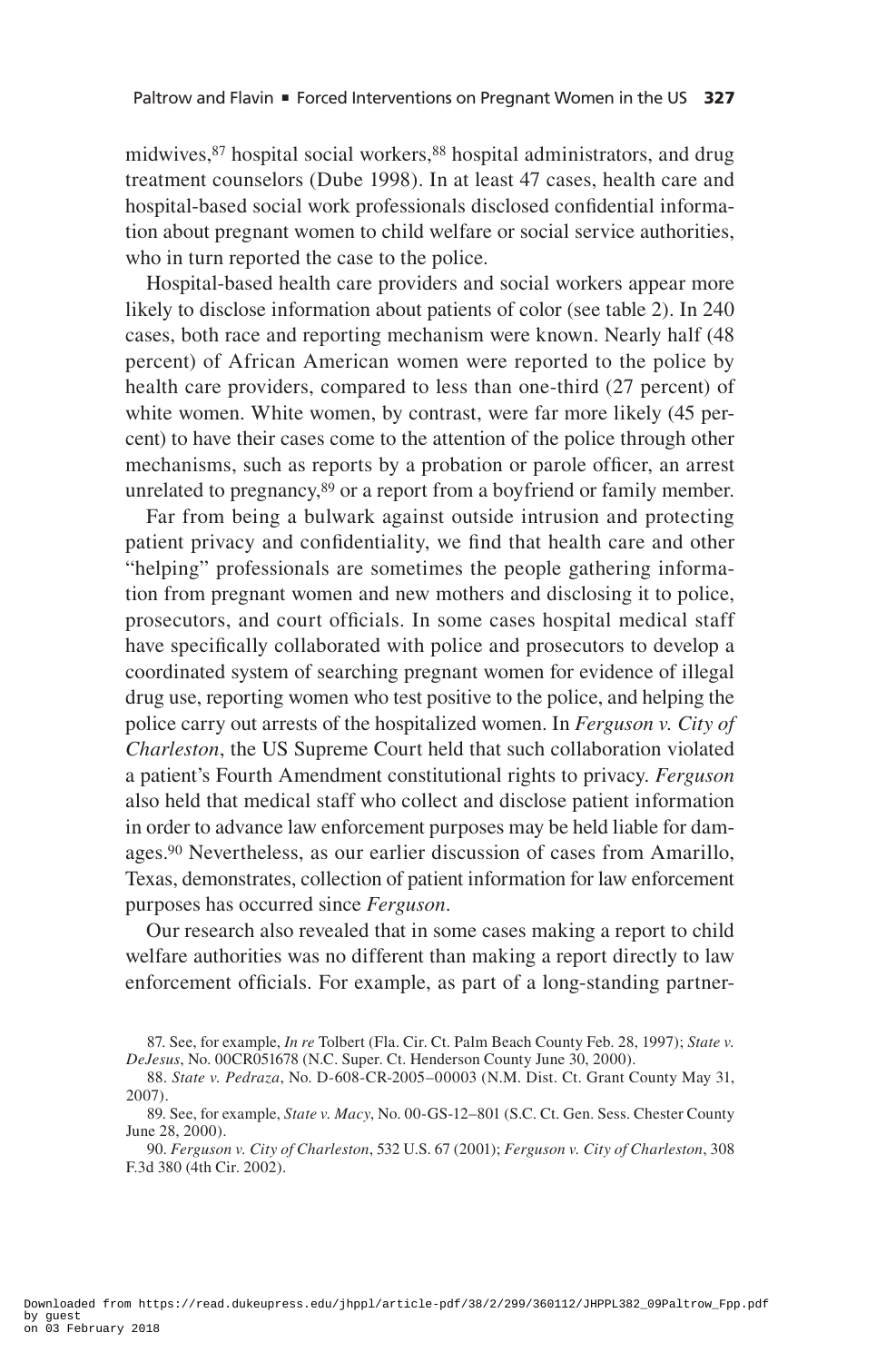ship among social workers, local police, and the Maryland state attorney's office, medical personnel at Easton Memorial Hospital reported positive drug test results of new mothers or their newborns to the Talbot County Department of Social Services, which in turn, and by agreement, passed that information on to the police.<sup>91</sup> In Tennessee, Anita Gail Watkins, a forty-three-year-old African American woman, was reported to the Department of Human Services (DHS) after she confided in her doctor that she had used cocaine before the birth of her son. A doctor at the hospital explained that "our goal from a medical standpoint is the best outcome for the infant. When there is evidence of drug use, we notify DHS. Where the trail goes from there is not up to us." The disclosure to DHS led to a Clarksville Police Department detective, who arrested Watkins and charged her with the crime of reckless endangerment (Crosby 1995).<sup>92</sup>

Disclosures of patient information to law enforcement authorities, whether directly from health care providers or conveyed through child welfare agencies, have resulted in bedside interrogations that are reminiscent of the days before *Roe* when women suspected of having illegal abortions were subjected to humiliating police questioning about intimate details of their lives while lying, and sometimes dying, in their hospital beds (Reagan 1998). For example, Sally Hughes DeJesus, a twenty-eightyear-old white woman from North Carolina, experienced a relapse and used cocaine after eleven months of abstinence. She told her midwife what had happened, reporting that "I told her I needed help. . . . I was afraid for my baby" (Beiser 2000). According to a news story, the midwife told the hospital where DeJesus was having the baby about her drug use. When the doctors there performed a drug test on the healthy newborn and found that it had been exposed prenatally to cocaine, they called the police. Following this report, "As DeJesus lay recuperating in her hospital room in Henderson County, North Carolina, sheriffs marched in to interrogate her" (ibid.). She was then charged with felonious child abuse.<sup>93</sup> Cases in this study reveal that women who had recently given birth, <sup>94</sup> suffered a

91. *Kilmon v. State*, 905 A.2d 306 (Md. 2006); *State v. Cruz*, No. 0N00014322 (Md. Dist. Ct. Talbot County Aug. 5, 2005), *rev'd sub nom Kilmon v. State*, 905 A.2d 306 (Md. 2006).

92. *State v. Watkins*, No. 492–291–047643 (Tenn. Gen. Sess. Ct. Montgomery County Aug. 21, 1995) (Catalano, J.).

93. *State v. DeJesus*, No. 00CR051678 (N.C. Super. Ct. Henderson County June 30, 2000). 94. *State v. Parson*, No. 95-CF-53 (Wis. Cir. Ct. Kenosha County Apr. 28, 1995) (Bastianelli, J.); *State v. Maddox*, No. K90–1936-CFA (Fla. Cir. Ct. Seminole County Sept. 17, 1992); *State v. Earls*, No. 05-GS-11312 (S.C. Ct. Gen. Sess. Cherokee County Apr. 20, 2005) (Birch, J.); *State v. Tanner,* No. CF-2005–309 (Okla. Dist. Ct. Washington County Feb. 19, 2008).

Downloaded from https://read.dukeupress.edu/jhppl/article-pdf/38/2/299/360112/JHPPL382\_09Paltrow\_Fpp.pdf by guest on 03 February 2018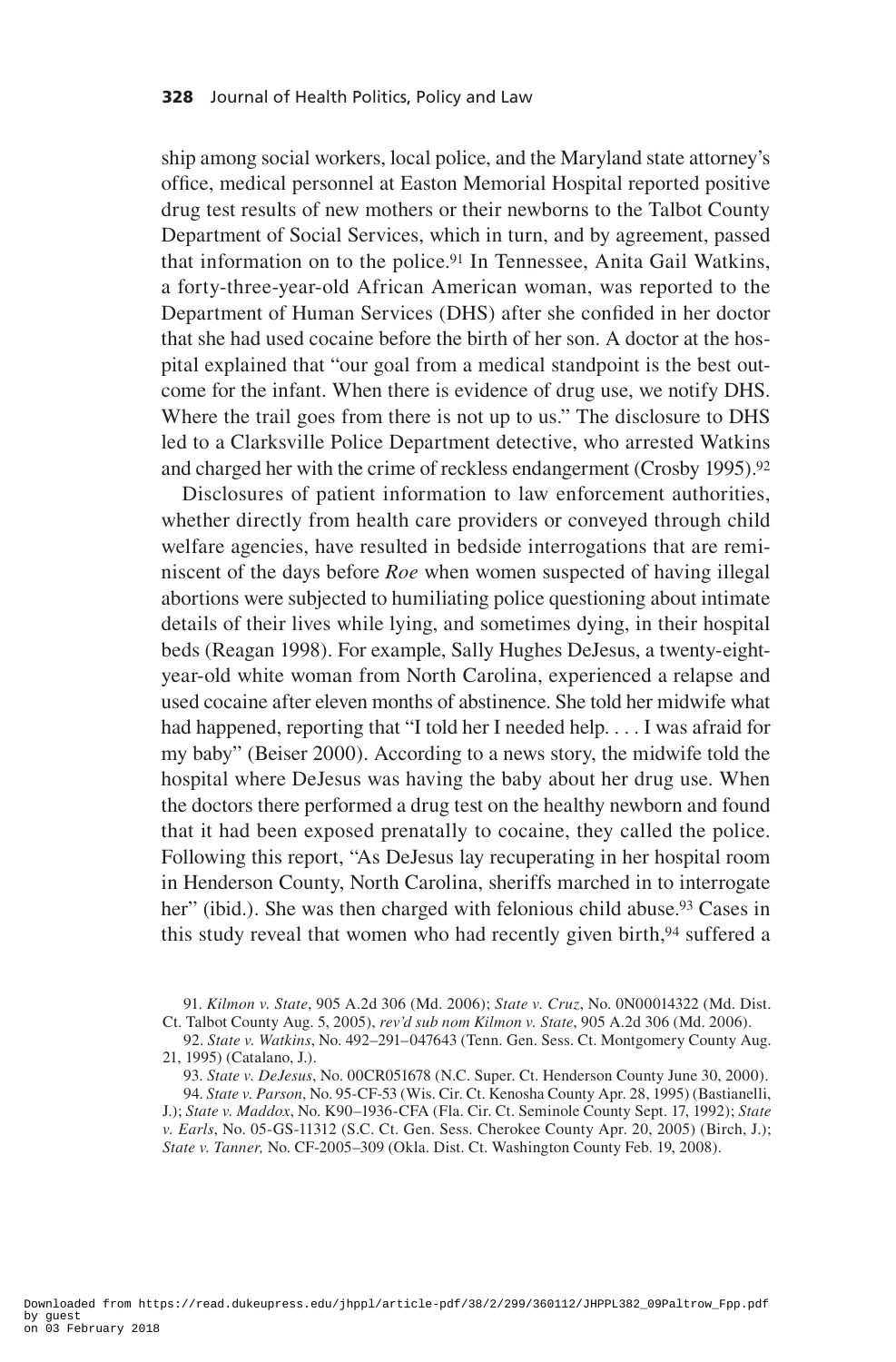stillbirth,<sup>95</sup> or were believed to have self-induced an abortion<sup>96</sup> were subjected to bedside interrogations.<sup>97</sup> Women have been interrogated while still experiencing the effects of sedatives given during cesarean surgery.98 In one case, police were called so quickly that they were present when the woman was informed she had lost the pregnancy.99 The detective who interrogated the bereaved woman in that case asked, among other things, "Did you do everything in your power to ensure that you'd have a healthy baby?"100

In many cases, hospital staff disclosed information to police and prosecutors despite principles of patient confidentiality and apparently without any court order or other legal authority requiring them to do so. Such disclosures were clear in the Melissa Rowland case discussed above. The probable cause statement (describing the grounds for the fetal homicide charge) relied extensively on statements made by doctors and nurses who had examined Rowland.<sup>101</sup> The fact that Rowland signed a form acknowledging that she was leaving the hospital against medical advice was used against her. While health care providers at LDS (Latter Day Saints) Hospital freely discussed Rowland's case with the police, the hospital's official spokesperson nevertheless cited "medical privacy" as one of the reasons for declining to comment on the case to the press (Sage 2004).

A Wisconsin obstetrician who was providing twenty-four-year-old Angela M. W. with prenatal care suspected that she was using cocaine or other drugs. When blood tests allegedly confirmed the obstetrician's suspicion, he confronted Angela about her drug use. She then stopped coming in for scheduled appointments, at which point the obstetrician reported her to the Waukesha Department of Health and Human Services (DHHS). Relying on this information, DHHS petitioned the juvenile court for an order directing the Waukesha County Sheriff's Department to take

97. *State v. Kolesar*, No. 0000GS32 (S.C. Ct. Gen. Sess. Lexington County May 3, 2005).

98. *State v. Kolesar*, No. 0000GS32 (S.C. Ct. Gen. Sess. Lexington County May 3, 2005).

99. Voluntary Statement of Angela Kennedy (Dec. 11, 1998), *State v. Kennedy,* No. 03-GS-42–1708 (S.C. Ct. Gen. Sess. Spartanburg County Jan. 5, 2004) (Hayes, J.) (statement resulting from an interrogation in a hospital room).

100. Voluntary Statement of Angela Kennedy (Dec. 11, 1998), *State v. Kennedy*, No. 03-GS-42–1708 (S.C. Ct. Gen. Sess. Spartanburg County Jan. 5, 2004) (Hayes, J.) (statement resulting from an interrogation in a hospital room).

101. *State v. Rowland*, No. 041901649 (Utah Dist. Ct.-3d Apr. 7, 2004) (Fuchs, J.).

<sup>95.</sup> *People v. Smith*, No. 97CF497 (Ill. Cir. Ct. Kane County Feb. 18, 1998) (Wegner, J.); *State v. Barnett*, No. 02D04–9308-CF-611(A) (Ind. Super. Ct. Allen County May 27, 1994) (Scheibenberger, J.).

<sup>96.</sup> *Commonwealth v. Pitchford*, No. 78CR392 (Ky. Cir. Ct. Warren County Aug. 30, 1978); *State v. Kennedy*, No. 03-GS-42–1708 (S.C. Ct. Gen. Sess. Spartanburg County Jan. 5, 2004) (Hayes, J.).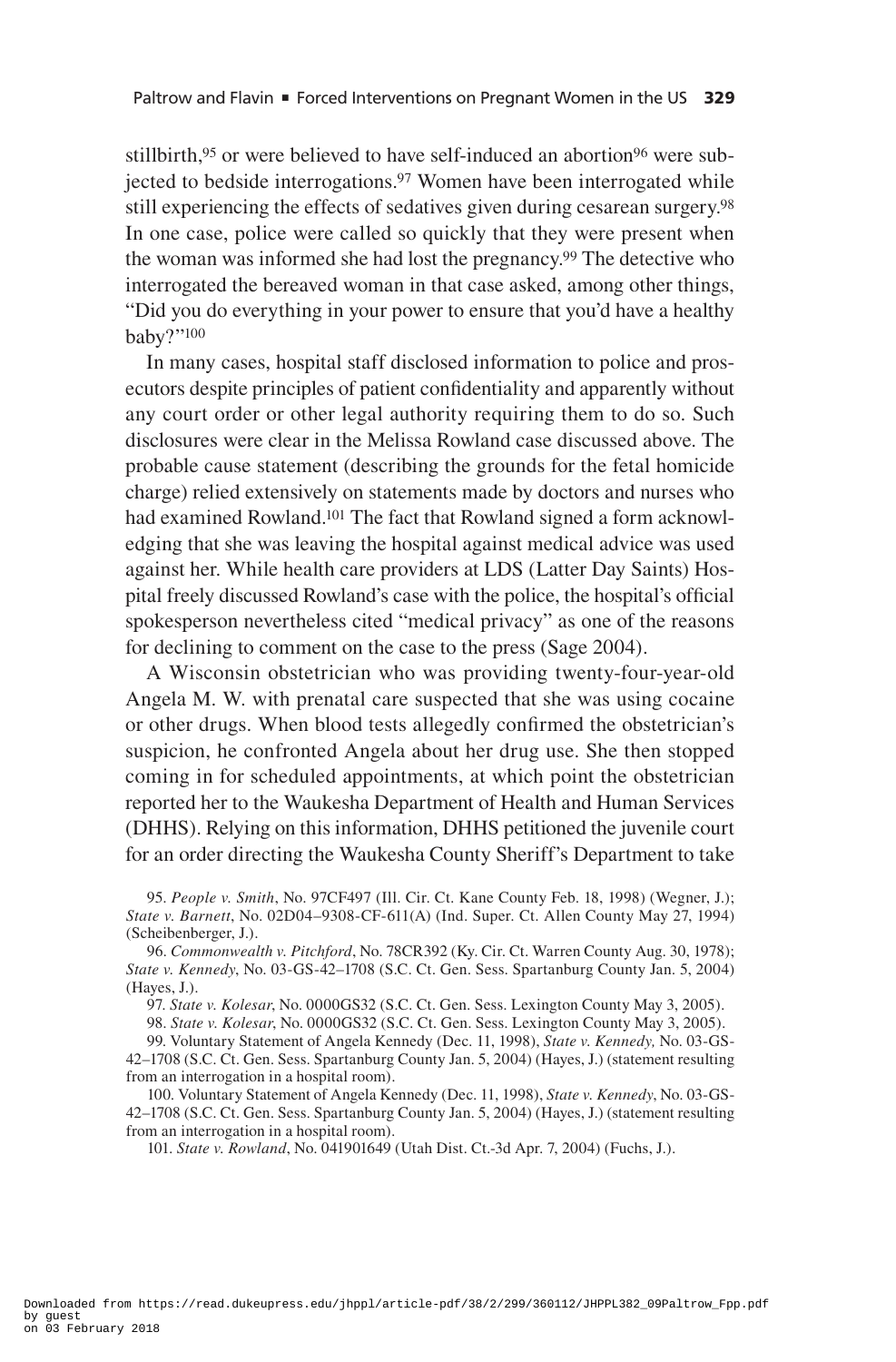Angela's fetus into protective custody. With the obstetrician's sworn statement against his patient as the sole source of information about the case, the juvenile court appointed a guardian ad litem for Angela's fetus and issued an order requiring that the fetus "be detained . . . and transported to Waukesha Memorial Hospital for inpatient treatment and protection." According to the order, "Such detention will by necessity result in the detention of the unborn child's mother, [Angela]."102 This 1997 Wisconsin case occurred before the state adopted a law specifically permitting the commitment of a pregnant woman who "habitually lacks self-control in the use of alcohol beverages or controlled substances." Notably, however, this law does not mandate that health care providers report their pregnant patients to state authorities (Martino 1998; Quirmbach and Montagne 1998).

The Angela M. W. case illustrates that threats of punitive responses discourage some women from continuing medical care.103 In the Marlowe case discussed earlier, Marlowe fled the hospital while in active labor rather than submit to unnecessary surgery. She found a hospital that respected her decision making and delivered a healthy baby vaginally. In South Carolina, a thirty-three-year-old biracial woman, Theresa Joseph, was in her first trimester of pregnancy when she was admitted to the Medical University of South Carolina for treatment of a severe foot infection. Because Joseph was pregnant and acknowledged having a drug problem, she was threatened with arrest under the hospital's policy. Joseph responded to the threat by leaving the hospital against medical advice and avoiding both prenatal care and drug treatment for the remainder of her pregnancy.104 Several other women not only avoided prenatal care and hospital births because they feared child removal or arrest but also delayed seeking, or failed altogether to obtain, medical care for themselves or their newborn babies for the same reasons.105

Alma Baker, a thirty-four-year-old white woman in Texas, was arrested on charges of delivering a controlled substance to a minor when her twins were born and tested positive for THC, a chemical compound found in

<sup>102.</sup> *Wisconsin ex. rel. Angela M.W. v. Kruzicki*, 561 N.W.2d 729, 732 (Wis. 1997).

<sup>103.</sup> See, for example, *In re* Margaret G. (Iowa Polk County 1992); *State v. Sunday*, No. CF-2005–288 (Okla. Dist. Ct. Washington County Feb. 8, 2008).

<sup>104.</sup> *State v. Joseph*, No. 92-GS-107304 (S.C. Ct. Gen. Sess. Charleston County May 3, 1993).

<sup>105.</sup> See, for example, *State v. Lizalde*, No. CF02–061734A-XX (Fla. Cir. Ct. Polk County Mar. 18, 2004); *Patton v. State*, No. F-2000–1232 (Okla. Crim. App. Oct. 15, 2001); *State v. Elrod*, No. CF-2004–4032 (Okla. Dist. Ct. Tulsa County Oct. 25, 2005); *State v. Coleman*, No. 02D04–0004-MC-000590(A) (Ind. Cir. Ct. Allen County Apr. 13, 2000).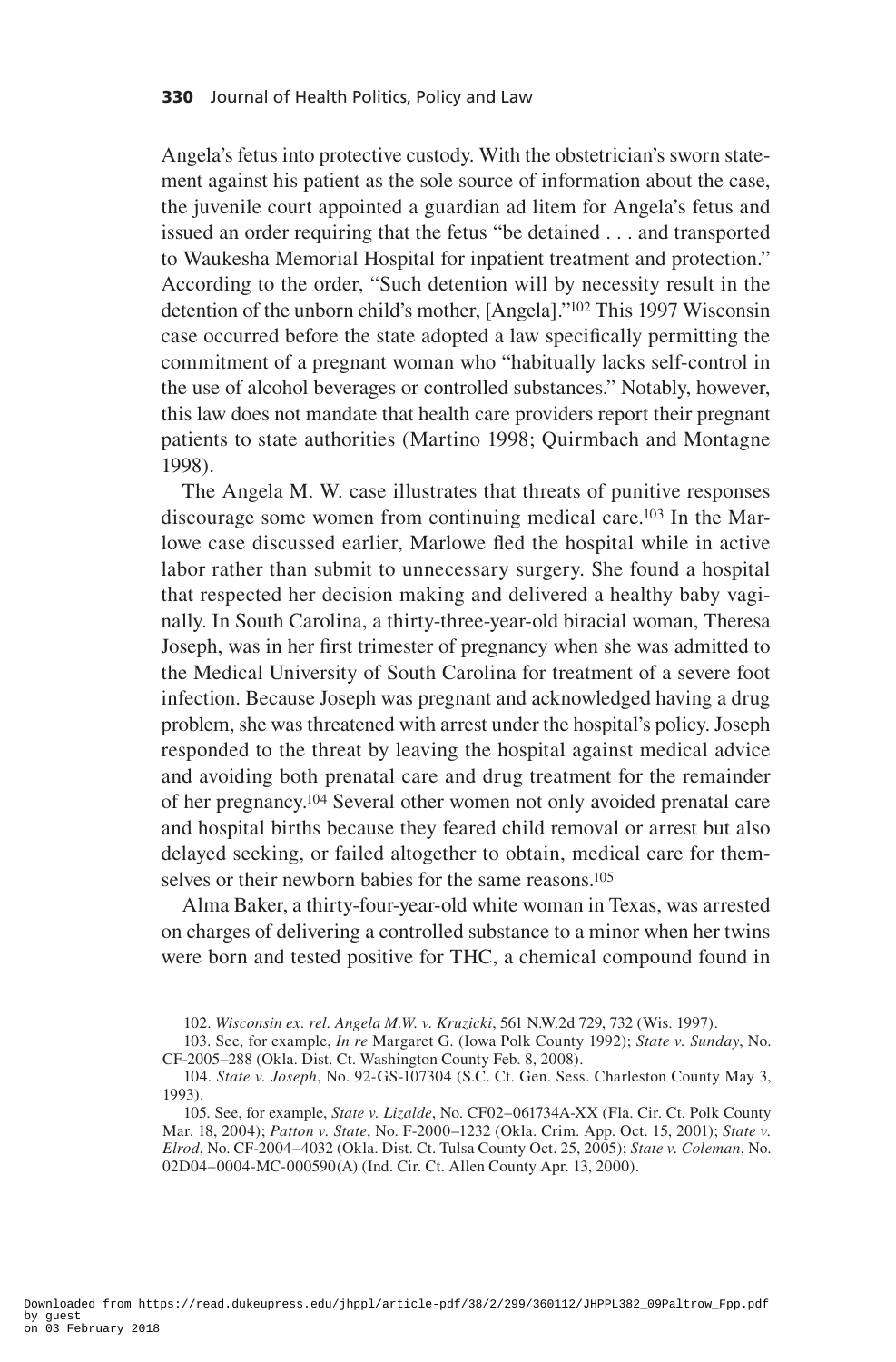marijuana.106 Baker squarely addressed how fear of reporting and punishment may have a deterrent effect when she said, "If I would have known that I'd get in trouble for telling my doctor the truth [that she was using cannabis to calm her nausea] I would have either lied or not gone to the doctor" (Gorman 2004).

Individual health care providers and social workers have in some instances arguably violated ethical standards by breaching privacy and confidentiality, overriding patient decision making, and facilitating the arrest or other punitive detention of a patient (Jos, Marshall, and Perlmutter 1995). To be sure, professional medical, public health, and social work organizations and individuals have also played a vital role in challenging such actions. Our research found that more than 250 professional and advocacy organizations and individual experts have joined one or more amicus curiae (friend of the court) briefs in cases documented in this study. These briefs bring courts' attention to the dangerous impact that arrests, detentions, and forced interventions have on maternal, fetal, and child health (e.g., Abrahamson et al. 1998).107

#### Implications

The hundreds of cases this study documents raise numerous concerns about the health and dignity afforded to pregnant women in the United States. Pregnancy and childbirth continue to carry significant life and health risks (Centers for Disease Control and Prevention [CDC] 2000, 2008; Amnesty International 2010; Save the Children 2010; Raymond and Grimes 2012). In many of the cases, women experienced those risks (often voluntarily undergoing cesarean surgery to bring forth life) only to find that doing so provided the basis for being charged with a crime. Some affidavits in support of the arrest describe giving birth as part of the alleged crime. For example, one affidavit explained that the woman "did willfully and unlawfully give birth to a male infant."108 In some cases the criminal charges filed and comments made by arresting officers, prosecutors, and judges were explicit in denying dignity to both women and their

108. *State v. Arnold*, No. 94-GS-24–107 (S.C. Ct. Gen. Sess. Greenwood County Feb. 16, 1994) (Hughston, J.).

<sup>106.</sup> *State v. Baker*, No. 48426-A (Tex. Dist. Ct. Potter County July 11, 2004).

<sup>107.</sup> See, for example, *Johnson v. State*, 602 So. 2d 1288, 1297 (Fla. 1992) (noting the opposition of medical groups to the prosecution of pregnant women under a drug delivery statute and concluding that "[t]he Court declines the State's invitation to walk down a path that the law, public policy, reason and common sense forbid it to tread").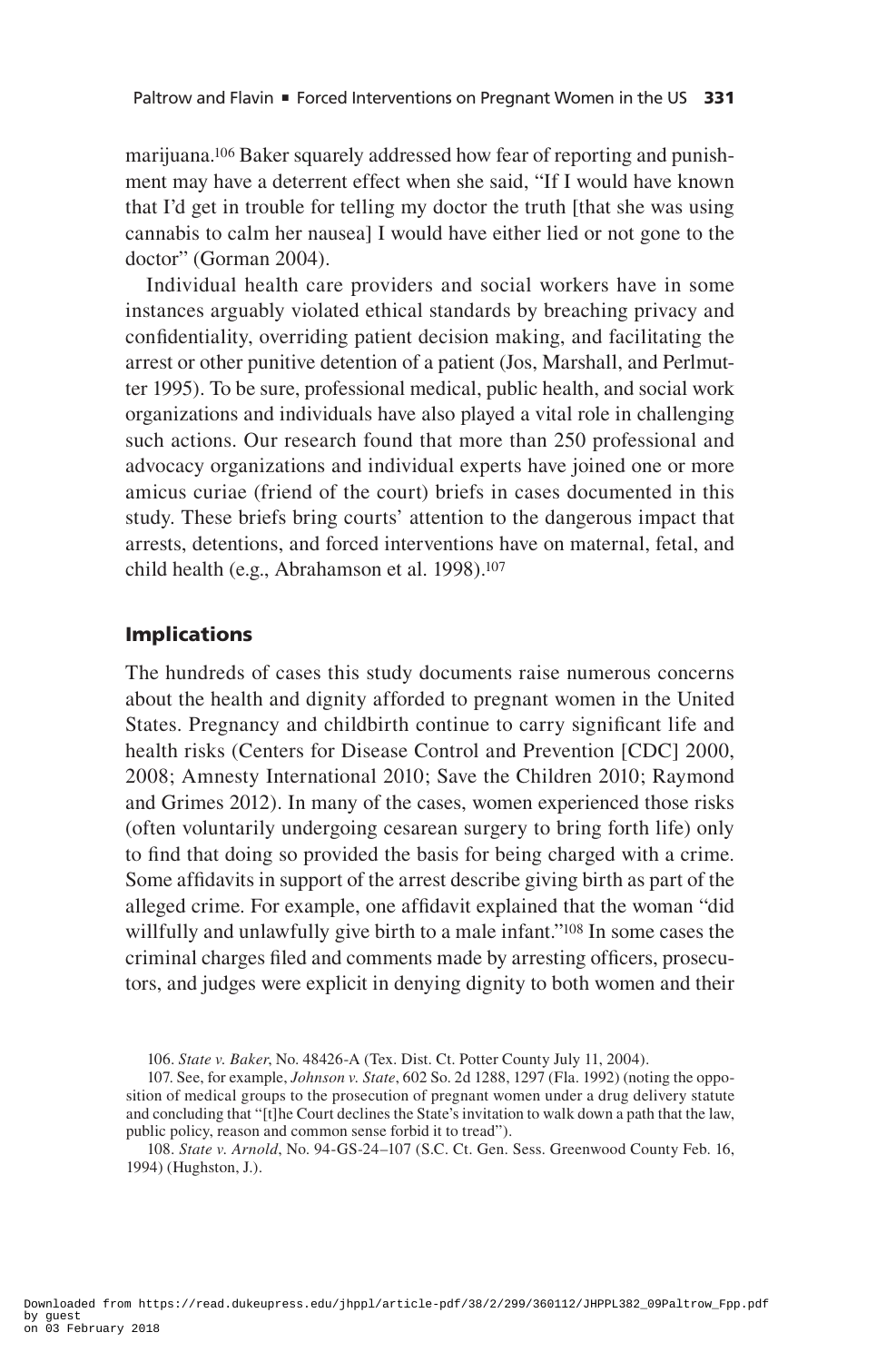children. Accordingly, the woman did not give birth to a child but rather to a "victim,"<sup>109</sup> a "bastard,"<sup>110</sup> or a "delinquent."<sup>111</sup>

Our findings challenge the notion that arrests and detentions promote maternal, fetal, and child health or provide a path to appropriate treatment.112 Significantly, detention in health and correctional facilities has not meant that the pregnant women (and their fetuses) received prompt or appropriate prenatal care.113 Our research into cases claiming that arrests and detentions would ensure that pregnant women were provided with appropriate drug treatment or that only women who had refused treatment would be arrested or prosecuted overwhelmingly found that such claims were untrue.114 In some cases women were arrested despite the fact that they were voluntarily participating in drug treatment.<sup>115</sup> Our findings also lend support to the medical and public health consensus that punitive approaches undermine maternal, fetal, and child health by deterring women from care and from communicating openly with people who might be able to help them (Roberts and Pies 2011; Roberts and Nuru-Jeter 2010; Jessup et al. 2003; Poland et al. 1993; Gehshan 1993; US General Accounting Office 1990). Cases documenting pregnant women's unwillingness to seek help for themselves, and in some cases for their newborns, provide compelling anecdotal evidence that punitive measures and the legal arguments supporting them will undermine rather than advance state interests in public health.

Our study also challenges the idea that arrests, detentions, and forced interventions of pregnant women are extremely rare and occur only in isolated, exceptional circumstances against a narrowly definable group of women. Quite to the contrary, cases documented in this study make clear that arrests, detentions, and forced interventions have not been limited to pregnant women who use a certain drug or engage in a particular behav-

109. See, for example, *State v. Soban*, No. 16CR1999–03190 (Mo. Cir. Ct. Jackson County Jan. 17, 2006).

110. *State v. Crawley*, Transcript of Record (Ct. Gen. Sess. Anderson Cnty., S.C., Oct. 17, 1994).

111. *State v. Davis,* No. 1990CF001924A (Fla. Cir. Ct. Escambia County Dec. 13, 1990); *State v. Andrews*, No. JU 68459 (Ohio Ct. Com. Pl. Stark County June 19, 1989).

112. See, for example, *United States v. Vaughan*, No. F-2172–88B (D.C. Super. Ct. June 24, 1988) (Wolf, J.).

113. See, for example, *State v. Lowe* (Wisc. Cir. Ct. Racine County June 15, 2005) (Constantine, J.).

114. See, for example, *State v. Sims*, No. H-176074 (S.C. Ct. Gen. Sess. Horry County Feb. 20, 2003); *State v. Kennedy*, No. 03-GS-42–1708 (S.C. Ct. Gen. Sess. Spartanburg County Jan. 5, 2004) (Hayes, J.).

115. See, for example, *State v. Drewitt* (S.C. Ct. Gen. Sess. York County Dec. 11, 1997) (Epps, J.).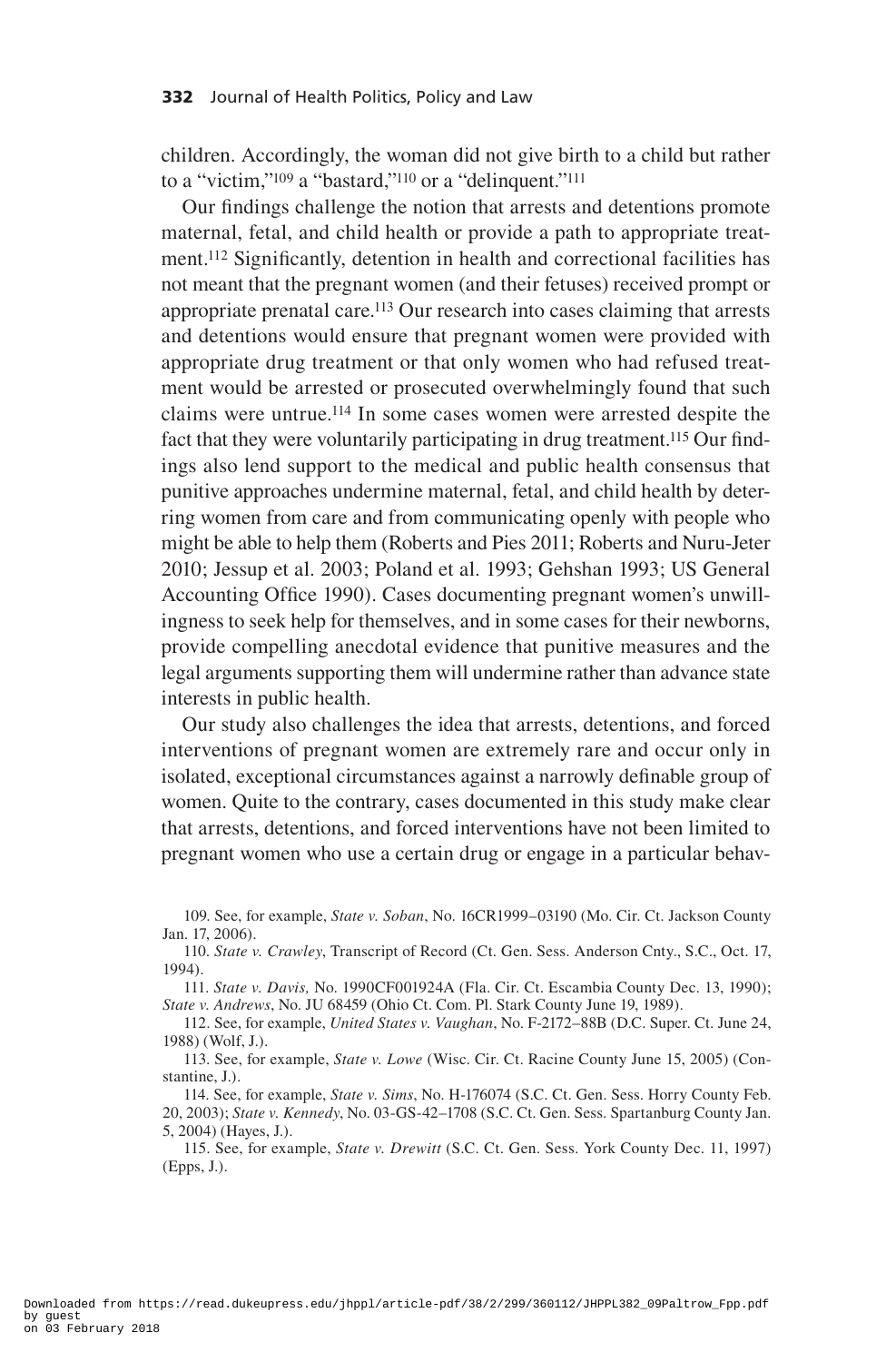ior. Our research shows that these state interventions are happening in every region of the country and affect women of all races.

At the same time, disturbing patterns emerge from our data, which show that the majority of cases have included an allegation relating to the use of an illegal drug (overwhelmingly cocaine), that low-income women, especially in some southern states, are particularly vulnerable to these state actions, and that pregnant African American women are significantly more likely to be arrested, reported by hospital staff, and subjected to felony charges.

These findings are consistent with investigative news articles reporting that African Americans are more likely to be subjected to drug testing and reporting (Rotzoll 2001; Anderson 2008); studies finding racial disparities in drug testing and reporting of African American women (Chasnoff, Landress, and Barrett 1990; Ellsworth, Stevens, and D'Angio 2010; Roberts and Nuru-Jeter 2011), and previous research concerning court-ordered interventions (Kolder, Gallagher, and Parsons 1987). They are also consistent with well-documented racially disproportionate application of criminal laws to African American communities in general and to pregnant African American women in particular (Roberts 1997; Flavin 2009; Alexander 2010; Tonry 2011).

A full discussion of the implications of our research with regard to race, gender, and the war on drugs is beyond the scope of this article. It is important to note, however, that the clear racial disparities identified cannot be explained as the consequences of "color-blind" decisions to exercise state control over pregnant women who use drugs or more specifically those who use cocaine. Although which substances are most likely to be used may vary with population subgroups and geography, rates of drug use and dependency are similar across races (Mathias 1995; Hans 1999; National Institute on Drug Abuse 2003; Substance Abuse and Mental Health Services Administration 2009, 2011; Roberts and Nuru-Jeter 2011).

Moreover, the risks of harm from prenatal exposure to cocaine are not qualitatively different from risks posed by other factors (legal and illegal), and the harms that have been associated with prenatal exposure to cocaine are not easily distinguishable from other contributing and often correlated factors (Zuckerman et al. 1989; Mayes et al. 1992; Little, Wilson, and Jackson 1996; Slotnick 1998; Addis et al. 2001; Chavkin 2001; Lewis et al. 2004; Ackerman, Riggins, and Black 2010). In 2001 the *Journal of the American Medical Association* published a comprehensive analysis of the developmental consequences of prenatal exposure to cocaine that concluded: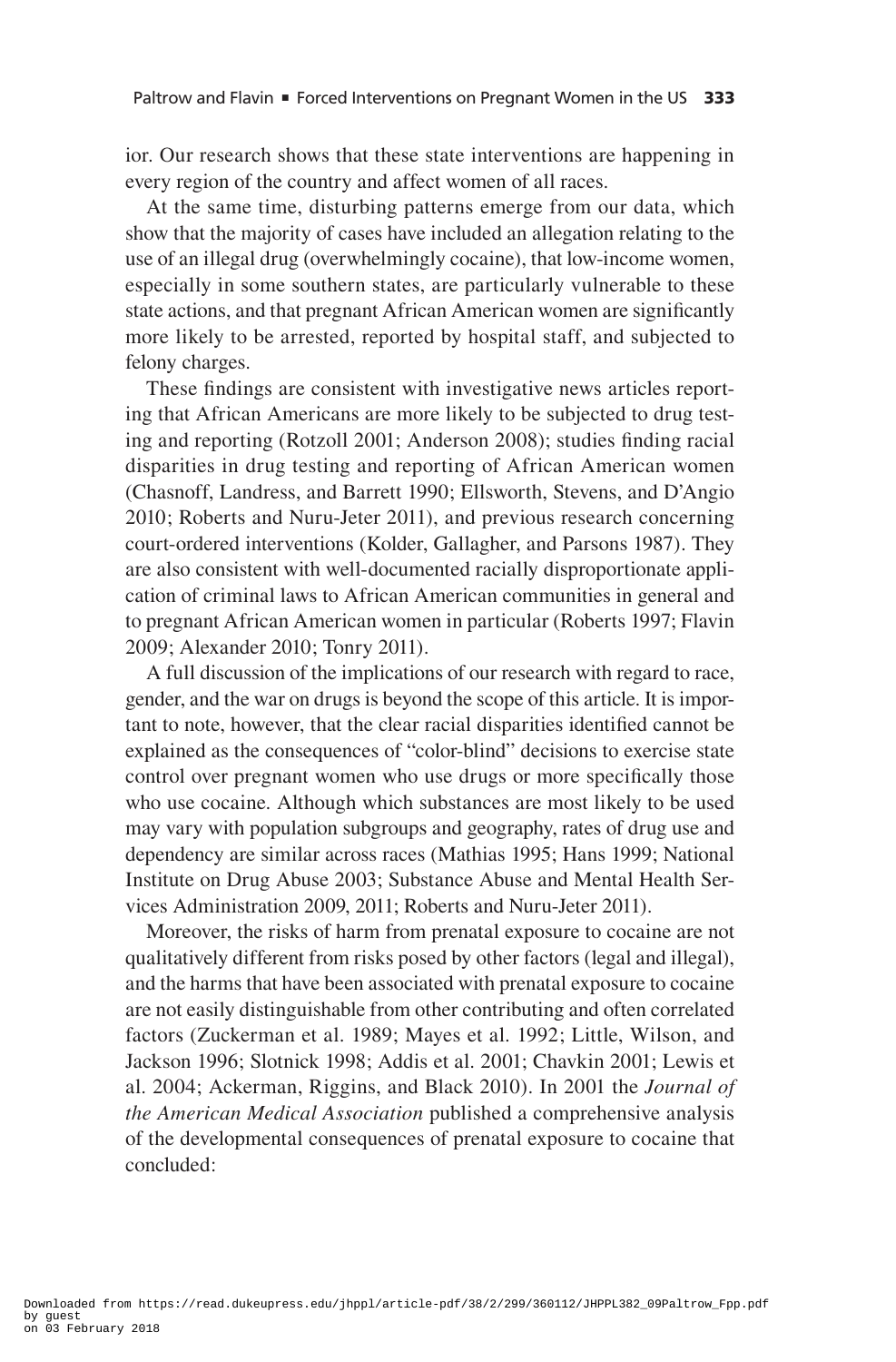Among children aged 6 years or younger, there is no convincing evidence that prenatal cocaine exposure is associated with developmental toxic effects that are different in severity, scope, or kind from the sequelae of multiple other risk factors. Many findings once thought to be specific effects of *in utero* cocaine exposure are correlated with other factors, including prenatal exposure to tobacco, marijuana, or alcohol, and the quality of the child's environment. (Frank et al. 2001: 1613–14)

The authors of the study condemned as "irrational" policies that selectively "demonize" in utero cocaine exposure (ibid.: 1620). Indeed, the US Sentencing Commission (2007), in adjusting the penalties associated with crack-related offenses, did so in part because it concluded that "the negative effects from prenatal exposure to cocaine, in fact, are significantly less severe than previously believed" and that those negative effects are similarly correlated with the effects of prenatal exposure to other drugs, both legal and illegal.

Finally, as has been compellingly argued by historians, sociologists, legal scholars, and others, the willingness to believe that cocaine, and especially crack cocaine, required uniquely punitive responses was derived in large measure from racist assumptions about African Americans in general and African American mothers in particular (Gómez 1997; Morgan and Zimmer 1997; Reinarman and Levine 1997; Roberts 1997; Humphries 1998, 1999; Collins 2000: 69–96; Zerai and Banks 2002; Hart 2012). The harsh treatment imposed on the pregnant women in our study, including being taken straight from their hospital beds and arrested shortly after delivery,<sup>116</sup> being taken in handcuffs, sometimes shackled around the waist,<sup>117</sup> and at least one woman being shackled during labor,118 is consistent with a long and disturbing history of devaluing African American mothers (Roberts 1997; Ocen 2011; Roth 2012).

Our review of the legal authority articulated in support of the actions taken against the pregnant women identified in this study found that it rested on the claim that state authorities should have the power to arrest, detain, and forcibly intervene on pregnant women in order to protect the fertilized eggs, embryos, and fetuses inside them. We believe the implications are clear: if feticide statutes that purport to protect pregnant women

<sup>116.</sup> See, for example, *State v. Powell*, No. C569305 (S.C. Ct. Gen. Sess. Charleston County Oct. 14, 1989).

<sup>117.</sup> See, for example, *State v. Young* (S.C. Ct. Gen. Sess. Oct. 5, 1989) (Guedalia, J.).

<sup>118.</sup> See, for example, *State v. Griffin*, No. C567255, C569256 (S.C. Ct. Gen. Sess. Charleston County Oct. 7, 1989).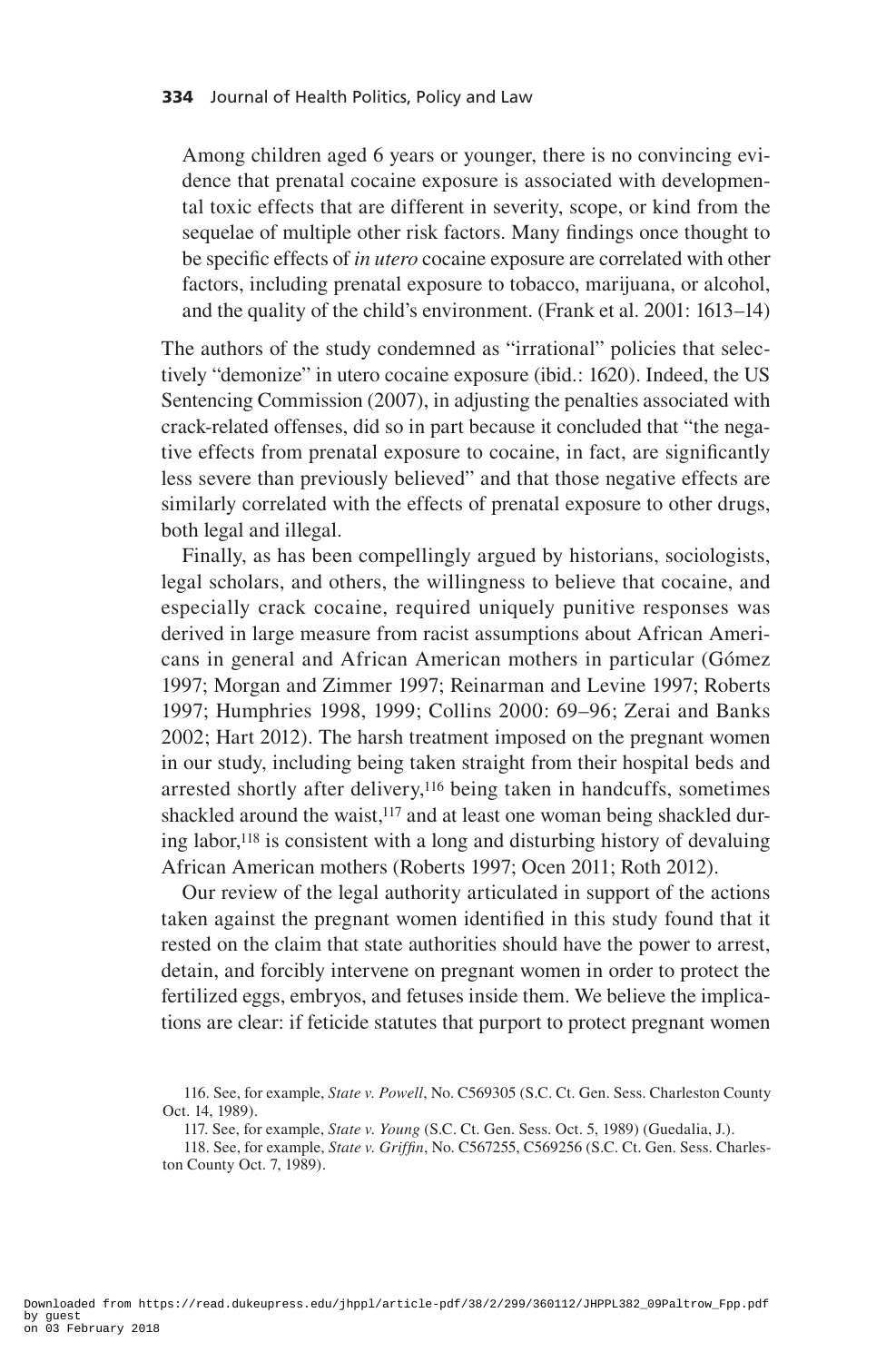and fetuses from third-party attacks and existing laws that declare separate rights for eggs, embryos, and fetuses are already being used as the basis for justifying depriving pregnant women of their liberty, we must expect that personhood measures will be used this way, too. Thus, far from being a scare tactic, our findings confirm that if passed, personhood measures not only would provide a basis for recriminalizing abortion, they would also provide grounds for depriving all pregnant women of their liberty.

Our findings also make clear that far more than the right to decide to have an abortion is at stake if such laws pass. All pregnant women, not just those who try to end a pregnancy, will face the possibility of arrest, detention, and forced intervention as well as threats to and actual loss of a wide range of rights associated with constitutional personhood (Gallagher 1987; Johnson 1989; Roberts 1991; Daniels 1996; Boyd 1999; Campbell 2000; Solinger 2002; Roth 2003; Fentiman 2006; Cherry 2007). Indeed, we have identified more than two hundred cases initiated against pregnant women since 2005 that also overwhelmingly rest on the claim of separate rights for fertilized eggs, embryos, and fetuses (see, e.g., James 2010; Pilkington 2011; Robinson 2012; Calhoun 2012; *ABC News 2* 2012).

While voters in Colorado and Mississippi defeated personhood ballot measures three times (Colorado Secretary of State 2008, 2010; Mississippi Secretary of State 2011b), Personhood USA, the organization sponsoring these measures, has promised to continue its efforts to get them passed (Pesta 2012; Vanderveen 2012). Similar bills, including the socalled Sanctity of Human Life Act (H.R. 212, 112th Cong. [2011]), have been introduced in Congress. In light of these continued efforts and our findings, we challenge health care providers, law enforcement and child welfare officials, social workers, judges, and policy makers to examine the role they play in the arrests and detentions of and forced interventions on pregnant women. We call on these same people to develop and support only those policies that are grounded in empirical evidence, that in practice will actually advance the health, rights, and dignity of pregnant women and their children, and that will not perpetuate or exacerbate America's long and continuing history of institutionalized racism. Finally, our study provides compelling reasons for people who value pregnant women, whether they support or oppose abortion, to work together against personhood and related measures so women can be assured that on becoming pregnant they will retain their civil and human rights.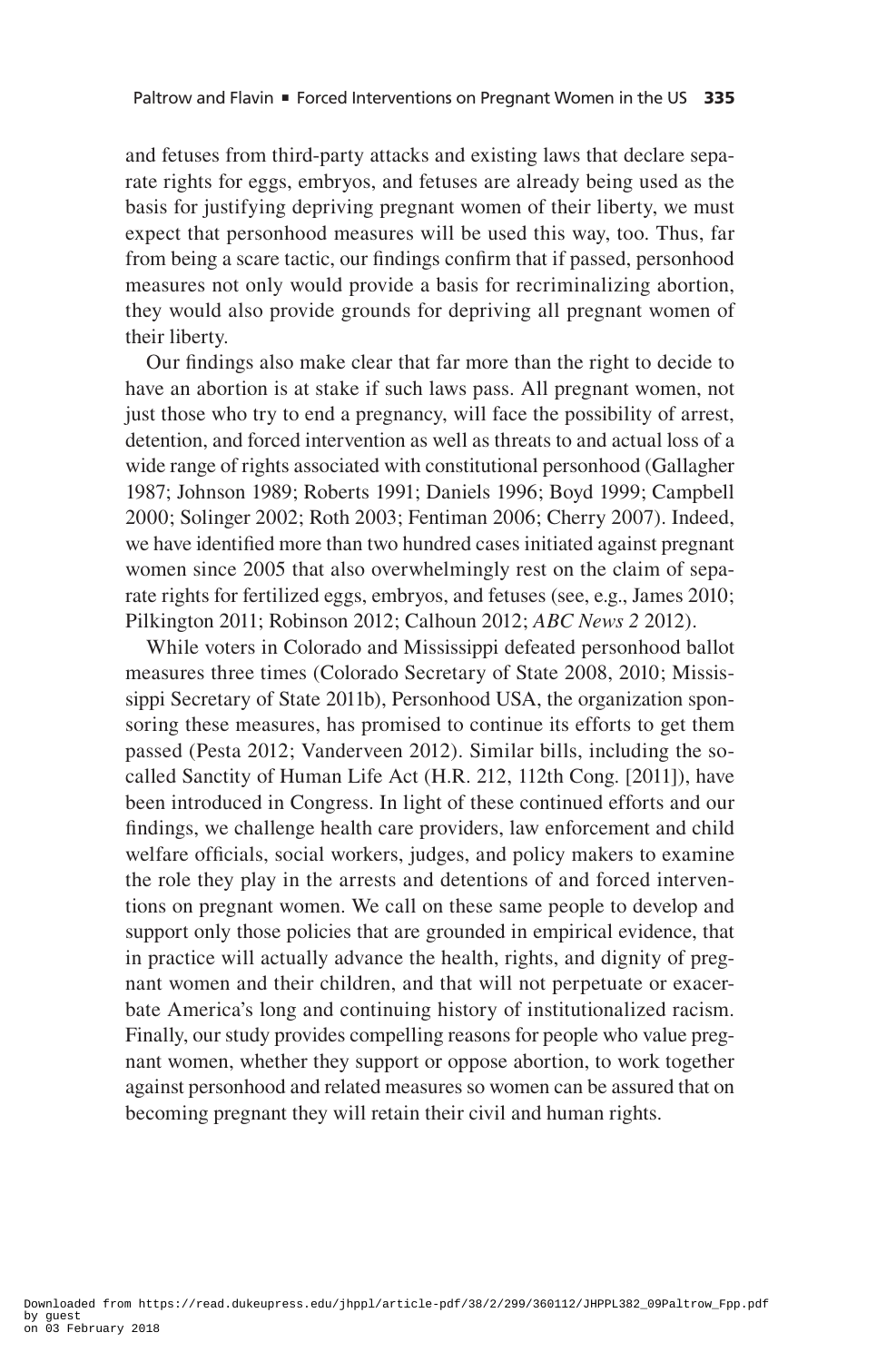## References

- *ABC News 2*. 2012. "Mother Charged after Baby Born Premature with Drugs in System." September 13. www.wkrn.com/story/19538155/mother-charged-after-baby -born-with-drugs-in-system.
- Abrahamson, Daniel N., et al. 1998. "Amicus Curiae Brief: *Cornelia Whitner v. State of South Carolina*." *Hastings Women's Law Journal* 9: 139–43.
- Ackerman, John P., Tracy Riggins, and Maureen M. Black. 2010. "A Review of the Effects of Prenatal Cocaine Exposure among School-Aged Children." *Pediatrics* 125, no. 3: 554–65.
- Adams, Sarah F., Mary B. Mahowald, and Janet Gallagher. 2003. "Refusal of Treatment during Pregnancy." *Clinics in Perinatology* 30, no. 1: 127–40.
- Addis, Antonio, et al. 2001. "Fetal Effects of Cocaine: An Updated Meta-Analysis." *Reproductive Toxicology* 15, no. 4: 341–69.
- Alexander, Michelle. 2010. *The New Jim Crow: Mass Incarceration in the Age of Colorblindness*. New York: New Press.
- American Academy of Pediatrics Committee on Substance Abuse. 1990. "Drug-Exposed Infants." *Pediatrics* 86, no. 4: 639–42.
- American College of Obstetricians and Gynecologists. Committee on Ethics. 1987. *ACOG Committee Opinion 55: Patient Choice: Maternal-Fetal Conflict*. Washington, DC: American College of Obstetricians and Gynecologists.
- American College of Obstetricians and Gynecologists. Committee on Ethics. 2005. *ACOG Committee Opinion 321: Maternal Decision Making, Ethics, and the Law*. Washington, DC: ACOG.
- American College of Obstetricians and Gynecologists. Committee on Healthcare for Underserved Women. 2011. *ACOG Committee Opinion 473: Substance Abuse Reporting and Pregnancy: The Role of the Obstetrician-Gynecologist.* Washington, DC: ACOG.
- American Nurses Association (ANA). 1991. *Position Statement: Opposition to Criminal Prosecution of Women for Use of Drugs while Pregnant and Support for Treatment Services for Alcohol Dependent Women of Childbearing Age*. Washington, DC: ANA.
- American Psychiatric Association. 2001. *Position Statement on Care of Pregnant and Newly Delivered Women Addicts*. Arlington, VA: APA.
- Amnesty International. 2010. *Deadly Delivery: The Maternal Health Care Crisis in the USA*. London: Amnesty International Secretariat.
- Anderson, Troy. 2008. "Race Tilt in Foster Care Hit; Hospital Staff More Likely to Screen Minority Mothers." *L.A. Daily News*, June 30.
- Armstrong, Elizabeth. 2003. *Conceiving Risk, Bearing Responsibility: Fetal Alcohol Syndrome and the Diagnosis of Moral Disorder*. Baltimore, MD: Johns Hopkins University Press.
- Beiser, Vince. 2000. "Women Who Stand at the Crossroads: Compassion or Punishment." *Shepherd Express Metro (Milwaukee)*, June 14.
- Berg, Robert N. 1981. "Georgia Supreme Court Orders C-Section—Mother Nature Reverses on Appeal." *Journal of the Medical Association of Georgia* 70: 451–53.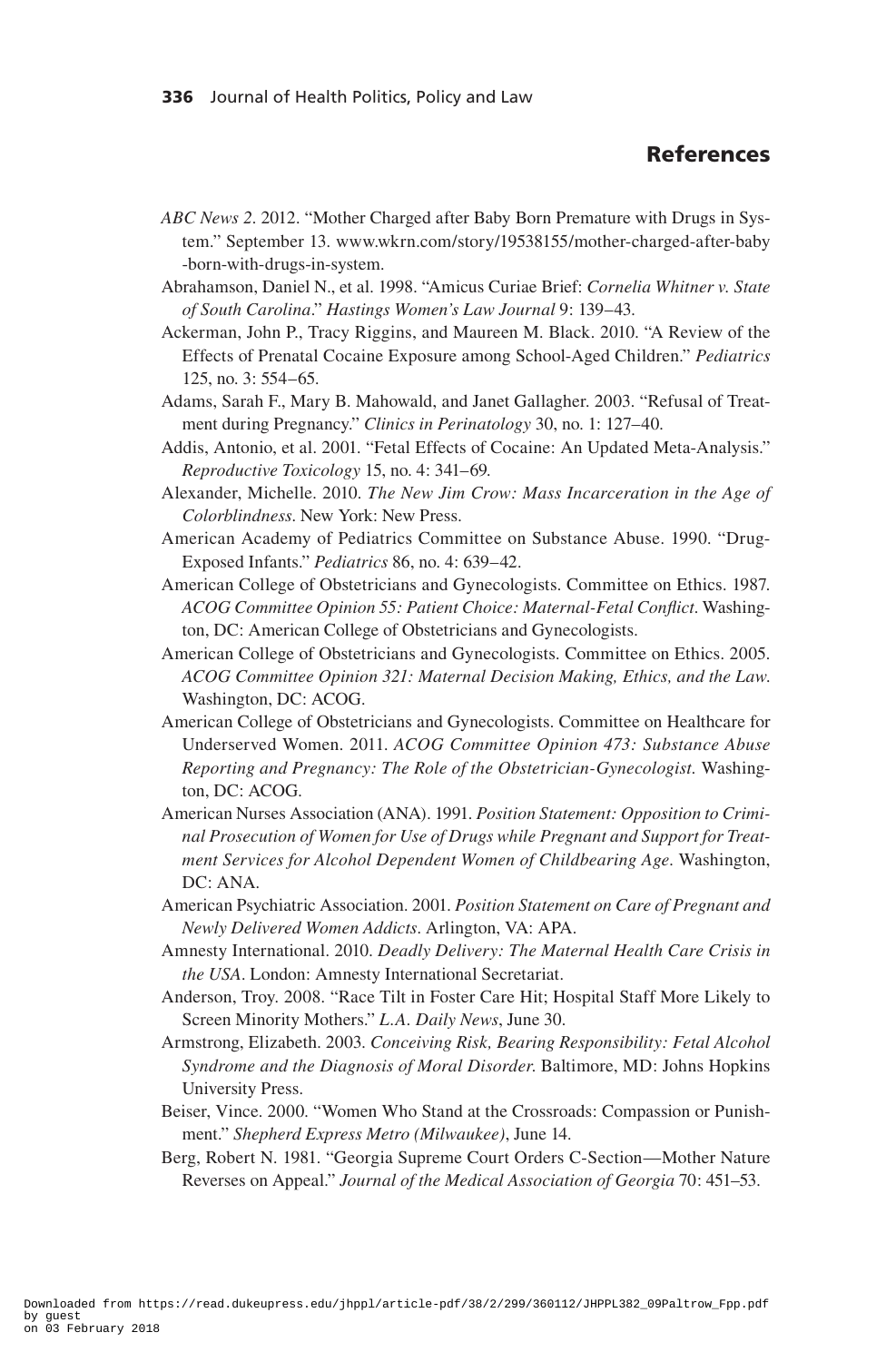- Boyd, Susan C. 1999. *Mothers and Illicit Drugs: Transcending the Myths*. Toronto: University of Toronto Press.
- Calhoun, Ada. 2012. "The Criminalization of Bad Mothers." *New York Times*, April 25. www.nytimes.com/2012/04/29/magazine/the-criminalization-of-bad-mothers .html?pagewanted=all $&r=0$ .
- Campbell, Nancy D. 2000. *Gender, Drug Policy, and Social Justice: Using Women*. New York: Routledge.
- Cantor, Julie D. 2012. "Court-Ordered Care: A Complication of Pregnancy to Avoid." *New England Journal of Medicine* 366, no. 24: 2237–40. doi:10.1056 /NEJMp1203742.
- *CBS Evening News*. 1992. "A Mother Is Arrested for Drinking While Pregnant." Vanderbilt Television News Archive, August 4.
- Center for Reproductive Rights. 2007. "What If ROE Fell?" New York: CRR. reproductiverights.org/sites/crr.civicactions.net/files/documents/Roe\_Publication PF4a.pdf (accessed September 19, 2012).
- Centers for Disease Control and Prevention (CDC). 2000. "Maternal, Infant, and Child Health." Chap. 16 in *Healthy People 2010: Final Review*. www.cdc.gov/nchs/data /hpdata2010/hp2010\_final\_review\_focus\_area\_16.pdf (accessed June 9, 2012).
- Centers for Disease Control and Prevention (CDC). 2008. "Pregnant Women Who Are Obese Linked with Greater Health Care Services Use." Press release, April 2. www .cdc.gov/media/pressrel/2008/r080402.htm (accessed June 8, 2012).
- Chasnoff, Ira J., Harvey J. Landress, and Mark E. Barrett. 1990. "The Prevalence of Illicit-Drug or Alcohol Use during Pregnancy and Discrepancies in Mandatory Reporting in Pinellas County, Florida." *New England Journal of Medicine* 322, no. 17: 1202–6. doi:10.1056/NEJM199004263221706.
- Chavkin, Wendy. 2001. "Cocaine and Pregnancy: Time to Look at the Evidence." *Journal of the American Medical Association* 285, no. 12: 1626–28.
- Cherry, April. 2007. "The Detention, Confinement, and Incarceration of Pregnant Women for the Benefit of Fetal Health." *Columbia Journal of Gender and Law* 16, no. 1: 147–97.
- Cole, Helene M., ed. 1990. "Law and Medicine/Board of Trustees Report: Legal Interventions during Pregnancy: Court-Ordered Medical Treatments and Legal Penalties for Potentially Harmful Behavior by Pregnant Women." *Journal of the American Medical Association* 264, no. 20: 2663–70.
- Collins, Patricia H. 2000. *Black Feminist Thought: Knowledge, Consciousness, and the Politics of Empowerment*. 2nd ed. New York: Routledge.
- Colorado Secretary of State. 2008. "Official Publication of the Abstract of Votes Cast for the 2008 Primary, 2008 General." www.sos.state.co.us/pubs/elections /Results/2008/2008\_Abstract.pdf.
- Colorado Secretary of State. 2010. "General 2010 Amendment 62 County Report." May 12. www.sos.state.co.us/pubs/elections/Results/2010/general/Amendment62 .html.
- Cook, Michele. 1992. "Sobering Dilemma: After Paint-Sniffing [Martina] Greywind Became Pregnant, She Was Arrested." *St. Paul Pioneer Press*, March 1.
- Crosby, David. 1995. "'Crack' Baby's Mom Faces Trial on Endangering Life of Fetus." *Commercial Appeal (Memphis)*, July 18.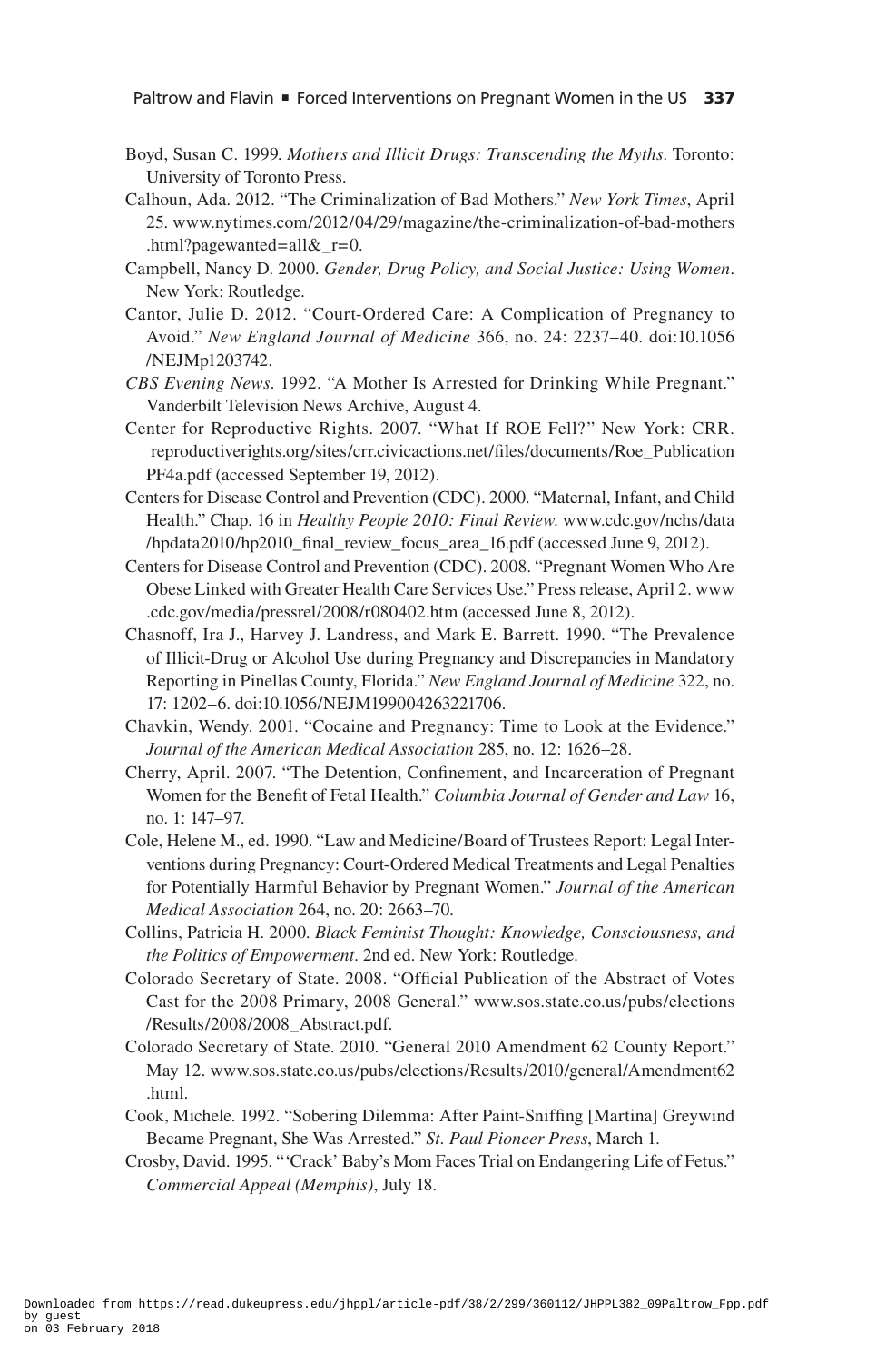- Daniels, Cynthia. 1996. *At Women's Expense: State Power and the Politics of Fetal Rights*. Cambridge, MA: Harvard University Press.
- Divorce, Blood Transfusions, and the Other Legal Issues Affecting Children of Jehovah's Witnesses. 2012. "Blood Transfusions and Unborn Children." jwdivorces .bravehost.com/blood2.html (accessed June 9, 2012).
- Dorris, Michael. 1989. *The Broken Cord*. New York: Harper Perennial.
- Dube, Jonathan. 1998. "S.C. Drug Counselors Wrestling with Pregnancy-Reporting Law." *Post and Courier (Charleston, SC)*, April 12.
- Ellsworth, Marc A., Timothy P. Stevens, and Carl T. D'Angio. 2010. "Infant Race Affects Application of Clinical Guidelines When Screening for Drugs of Abuse in Newborns." *Pediatrics* 125, no. 6: e1379–85. doi:10.1542/peds.2008–3525.
- Fentiman, Linda C. 2006. "The New 'Fetal Protection': The Wrong Answer to the Crisis of Inadequate Health Care for Women and Children." *Denver University Law Review* 84, no. 2: 537–99.
- Fentiman, Linda C. 2009. "Pursuing the Perfect Mother: Why America's Criminalization of Maternal Substance Abuse Is Not the Answer—A Comparative Legal Analysis." *Michigan Journal of Gender and Law* 15: 389–424.
- Fernandez, Maria E. 1995. "New Mother Is Charged with Cocaine Possession; Therapy Would Have Forestalled Prosecution, District Attorney Says." *Atlanta Journal and Constitution,* December 8.
- Flavin, Jeanne. 2009. *Our Bodies, Our Crimes: The Policing of Women's Reproduction in America*. New York: New York University Press.
- Frank, Deborah A., et al. 2001. "Growth, Development, and Behavior in Early Childhood Following Prenatal Cocaine Exposure: A Systematic Review." *Journal of the American Medical Association* 285, no. 12: 1613–25.
- Gallagher, Janet. 1987. "Prenatal Invasions and Interventions: What's Wrong with Fetal Rights?" *Harvard Women's Law Journal* 10: 9–58.
- Gehshan, Shelly. 1993. *A Step toward Recovery: Improving Access to Substance Abuse Treatment for Pregnant and Parenting Women*. Washington, DC: Southern Regional Project on Infant Mortality.
- Gómez, Laura. 1997. *Misconceiving Mothers: Legislators, Prosecutors, and the Politics of Prenatal Drug Exposure*. Philadelphia: Temple University Press.
- Gorman, Peter. 2004. "The Case of Alma Baker." *High Times*, September 28.
- Guttmacher Institute. 2012a. *State Policies in Brief: Substance Abuse during Pregnancy*. New York: Guttmacher Institute.
- Guttmacher Institute. 2012b. *State Policies in Brief: Abortion Policy in the Absence of Roe*. New York: Guttmacher Institute.
- Hans, S. L. 1999. "Demographic and Psychosocial Characteristics of Substance-Abusing Pregnant Women." *Clinics in Perinatology* 26, no. 1: 55–74.
- Hansen, Jane. 1991. "Pregnant Drinkers All but Forgotten." *Atlanta Journal-Constitution*, August 31.
- Hart, Carl L. 2012. "Remove the Knife and Heal the Wound: No More Crack/Powder Disparities." *Huffington Post*, July 26. www.huffingtonpost.com/carl-l-hart/crack -cocaine-sentencing\_b\_1707105.html.
- Humphries, Drew. 1998. "Crack Mothers at Six: Prime-Time News, Crack/Cocaine, and Women." *Violence against Women* 4, no. 1: 45–61.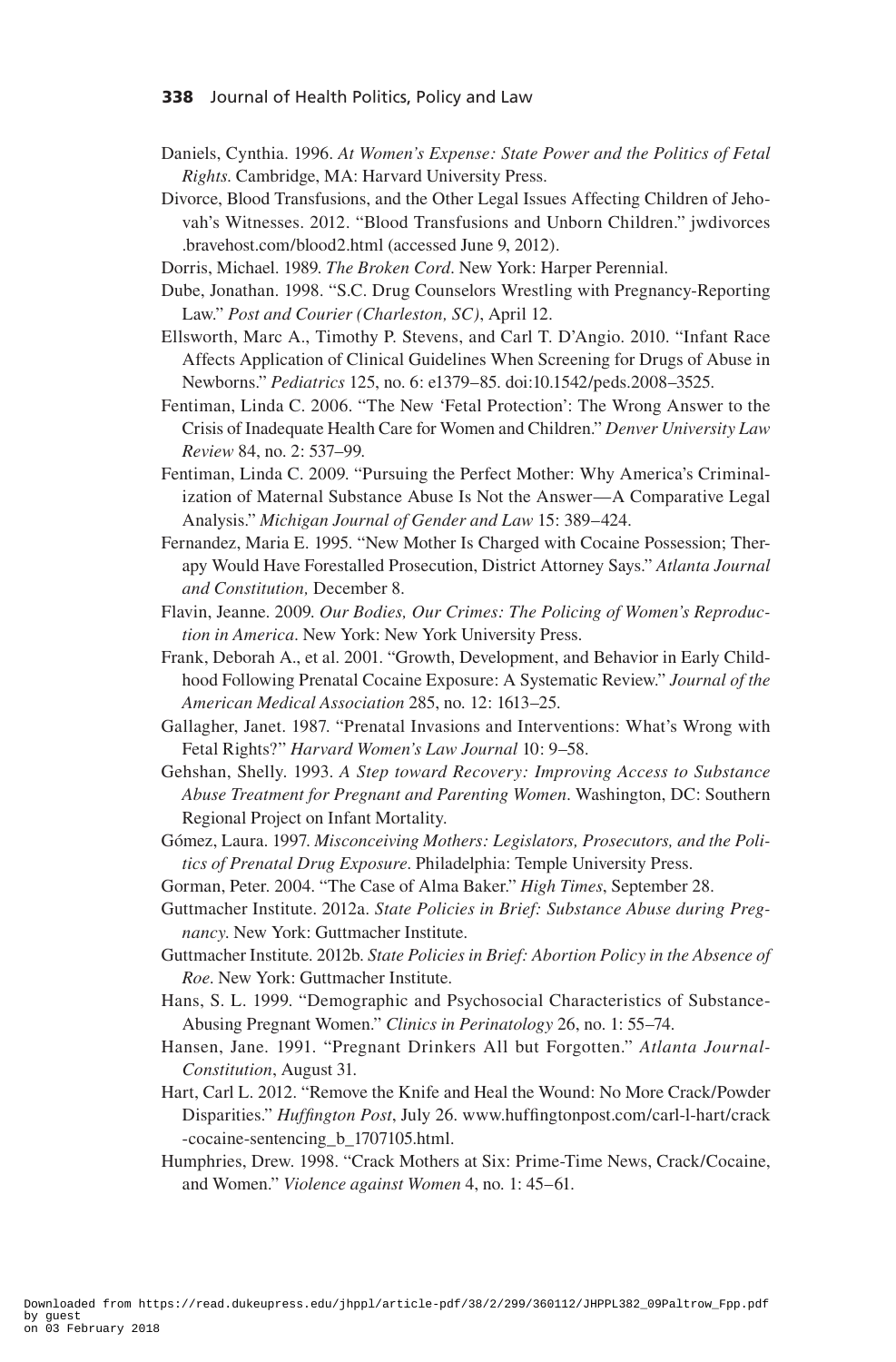- Humphries, Drew. 1999. *Crack Mothers: Pregnancy, Drugs, and the Media*. Columbus: Ohio State University Press.
- Hupp, Suzanna Gratia. 2003. "Prenatal Protection Act Passes Both Houses." Texas House of Representatives Press Release, June 1.
- Ikemoto, Lisa C. 1998. "Forced Cesareans." *Current Opinion in Obstetrics and Gynecology* 10, no. 6: 465–68.
- James, Susan Donaldson. 2010. "Pregnant Woman Fights Court-Ordered Bed Rest." *ABC News*, January 14. abcnews.go.com/Health/florida-court-orders-pregnant -woman-bed-restmedical/story?id=9561460#.UFoJ7uKe6ds.
- Jessup, Martha A., et al. 2003. "Extrinsic Barriers to Substance Abuse Treatment among Pregnant Drug Dependent Women." *Journal of Drug Issues* 33, no. 2: 285–304.
- Johnsen, Dawn E. 1989. "From Driving to Drugs: Governmental Regulation of Pregnant Women's Lives after Webster." *University of Pennsylvania Law Review* 138, no. 1: 179–215.
- Johnson, Kirk. 2004. "Harm to Fetuses Becomes Issue in Utah and Elsewhere." *New York Times*, March 27.
- Jos, Philip H., Mary F. Marshall, and Martin Perlmutter. 1995. "The Charleston Policy on Cocaine Use during Pregnancy: A Cautionary Tale." *Journal of Law, Medicine, and Ethics* 23, no. 2: 120–28.
- Kantrowitz, Barbara, et al. 1991. "The Pregnancy Police." *Newsweek*, April 29.
- Kolder, Veronika E. B., Janet Gallagher, and Michael T. Parsons. 1987. "Court-Ordered Obstetrical Interventions." *New England Journal of Medicine* 316, no. 19: 1192–96. doi:10.1056/NEJM198705073161905.
- Lewis, David C., et al. 2004. "Top Medical Doctors and Scientists Urge Major Media Outlets to Stop Perpetuating 'Crack Baby' Myth." National Advocates for Pregnant Women. advocatesforpregnantwomen.org/ScienceNotStigma.pdf (accessed June 6, 2010).
- Lieb, John, and Claire Sterk-Elifson. 1995. "Crack in the Cradle: Social Policy and Reproductive Rights among Crack-Using Females." *Contemporary Drug Problems* 22, no. 4: 687–705.
- Little, Bertis B., Golder N. Wilson, and Greg Jackson. 1996. "Is There a Cocaine Syndrome? Dysmorphic and Anthropometric Assessment of Infants Exposed to Cocaine." *Tertology* 54, no. 3: 145–49.
- March of Dimes. 1990. "Statement on Maternal Drug Abuse." White Plains, NY: March of Dimes Birth Defects Foundation.
- Martino, Sam. 1998. "Thompson to Sign 'Cocaine Mom' Bill in Waukesha: Law Allowing Detention of Pregnant Women Grew Out of Local Case." *Milwaukee Journal Sentinel*, June 11. news.google.com/newspapers?nid=OP2qWFMeUpEC &dat=19980611&printsec=frontpage&hl=en.
- Mathias, Robert. 1995. "NIDA Survey Provides First National Data on Drug Use during Pregnancy." *Women and Drug Abuse: NIDA Notes* 10, no. 1: 6–7.
- Mayes, Linda C., et al. 1992. "The Problem of Prenatal Cocaine Exposure: A Rush to Judgment." *Journal of the American Medical Association* 267, no. 3: 406–8.
- Mississippi Secretary of State. 2011a. "Initiative No. 26: Definition of 'Person.'" www .sos.ms.gov/Elections/Initiatives/Initiatives/Definition%20of%20Person-PW%20 Revised.pdf (accessed June 9, 2012).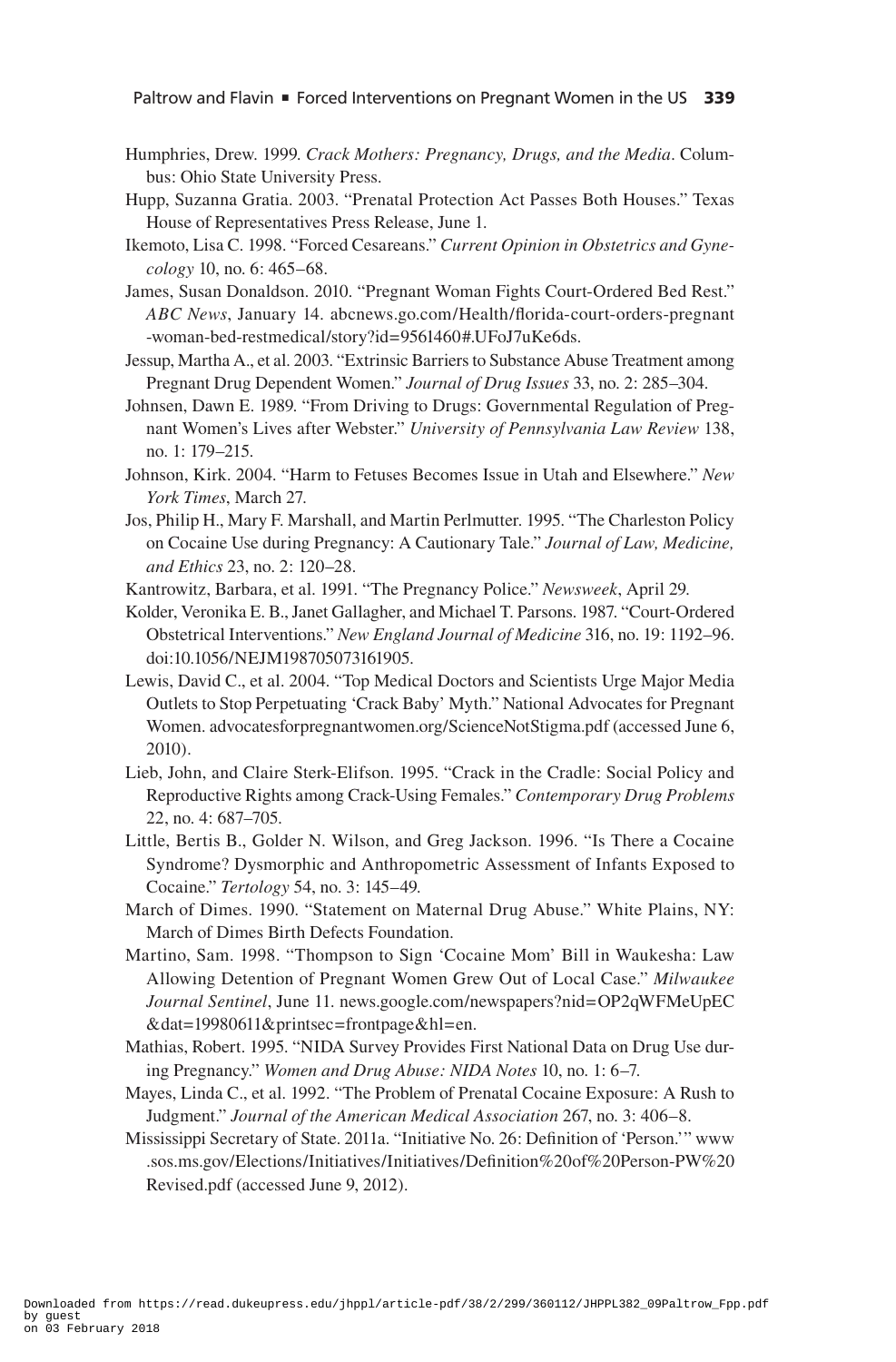- Mississippi Secretary of State. 2011b. "Official Tabulation of Vote for Statewide Measure No. 27." www.sos.ms.gov/links/elections/results/statewide/Statewide%20Ini tiative%20Measure%2027%20-%20General%20Election%202011%20Results.pdf (accessed September 19, 2012).
- Morgan, John P., and Lynn Zimmer. 1997. "Social Pharmacology of Smokeable Cocaine: Not All It's Cracked Up to Be." In *Crack in America: Demon Drugs and Social Justice*, edited by Craig Reinarman and Harry G. Levine, 131–70. Berkeley: University of California Press.
- Murphy, Sean. 2007. "Sentencing Set for Woman Accused in Baby's Stillbirth Death." Associated Press, December 21.
- National Abandoned Infants Assistance Resource Center. 2008. "Prenatal Substance Exposure." April. University of California at Berkeley.
- National Advocates for Pregnant Women (NAPW). 2005. "Arrests, Detentions, and Forced Interventions: Pregnant Women in the United States, 1973–2005." Data set on file. New York: NAPW.
- National Conference of State Legislators. 2012. "Fetal Homicide Laws." April. www .ncsl.org/issues-research/health/fetal-homicide-state-laws.aspx.
- National Council on Alcoholism and Drug Dependence (NCADD). 1990. *Women, Alcohol, Other Drugs, and Pregnancy*. Sacramento, CA: NCADD.
- National Institute on Drug Abuse. 2003. *Drug Use among Racial/Ethnic Minorities*, rev. ed. Bethesda, MD: National Institute on Drug Abuse. archives.drugabuse.gov /pdf/minorities03.pdf.
- National Perinatal Association. 2011. "Substance Abuse among Pregnant Women." NPA Position Paper. www.nationalperinatal.org/advocacy/pdf/Substance-Abuse -in-Pregnancy.pdf (accessed June 14, 2012).
- Nelson, Lawrence J., and Mary Faith Marshall. 1998. *Ethical and Legal Analyses of Three Coercive Policies Aimed at Substance Abuse by Pregnant Women*. Charleston, SC: Medical University of South Carolina, Program in Bioethics.
- Neufeld, Peter J. 2005. "The (Near) Irrelevance of Daubert to Criminal Justice and Some Suggestions for Reform." *American Journal of Public Health* 95 (suppl. 1): S107–13.
- Ocen, Priscilla A. 2011. "Punishing Pregnancy: Race, Incarceration, and the Shackling of Pregnant Prisoners." *California Law Review* 100: 1–54.
- Ondersma, Steven J., Lorraine H. Malcoe, and Sharon M. Simpson. 2001. "Child Protective Services' Response to Prenatal Drug Exposure: Results from a Nationwide Survey." *Child Abuse and Neglect* 25, no. 5: 657–68.
- *Orlando Sentinel*. 1992. "Prosecutor Drops Charge in N.D. Paint-Sniffing Case." April 12. articles.orlandosentinel.com/1992–04–12/news/9204120390\_1\_sniffing -abortion-fetus.
- Paltrow, Lynn, et al. 1992. *Criminal Prosecutions against Pregnant Women: National Update and Overview, 1992*. New York: Reproductive Freedom Project, American Civil Liberties Union.
- Paltrow, Lynn, and Kathrine Jack. 2010. "Pregnant Women, Junk Science, and Zealous Defense." *Champion* 34, no. 4: 30–41.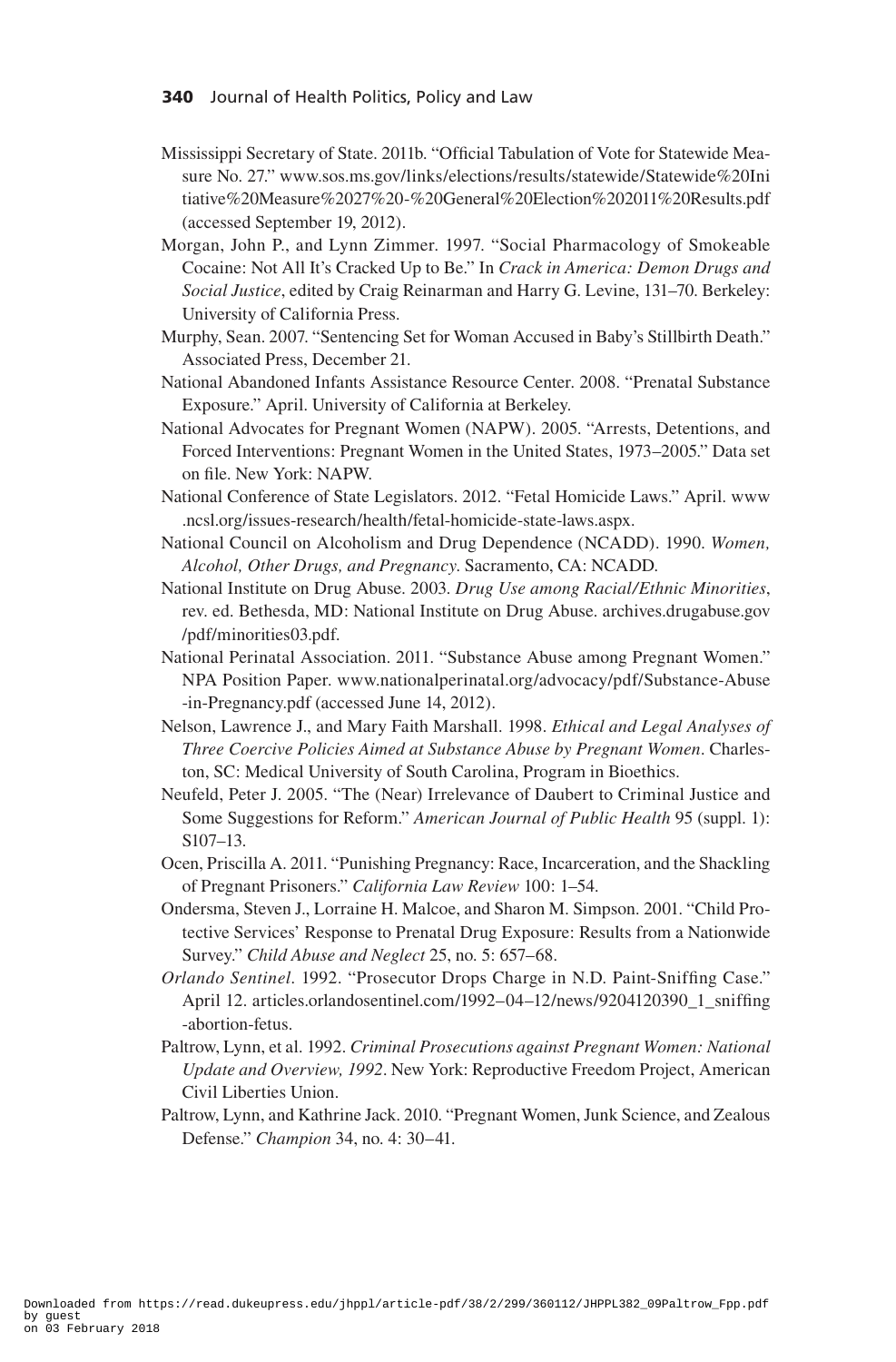- Paltrow, Lynn M., David S. Cohen, and Corinne A. Carey. 2000. *Year 2000 Overview: Governmental Responses to Pregnant Women Who Use Alcohol or Other Drugs*. Philadelphia: Women's Law Project and National Advocates for Pregnant Women.
- Parents against Personhood. 2012. parentsagainstpersonhood.com/ (accessed September 19, 2012).
- Pesta, Abigail. 2012. "Behind 'Personhood' Leader Keith Mason's Anti-abortion Crusade." *Daily Beast*, June 25.
- Pilkington, Ed. 2011. "Outcry in America as Pregnant Women Who Lose Babies Face Murder Charges." *Guardian*, June 24. www.guardian.co.uk/world/2011/jun/24 /america-pregnant-women-murder-charges.
- Poland, Marilyn, L., et al. 1993. "Punishing Pregnant Drug Users: Enhancing the Flight from Care." *Drug and Alcohol Dependence* 31, no. 3: 199–203. doi:10.1016/0376 –8716(93)90001–7.
- Quirmbach, Chuck, and Renee Montagne. 1998. "Wisconsin Drug Treatment Law." NPR's *Morning Edition*, June 17.
- Raymond, Elizabeth G., and David A. Grimes. 2012. "The Comparative Safety of Legal Induced Abortion and Childbirth in the United States." *Obstetrics and Gynecology* 119, no. 2, pt. 1: 215–19. doi:10.1097/AOG.0b013e31823fe923.
- Reagan, Leslie. 1998. *When Abortion Was a Crime: Women, Medicine, and Law in the United States, 1867–1973*. Berkeley: University of California Press.
- Reinarman, Craig, and Harry G. Levine, eds. 1997. *Crack in America: Demon Drugs and Social Justice*. Berkeley: University of California Press.
- Rizzo, Tony. 2002. "Charge of Harming a Fetus Dismissed." *Kansas City Star*, December 11.
- Roberts, Dorothy. 1991. "Punishing Drug Addicts Who Have Babies: Women of Color, Equality, and the Right of Privacy." *Harvard Law Review* 104, no. 7: 1419–36.
- Roberts, Dorothy. 1997. *Killing the Black Body: Race, Reproduction, and the Meaning of Liberty*. New York: Pantheon.
- Roberts, Sarah C., and Amani Nuru-Jeter. 2010. "Women's Perspectives on Screening for Alcohol and Drug Use in Prenatal Care." *Women's Health Issues* 20, no. 3: 193–200. doi:10.1016/j.whi.2010.02.003.
- Roberts, Sarah C., and Amani Nuru-Jeter. 2011. "Universal Alcohol/Drug Screening in Prenatal Care: A Strategy for Reducing Racial Disparities? Questioning the Assumptions." *Maternal and Child Health Journal* 15, no. 8: 1127–34. doi:10.1007 /s10995–010–0720–6.
- Roberts, Sarah C., and Cheri Pies. 2011. "Complex Calculations: How Drug Use during Pregnancy Becomes a Barrier to Prenatal Care." *Maternal and Child Health Journal* 15, no. 3: 333–41. doi:10.1007/s10995–010–0594–7.
- Robinson, Jessica. 2012. "Idaho Woman Arrested for Abortion Is Uneasy Case for Both Sides." National Public Radio, Northwest News Network, April 9. www.npr .org/templates/story/story.php?storyId=150312812.
- Roth, Rachel. 2003. *Making Women Pay: The Hidden Costs of Fetal Rights*. Ithaca, NY: Cornell University Press.

Roth, Rachel. 2012. "'She Doesn't Deserve to Be Treated Like This': Prisons as Sites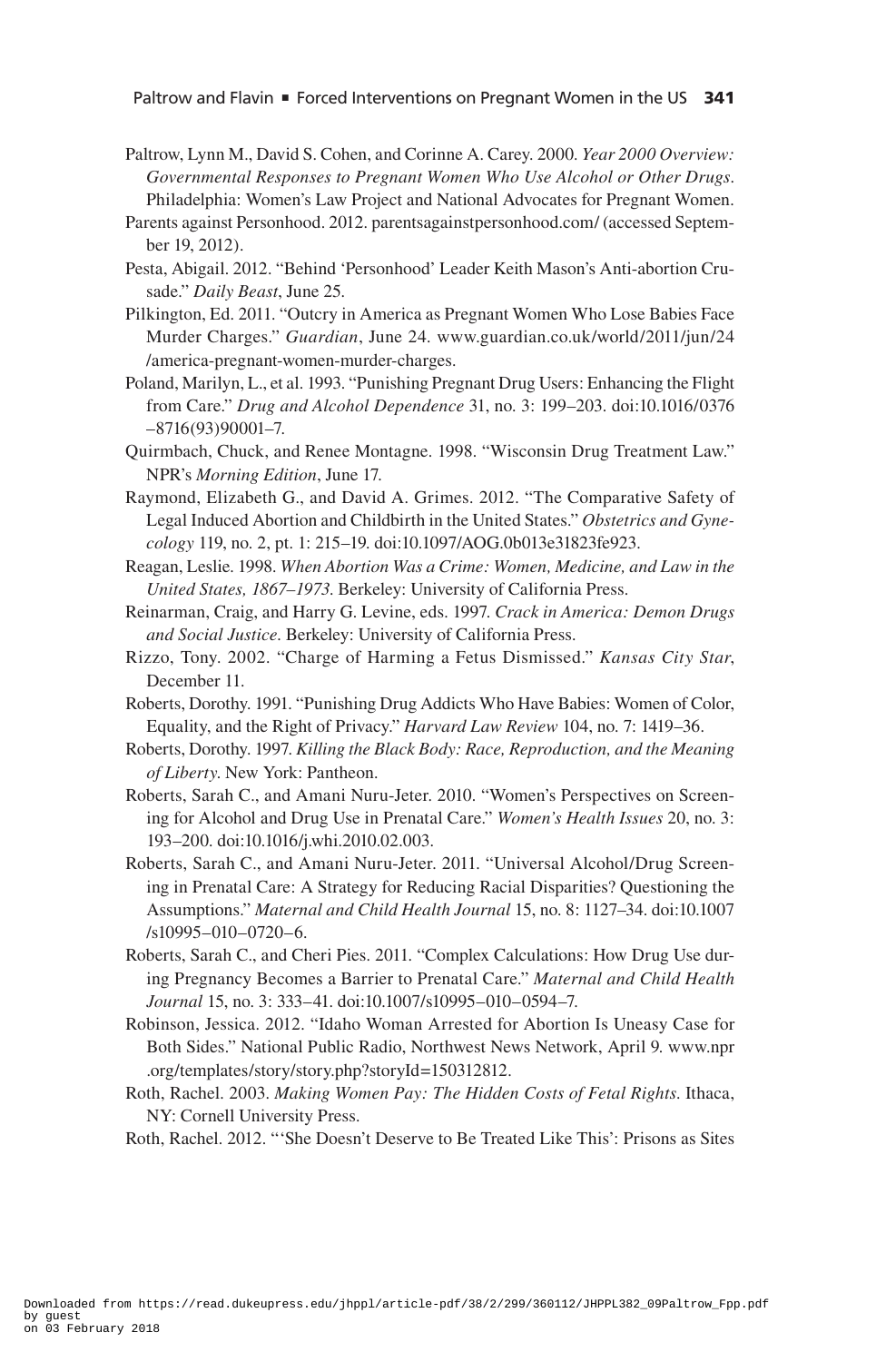of Reproductive Injustice." Center for Women Policy Studies. July. www.center womenpolicy.org/news/newsletter/documents/RothCWPSUpdated13July2012 FINAL.pdf (accessed September 19, 2012).

- Rotzoll, Brenda W. 2001. "Black Newborns Likelier to Be Drug-Tested: Study." *Chicago Sun-Times*, March 16.
- Sage, Alexandria. 2004. "Utah Woman Charged with Murder; Allegedly Ignored Warning Signs of Unborn Baby." Associated Press, March 11.
- Samuels, Terri-Ann, et al. 2007. "Obstetricians, Health Attorneys, and Court-Ordered Cesarean Sections." *Women's Health Issues* 17, no. 2: 107–14. doi:10.1016/j.whi .2006.12.001.
- Save the Children. 2010. *State of the World's Mothers 2010: Women on the Front Lines of Health Care*. Westport, CT: Save the Children.
- Sealey, Geraldine. 2001. "What Rights Do Unborn Children Have?" *ABC News*, June 25. abcnews.go.com/US/story?id=93022&page=1.
- Sherman, Rorie. 1988. "Keeping Baby Safe from Mom." *National Law Journal* 11, no. 4: 1.
- Slotnick, Theodore A. 1998. "Fetal Nicotine or Cocaine Exposure: Which One Is Worse?" *Journal of Pharmacology and Experimental Therapeutics* 285, no. 3: 931–45.
- Smith, Jordan. 2004. "Naked City: Save the Fetus—from Mom?" *Austin Chronicle*, September 10.
- Solinger, Rickie. 2002. *Beggars and Choosers: How the Politics of Choice Shapes Adoption, Abortion, and Welfare in the United States*. New York: Hill and Wang.
- *Spartanburg Herald*. 1992. "Agencies Seek Unified Approach to Problem." March 12.
- Substance Abuse and Mental Health Services Administration (SAMHSA). 2009. "Results from the 2008 National Survey on Drug Use and Health: National Findings. Office of Applied Studies." NSDUH Series H-36, HHS Publication No. SMA 09–4434. Rockville, MD: SAMHSA. www.samhsa.gov/data/nsduh /2k8nsduh/2k8Results.htm.
- Substance Abuse and Mental Health Services Administration (SAMHSA). 2011. "Results from the 2010 National Survey on Drug Use and Health: Summary of National Findings." NSDUH Series H-41, HHS Publication No. SMA 11–4658. Rockville, MD: SAMHSA.
- Terry, Don. 1996. "In Wisconsin, a Rarity of a Fetal-Harm Case." *New York Times,* August 17. www.nytimes.com/1996/08/17/us/in-wisconsin-a-rarity-of-a-fetal -harm-case.html?pagewanted=all&src=pm.
- Thomas, Sean. 2006. "Court: Drugs through Birth Not a Crime." *Lubbock Avalanche-Journal*, October 31.
- Tonry, Michael H. 2011. *Punishing Race: A Continuing American Dilemma*. New York: Oxford University Press.
- US Census Bureau (UCSB). 2012. "Census Regions and Divisions of the United States." www.census.gov/geo/www/us\_regdiv.pdf (accessed May 12, 2012).
- US General Accounting Office. 1990. *Drug-Exposed Infants: A Generation at Risk.*  GAO/HRD-90–138. Washington, DC: GAO.
- US Sentencing Commission. 2007. "Report to the Congress: Cocaine and Fed-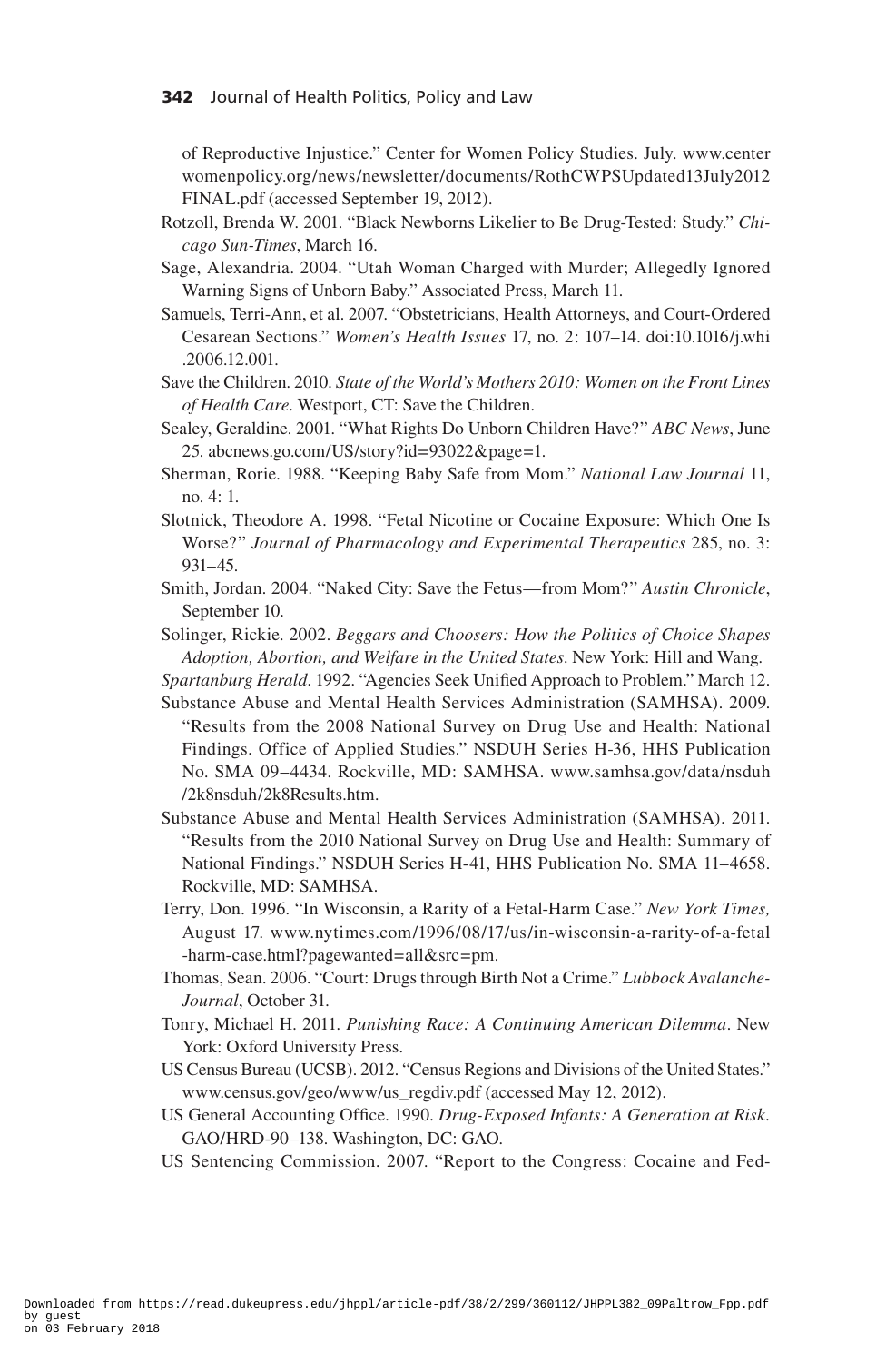eral Sentencing Policy." May. www.ussc.gov/Legislative\_and\_Public\_Affairs /Congressional\_Testimony\_and\_Reports/Drug\_Topics/200705\_RtC\_Cocaine \_Sentencing\_Policy.pdf.

- Vanderveen, Chris. 2012. "'Personhood' Supporters Undeterred after Ballot Reject." *Colorado 9 News*, September 20. www.9news.com/news/article/290199/339 /Personhood-supporters-undeterred-.
- Weber, Ellen M. 2007. "Child Welfare Interventions for Drug-Dependent Pregnant Women: Limitations of a Non-public Health Response." *University of Missouri– Kansas City Law Review* 75, no. 3: 789–845.
- Whisner, Mary. 2010. "Tribal Court Decisions: Sources." Gallagher Law Library. https://lib.law.washington.edu/content/guides/TribalCt.
- Wolf, Peter. 1988. "The Case of Brenda Vaughan; the Judge Explains His Decision." *Washington Post*, September 4.
- Yes on 26. 2011. "Real Answers to the Scare-Tactics Being Spread by the Pro-abortion Minority about the Personhood Amendment." yeson26.net/media/1999/yeson26 -faq.pdf (accessed June 9, 2012).
- Zerai, Assata, and Rae Banks. 2002. *Dehumanizing Discourse, Anti-drug Law, and Policy in America: A "Crack Mother's" Nightmare*. London: Ashgate.
- Zuckerman, Barry, et al. 1989. "Effects of Maternal Marijuana and Cocaine Use on Fetal Growth." *New England Journal of Medicine* 320, no. 12: 762–68.